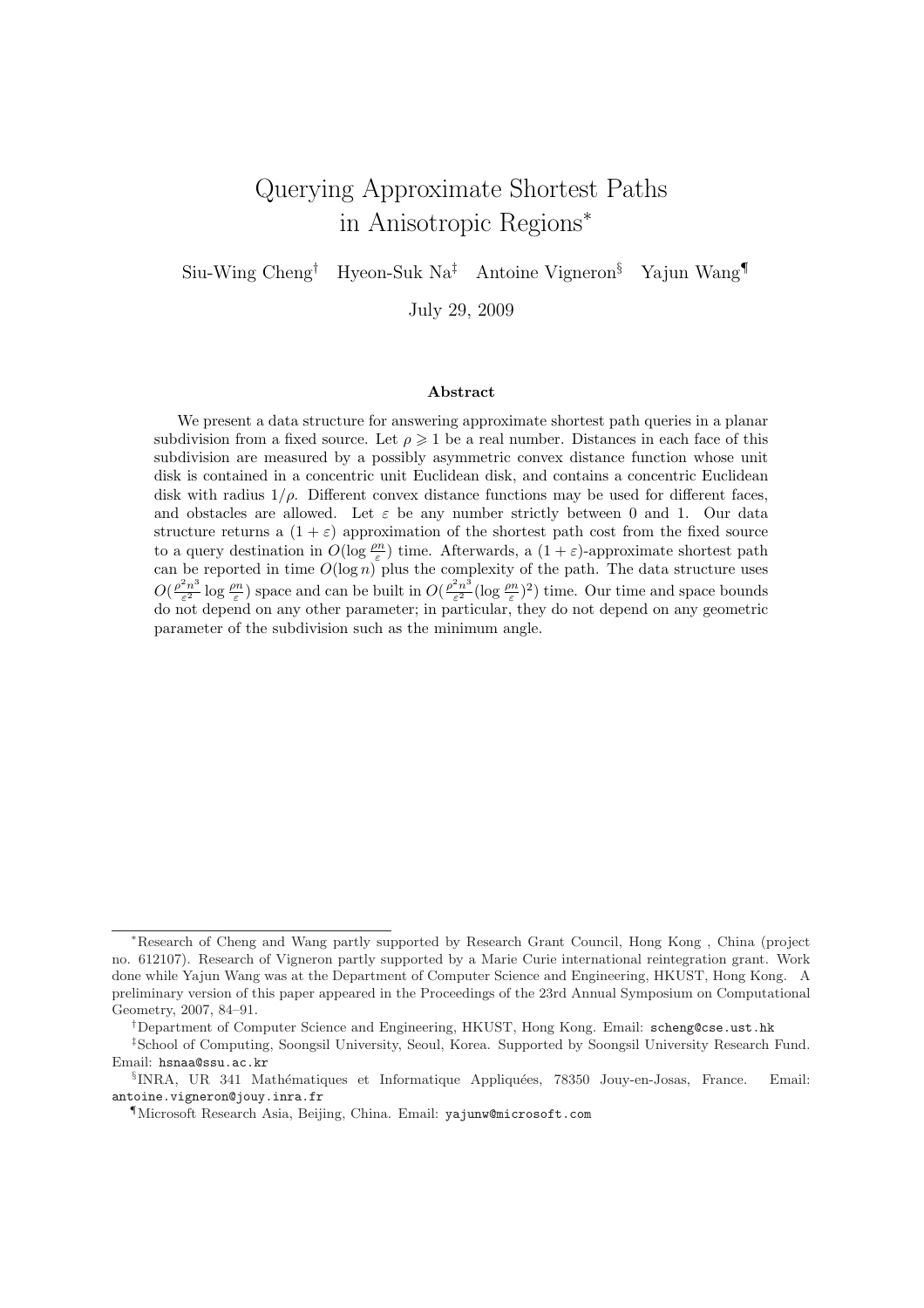### 1 Introduction

The problem of computing a shortest path between two points in planar subdivisions or polyhedral surfaces arises naturally in geographic information systems, VLSI design, logistics, and motion planning. Extensive research has been conducted for the case of Euclidean path costs and for some cases of non-Euclidean path costs. In this paper, we consider the problem of constructing a data structure for a planar subdivision in order to answer approximate shortest path queries from a fixed source. We adopt a very general cost model in which distances in the faces of the subdivision are measured using possibly asymmetric convex distance functions. This model covers the Euclidean case and other non-Euclidean cases studied before.

We briefly survey some algorithmic results in the literature for the Euclidean shortest path problem. The readers are referred to a more detailed survey by Mitchell [16]. Let n denote the number of vertices of the subdivision. Hershberger and Suri [13] presented an algorithm to compute the Euclidean shortest path in the plane in  $O(n \log n)$  time and  $O(n \log n)$  space. Recently, Schreiber and Sharir [19] extended this result to the surface of a convex polyhedron. Har-Peled [11] presented an algorithm to compute a  $(1+\varepsilon)$ -approximate shortest path between two points on a convex polyhedron in  $O(n + (\log n)/\varepsilon^{1.5} + 1/\varepsilon^3)$  time. The weighted region problem [17] is a well studied shortest path problem in the case of non-Euclidean path costs. In this setting, each face f of the subdivision is associated with a weight  $w_f$ . The cost of a subpath within f is the length of this subpath multiplied by  $w_f$ . Mitchell and Papadimitriou [17] presented the first approximation algorithm for the weighted region problem in the plane. It runs in  $O(n^{8}L)$  time, where L represents the maximum number of bits used in representing any input number, including the weights and the integer coordinates of the vertices of the subdivision. Later, Aleksandrov et al. [3] and Sun and Reif [20] gave algorithms that run in time linear in  $n$ . However, their running times depend on the minimum angle of the subdivision (and the weights too in the algorithm by Aleksandrov et al. [3]). Reif and Sun [18] generalized the weighted region problem to allow a uniform flow in each face and gave an algorithm whose running time depends on  $n$  and some geometric parameters of the environment.

In our previous work [6], we studied the approximate shortest path problem in the plane with a very general non-Euclidean path cost. Within each face of the subdivision, distances are measured using a possibly asymmetric convex distance function, whose unit disk is contained in a concentric Euclidean unit disk, and contains a concentric Euclidean disk with radius  $1/\rho$ for some  $\rho \geq 1$ . This model includes the Euclidean case, the weighted region problem, and its extension with uniform flows. We developed an algorithm to compute, for any  $\varepsilon \in (0,1)$ , a  $(1 + \varepsilon)$ -approximate shortest path in O velop $\int \rho^2 n^3$  $\frac{e^{2}n^{3}}{\varepsilon^{2}}(\log\rho)\log\frac{\rho n}{\varepsilon}$ n:<br>` time.<sup>1</sup> Most notably, the running time does not depend on any geometric parameter such as the minimum angle in the subdivision.

There are two settings for the query version of the problem. First, the source is fixed and the query specifies the destination. This is usually known as the fixed source query problem. Second, the query specifies both the source and the destination. This is usually known as the two-point query problem.

In the case of Euclidean path costs, the single-source algorithm in the plane by Hershberger and Suri [13] produces a shortest path map for the fixed source. So point location can be employed to return the shortest path cost for a query destination in  $O(\log n)$  time. Chiang and Mitchell [8] developed a method to answer two-point queries in the plane in  $O(\log n)$  time, using roughly  $O(n^{10})$  space. They also obtained various tradeoffs between preprocessing time and space. Given a real number  $\varepsilon \in (0, 1]$  and a fixed source on a polyhedral surface, Har-Peled [12]

<sup>&</sup>lt;sup>1</sup>Although the shortest path exists, it may not be polygonal and its complexity is unknown [6].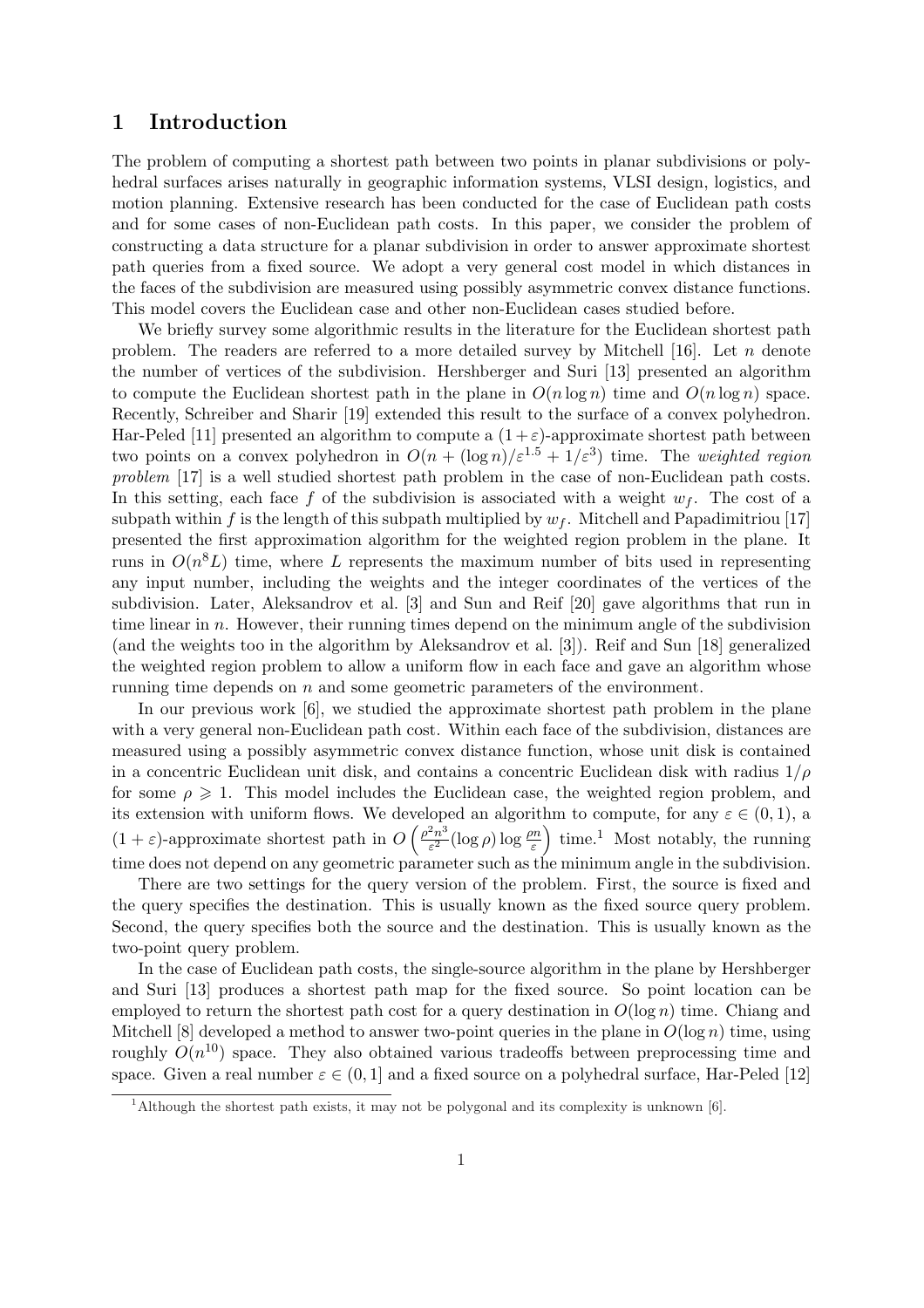constructed a data structure to return a  $(1 + \varepsilon)$ -approximate shortest path cost for a query destination in  $O(\log \frac{n}{\varepsilon})$  time, where the preprocessing time is  $O(n^2 \log n + \frac{n}{\varepsilon})$  $\frac{n}{\varepsilon} \log \frac{1}{\varepsilon} \log \frac{n}{\varepsilon}$ ). In the case of the weighted region problem on polyhedral surfaces, Lanthier et al. [14] presented a data structure that can answer a two-point query in  $O(\log n)$  time. The approximation error is additive and it is  $\Theta(W_L)$ , where W is the maximum weight of the faces and L is the length of the longest edge in the surface. Aleksandrov et al. [2] presented improved results for answering fixed-source and two-point queries on weighted polyhedral surfaces of arbitrary genus. Both the preprocessing time and the space depend on the weights and the minimum angle in the polyhedral surface.

In this paper, we present a data structure to answer approximate shortest path queries from a fixed source in a planar subdivision. Distances in a face are measured using a possibly asymmetric convex distance function and the convex distance functions can be different for different faces. Given a real number  $\varepsilon \in (0,1)$ , we can construct a data structure that reports a  $(1+\varepsilon)$ -approximate shortest path cost for a query destination in  $O\left(\log \frac{\rho n}{\varepsilon}\right)$  time. Afterwards, a  $(1+\varepsilon)$ -approximate shortest path can be output in time  $O(\log n)$  plus the complexity of the path, which is  $O\left(\frac{\rho^2 n^3}{c^2}\right)$  $\frac{2n^3}{\varepsilon^2} \log \frac{\rho n}{\varepsilon}$ . The data structure can be constructed in  $O\left(\frac{\rho^2 n^3}{\varepsilon^2}\right)$ ε 2  $\frac{\log \frac{\rho n}{\varepsilon}}{2}$  $\frac{6}{2}$ time using  $O\left(\frac{\rho^2 n^3}{c^2}\right)$  $\epsilon^2$   $\epsilon^3$  $\frac{2n^3}{\varepsilon^2} \log \frac{\rho n}{\varepsilon}$  space. Our time and space bounds do not depend on any geometric parameter of the subdivision such as the minimum angle.

We use a variant of the discretization of the planar subdivision proposed in our previous work [6]. We face two difficulties in the query setting. First, when the query destination is very close to the fixed source, it is unclear how to efficiently obtain a good lower bound on the shortest path cost. So it is difficult to establish the approximation bound. Second, consider the circles centered at the fixed source and passing through the other subdivision vertices. Suppose that two consecutive circles define an annulus of huge width. The query destination may fall anywhere in the annulus and a straightforward discretization of this annulus will introduce a spread-like geometric parameter into the preprocessing time and space. Our contribution is to introduce new techniques to overcome these difficulties. We introduce a scaling transformation and a subdivision perturbation technique. They map the query destinations in the above difficult cases to certain canonical positions. Then we build a data structure to answer the queries at canonical positions.

The preprocessing time and the space of our data structure are smaller than the results in the conference version [5] by a factor n. This is achieved by a refined analysis of the complexity of a  $(1 + \varepsilon)$ -approximate shortest path. It brings the construction time of our query data structure to within a factor  $(\log \frac{\rho n}{\varepsilon})/\log \rho$  from the running time of our previous algorithm [6] for a single approximate shortest path computation. In other words, an extra logarithmic factor in the preprocessing time allows us to answer approximate shortest path queries in  $O(\log \frac{\rho n}{\varepsilon})$ time.

# 2 Preliminaries

**Environment.** We denote the input planar subdivision by  $\mathcal{T}$ . Some regions in  $\mathcal{T}$  represent obstacles and are inaccessible. The other regions are known as the faces of  $\mathcal T$ . The underlying space  $|\mathcal{T}| \subset \mathbb{R}^2$  is the union of all faces. Without loss of generality, we assume that the faces are triangles and  $|T|$  is connected. We assume that each vertex (resp. each edge) of T is a vertex (resp. an edge) of some face of  $\mathcal T$ . We do not allow dangling edges or isolated vertices. For any two points  $p, q \in \mathbb{R}^2$ , we denote by  $\overline{pq}$  the closed, oriented line segment from p to q. We denote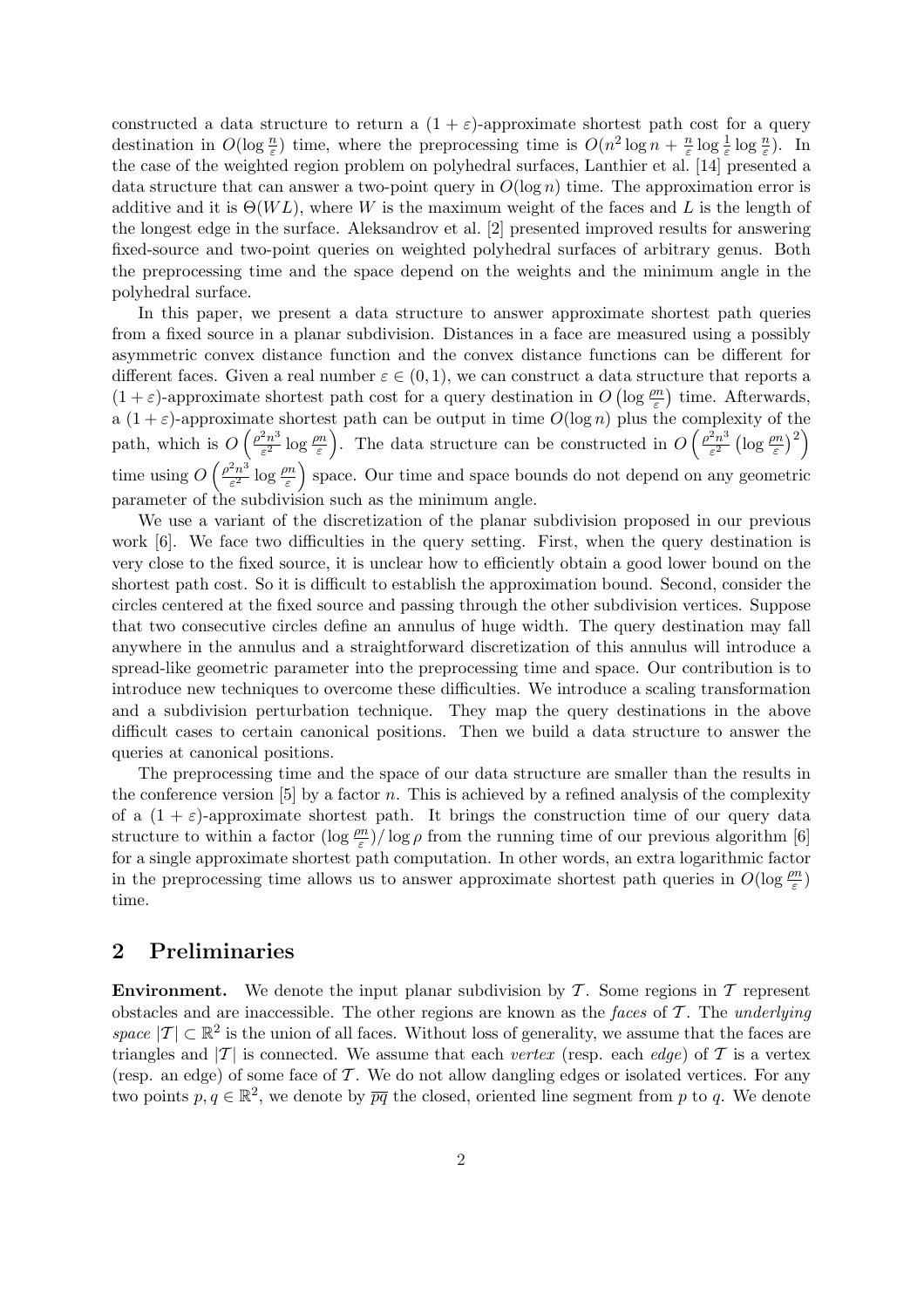

Figure 1: All face angles at s are  $\pi/6$ .  $B_{f_1}$  is a tilted square centered at the origin with edge Figure 1: All face angles at s are  $\pi/6$ .  $B_{f_1}$  is a tilted square centered at the origin will length  $\sqrt{2}$ .  $B_{f_{i+1}}$  is obtained by rotating  $B_{f_i}$  in the counterclockwise direction by  $\pi/6$ .

by  $\|pq\|$  the Euclidean distance between p and q. For any two points  $p, q \in |T|$ , the geodesic distance between p and q, denoted  $\|pq\|_{\mathcal{T}}$ , is the Euclidean length of the shortest polyline in |T| with endpoints p and q. We use  $B(x, r)$  to denote the closed Euclidean disk centered at x with radius r. We use  $\text{int}(\cdot)$  and  $\text{bd}(\cdot)$  to denote interior and boundary, respectively, according to the usual topology of  $\mathbb{R}^2$ .

**Convex distance functions.** Each face f is associated with a compact convex set  $B_f$  that contains the origin. The convex distance function  $d_f$  is defined by  $d_f(x, y) = \min\{\lambda \in [0, +\infty) :$  $y \in x + \lambda B_f$ . Since  $d_f$  may be asymmetric, it may not be a metric. Still,  $d_f$  satisfies the triangle inequality and the shortest path from p to q in f is the oriented line segment  $\overline{pq}$ . If  $\text{int}(\overline{pq}) \subset \text{int}(f)$  for some face f, the cost of  $\overline{pq}$  is defined as  $\text{cost}(\overline{pq}) = d_f(p,q)$ . If  $\overline{pq}$  is contained in an edge e of T that is adjacent to exactly one face f, we also define  $\cos(\overline{pq})$  to be  $d_f(p,q)$ . If e is adjacent to two faces  $f_1$  and  $f_2$ , we define  $\cos(\overline{pq})$  to be  $\min(d_{f_1}(p,q), d_{f_2}(p,q))$ . We assume that there exists  $\rho \geq 1$  such that, for any face f,  $B_f$  contains a Euclidean disk with radius  $1/\rho$  centered at the origin, and  $B_f$  is contained in the unit Euclidean disk centered at the origin. It means that the speed allowed in any direction belongs to the interval  $[1/\rho, 1]$ . Hence,  $\|pq\| \leqslant \mathrm{cost}(\overline{pq}) \leqslant \rho \|pq\|.$ 

Polygonal paths. We use s to denote the fixed source and t to denote the query destination. Without loss of generality, we assume that s is a vertex of  $\mathcal T$ , which can be enforced by splitting the triangle containing s if necessary. The query point t can be anywhere in  $|T|$ . A polygonal path is a polyline in  $|T|$ . A link is an edge of a polygonal path and a node is a vertex of a polygonal path—we use this terminology to avoid confusion with the edges and vertices of  $\mathcal{T}$ . If a polygonal path P has the node sequence  $(p_0, p_1, \ldots, p_m)$ , we write  $P = (p_0, p_1, \ldots, p_m)$ .<br>The length of P is defined as length $(P) = \sum_{i=1}^m ||p_{i-1}p_i||$ . For any integer k, a k-link path is a polygonal path such that: (i) there are at most  $k$  links, (ii) the link incident to the destination is contained in a face, (iii) the other links are either chords of faces or segments on face boundaries. Our definition of k-link paths is slightly more general than that given in [6] because we do not restrict t to be a vertex of  $\mathcal T$ . Nevertheless, the results in [6] still hold by conceptually inserting  $t$  as a vertex.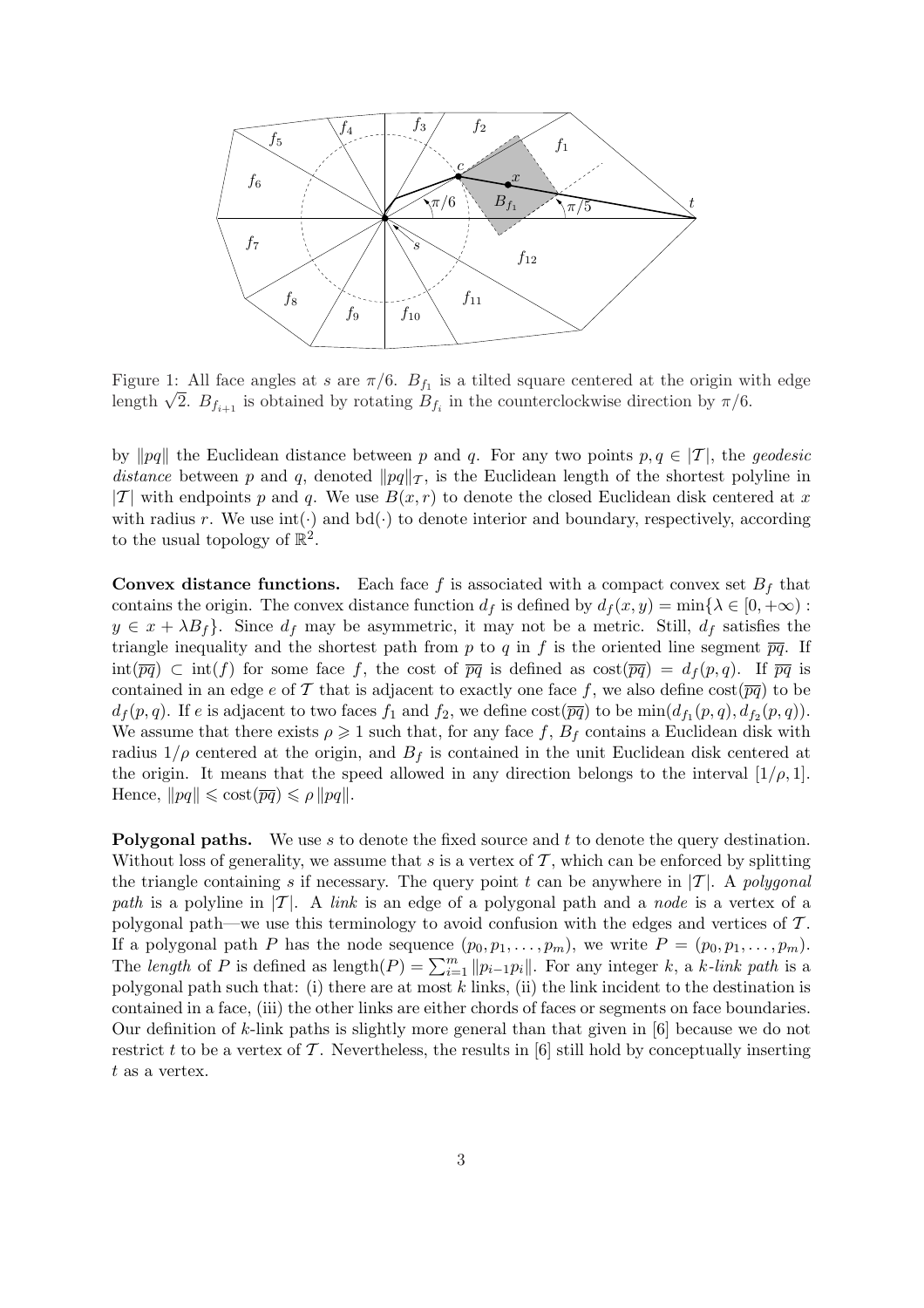Approximation. The structure of the shortest path may be non-trivial even if the query destination lies within the union of faces of  $\mathcal T$  incident to s. In our previous work [6], we showed that the shortest path may not be polygonal and that the shortest path may intersect some edge incident to s an infinite number of times. Figure 1 is an example such that the shortest path from s to t is not a polygonal path. In the figure, traveling directly from s to x is more expensive than traveling from  $s$  to  $c$  and then  $x$ . Repeating this argument shows that the shortest path may intersect some edge incident to s an infinite number of times. Even though a shortest path may not be polygonal, we proved in [6] that such a path exists, and thus the following quantity is well defined:

**Definition 1** For any point  $t \in [T]$ ,  $\text{OPT}_{st}$  denotes the shortest path cost from s to t in  $|T|$ .

A  $(1+\varepsilon)$ -approximate shortest path is a path from s to t with cost at most  $(1+\varepsilon)$ OPT<sub>st</sub>. We also proved the following results.

**Lemma 2.1** ([6]) For any  $\varepsilon \in (0,1)$  and for any point  $t \in [T]$ , the following hold:

- (i) There is a  $(1+\varepsilon)$ -approximate shortest polygonal path from s to t that is a  $(21 \rho n^2/\varepsilon)$ -link path.
- (ii) If P is a  $(1+\varepsilon)$ -approximate shortest polygonal path from s to t, then  $\cosh(P) \leq 2\rho \|st\|_{\mathcal{T}}$ and  $P \subset B(s, 2\rho || st ||_{\mathcal{T}})$ .

For any query destination  $t \in |\mathcal{T}|$ , we define

$$
V_{st}^{\varepsilon} = \left\{ \text{vertex } v \text{ of } \mathcal{T} : \frac{\varepsilon}{8\rho n} \| st \|_{\mathcal{T}} < \| sv \|_{\mathcal{T}} < 5\rho \| st \|_{\mathcal{T}} \right\}.
$$

We can refine the complexity bound of the approximate path as follows:

**Lemma 2.2** For any  $\varepsilon \in (0,1)$  and for any point  $t \in [T]$ , there is a  $k_{st}^{\varepsilon}$ -link  $(1+\varepsilon)$ -approximate shortest path from s to t, where  $k_{st}^{\varepsilon} = 3n(|V_{st}^{\varepsilon}| + 2)(40\rho/\varepsilon + 5) + 9n$ .

The proof of Lemma 2.2 is given in Appendix A. Notice that Lemma 2.2 is not an improvement of Lemma 2.1(i) because we can only bound  $|V_{st}^{\varepsilon}|$  by n and get the same bound of  $O(\rho n^2/\varepsilon)$ . However, when we have a number of destinations  $t_1, t_2, \ldots, t_m$ , we can show a tighter bound However, when we have a number of destinations  $i_1, i_2, \ldots, i_m$ , we can show a tighter bound<br>of  $\sum_i |V_{st_i}^{\varepsilon}|$  than  $O(mn)$  under certain conditions. This allows us to improve the results in the conference version [5] by a factor of  $n$ .

**Preprocessing.** We need to split some edges of  $\mathcal T$  to enforce a structural property. For any edge e of  $\mathcal T$ , if s projects orthogonally onto the interior of e, we insert the projection of s as a new vertex and split e into two shorter edges. As a consequence, for any edge of the subdivision, the nearest point from s to the edge is an endpoint. For convenience, we still use  $\mathcal T$  to denote the modified subdivision and use  $n$  to denote the number of vertices in the modified subdivision which is within a constant factor of the number of input vertices. The count  $n$  includes the source s, so there are  $n-1$  vertices other than s. Clearly, Lemma 2.1 and Lemma 2.2 still hold with this larger  $n$ .

Additively weighted Voronoi diagrams. We will put weighted Steiner points on the edges of T so that ideally, for a query point t in a face f, we can find the Steiner point  $s_i \in \text{bd}(f)$ that minimizes  $d_f(s_i, t) + w_i$ , where  $w_i$  is the approximate shortest path cost from s to  $s_i$ .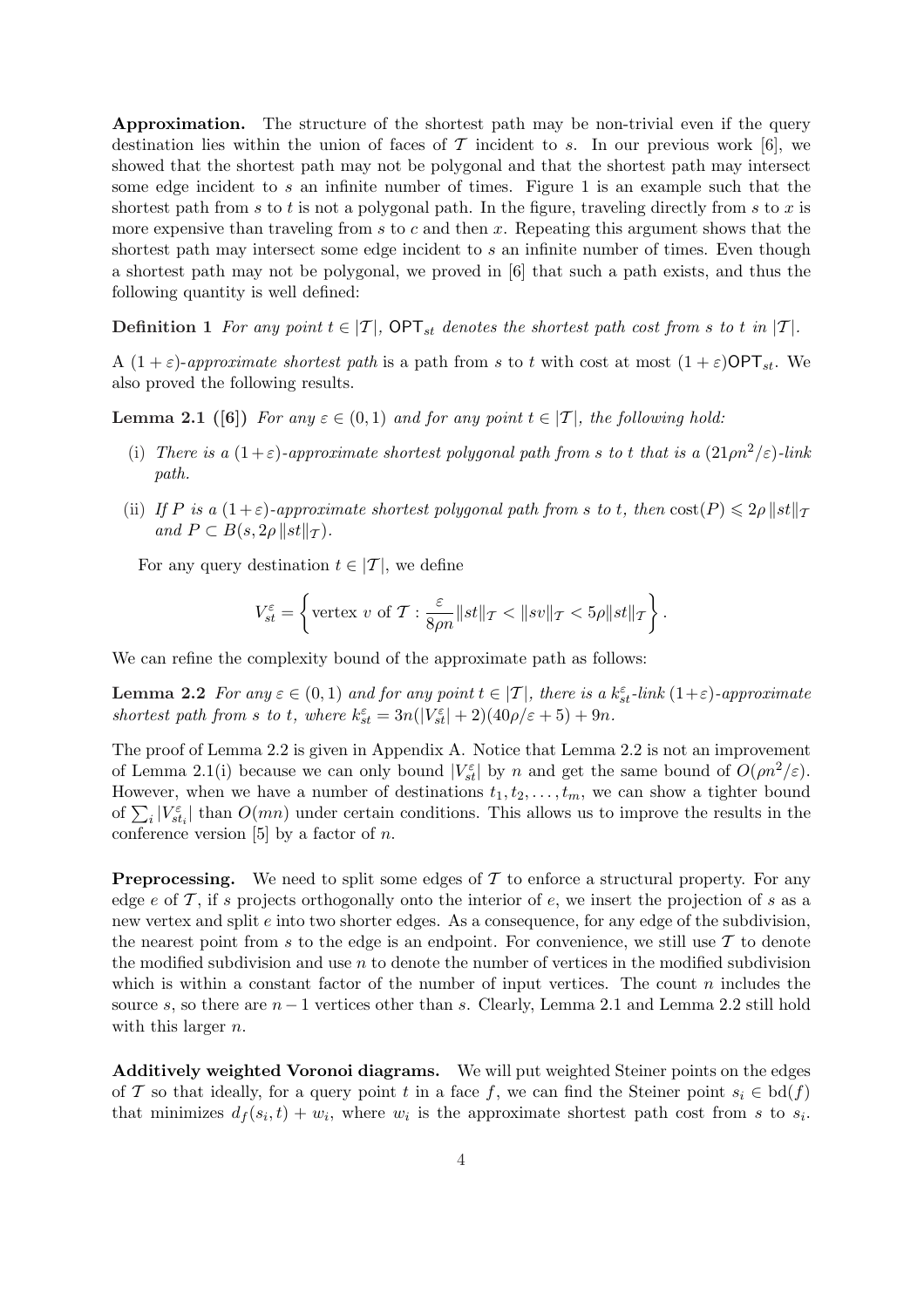Thus the Steiner points in  $\text{bd}(f)$  act as gateways through which an approximate shortest path from  $s$  to  $t$  may enter  $f$ . This motivates us to employ the *additively weighted Voronoi diagram* under the convex distance function  $d_f$ . The difficulty is that while we assume that  $d_f(x, y)$ can be evaluated in  $O(1)$  time given two points x and y, we do not know how to compute the bisector of two points under  $d_f$  without further information about  $B_f$ . Therefore, for each face f, we approximate  $d_f$  by computing a convex polygon approximating  $B_f$ . Then, we can use the additively weighted Voronoi diagram under the approximation of  $d_f$ . Specifically, we have the following two results whose proofs are given in Appendix B.

**Lemma 2.3** For any  $\varepsilon \in (0,1)$  and for any face f of T, we can compute a convex polygon  $C_f^{\varepsilon} \subseteq B_f$  in  $O(\rho/\varepsilon)$  time, such that:

- (i)  $C_f^{\varepsilon}$  has  $O(\rho/\varepsilon)$  vertices.
- (ii) Let  $d_f^{\varepsilon}$  be the convex distance function induced by  $C_f^{\varepsilon}$ . For any two points x and y in  $\mathbb{R}^2$ ,  $d_f(x,y) \leqslant d_f^{\varepsilon}(x,y) \leqslant (1+\varepsilon)d_f(x,y).$

**Lemma 2.4** Let  $d_f^{\varepsilon}$  be the convex distance function defined in Lemma 2.3 for a face f of T and for some  $\varepsilon \in (0,1)$ . Let  $S = \{s_1, s_2, \ldots\}$  be a set of point sites such that each site  $s_i$  is associated with a non-negative weight  $w_i$  and  $w_i \leqslant w_j$  for  $i < j$ . Then the additively weighted Voronoi diagram  $\text{Vor}(S, d_f^{\varepsilon})$  of S under  $d_f^{\varepsilon}$  satisfies the following:

- (i) If the Voronoi cell  $V_i$  of  $s_i$  is non-empty, then  $V_i$  is a star-shaped polygon and  $s_i \in \text{int}(V_i)$ .
- (ii) When the sites of S lie on a line, the complexity of  $\text{Vor}(S, d_f^{\varepsilon})$  is O  $\rho$  $\frac{\rho}{\varepsilon}|S|$ on a line, the complexity of  $\text{Vor}(S, d_f^{\varepsilon})$  is  $O\left(\frac{\rho}{\varepsilon}|S|\right)$  and  $\text{Vor}(S, d_f^{\varepsilon})$ can be constructed in  $O\left(\frac{\rho}{\varepsilon}\right)$  $\frac{\rho}{\varepsilon}|S|\log|S|\big)$  time.
- (iii) For any point  $x \in f$ , we have  $\min_{s_i \in S} \{w_i + d_f^{\varepsilon}(s_i, x)\} \leq (1+\varepsilon) \min_{s_i \in S} \{w_i + d_f(s_i, x)\}.$

By Lemma 2.3 and Lemma 2.4, given a set  $S$  of weighted Steiner points on the boundary of a face f, we can compute  $d_f^{\varepsilon}$  and three additively weighted Voronoi diagrams, one for the weighted Steiner points on each edge of f, in  $O(g)$  $\frac{\rho}{\varepsilon}|S|\log|S|$ ) time. Afterwards, Lemma 2.4(iii) implies that locating the query destination  $t$  in the three Voronoi diagrams allows us to approximate  $\min_{s_i \in S} \{w_i + d_f(s_i, x)\}\$  within a factor of  $1 + \varepsilon$ . This is sufficient for our purposes.

# 3 A building block

Let r and R be two real numbers such that  $r \le R/(2\rho)$ . We describe a data structure that answers approximate shortest path queries for destinations t such that  $r \leq ||st||_{\mathcal{T}} \leq R/(2\rho)$ . This data structure is a building block for our final query data structure. We need some definitions first.

**Definition 2** For any  $R \ge r > 0$  and for any  $\varepsilon \in (0,1)$ , define

$$
V_{r,R}^{\varepsilon} = \left\{ \text{vertex } v \text{ of } T : \frac{\varepsilon r}{8\rho n} < \|sv\|_{T} < \frac{5}{2}R \right\}
$$
\n
$$
k_{r,R}^{\varepsilon} = 3n(|V_{r,R}^{\varepsilon}| + 2)(40\rho/\varepsilon + 5) + 9n.
$$

Notice the similarity between  $V_{st}^{\varepsilon}$  and  $V_{r,R}^{\varepsilon}$  and the similarity between  $k_{st}^{\varepsilon}$  and  $k_{r,R}^{\varepsilon}$ . Indeed, if  $r \leqslant ||st||_{\mathcal{T}} \leqslant R/(2\rho)$ , then  $V_{st}^{\varepsilon} \subseteq V_{r,R}^{\varepsilon}$  and  $k_{st}^{\varepsilon} \leqslant k_{r,R}^{\varepsilon}$ . The next lemma follows from Lemma 2.2.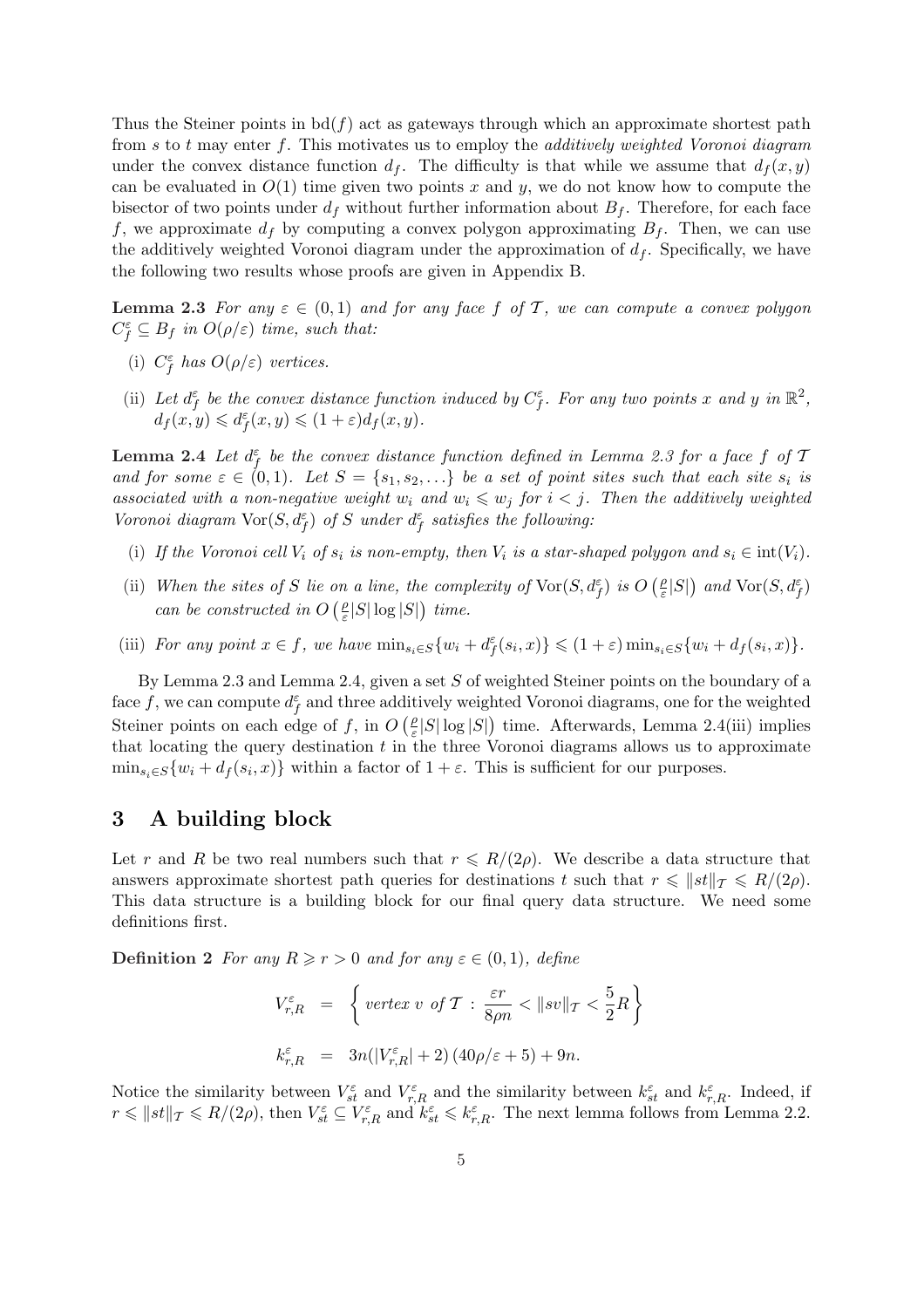**Lemma 3.1** Let r and R be two parameters such that  $0 < r \le R/(2\rho)$ . Let t be a point in |T| such that  $r \leq ||st||_{\mathcal{T}} \leq R/(2\rho)$ . For any  $\varepsilon \in (0,1)$ , there exists a  $(1+\varepsilon)$ -approximate shortest path from s to t that is a  $k_{r,R}^{\varepsilon}$ -link path.

#### 3.1 Data structure

First, we discretize the edges of T. For each edge e of T and for  $0 \leq i \leq \lceil \log(R/r) \rceil$ , we insert the intersection points between e and the boundary of  $B(s, 2<sup>i</sup>r)$ , and then place a maximal set of Steiner points on  $int(e \cap (B(s, 2<sup>i</sup>r) \setminus B(s, 2<sup>i-1</sup>r)))$  with uniform spacing  $2<sup>i</sup> \varepsilon r/(24\rho k_{r,R}^{\omega})$ , where  $\omega = \varepsilon/8$ . Let N be the point set consisting of the Steiner points created above and the vertices of T in  $B(s, 2^{\lceil \log(R/r) \rceil}r)$ . There are no more than 3n edges in T. Thus,

$$
|N| \leqslant \frac{144\rho n}{\varepsilon}\cdot k_{r,R}^\omega\cdot \left\lceil\log\frac{R}{r}\right\rceil = O\left(\frac{\rho^2n^2}{\varepsilon^2}\left(|V_{r,R}^\omega|+2\right)\log\frac{R}{r}\right).
$$

Second, let  $G$  be a weighted directed graph with vertex set  $N$  such that any two points  $p_i, p_j \in N$  lying on the boundary of the same face are connected by an edge with weight  $\cot(\overline{p_i p_j})$ . Using the BUSHWHACK algorithm [20], we can compute the shortest paths in G from s to all other vertices of G without constructing the edges of G. For each  $p_i \in N$ , we assign the cost of the shortest path from s to  $p_i$  in G as the weight  $w(p_i)$  of  $p_i$ .

Finally, for each face f of  $\mathcal T$  and for each edge of f, we construct an additively weighted Voronoi diagram of the Steiner points on this edge, with the weights assigned above and under the distance function  $d_f^{\varepsilon}$ . By Lemma 2.3 and Lemma 2.4, this can be done over all faces in time  $\overline{O}$  $\rho$  $\frac{\rho}{\varepsilon}|N|\log|N|$ ¢  $=$   $\overline{O}$  $\frac{a_f}{\rho^3 n^2}$ ε 3 ³  $|V_{r,R}^\omega|+2\Big)\,(\log {R\over r}$ ¢  $\log|N|$ ب.<br>∖ . We can improve the complexity by a factor of  $\rho/\varepsilon$ , using the following observation that we do not need the Voronoi diagram for all Steiner points on an edge. Take a face f and its edge e. For each integer  $0 \leq i \leq \lceil \log(R/r) \rceil$ , we regard every  $k_{r,R}^{\omega}$  consecutive Steiner points in  $e \cap (B(s, 2^{i}r) \setminus B(s, 2^{i-1}r))$  as a cluster. In each cluster, the Steiner point  $p_i$  with minimum weight  $w(p_i)$  is assigned as the *cluster hub*. In the next subsection, we will show that the additively weighted Voronoi diagram of the cluster hubs in e already serves our purposes. This improvement saves a factor of  $\rho/\varepsilon$  in the time and space complexities of our data structure, since the two complexities are dominated by the running time of BUSHWHACK and the number of Steiner points placed in  $\mathcal{T}$ . (See the proof of Lemma 3.3 for more detailed analysis.)

Using the data structure described above, we can answer the query for a destination  $t$  such that  $r \leq ||st||_{\mathcal{T}} \leq R/(2\rho)$  as follows. We use a point location structure for T to find the face  $f$  containing  $t$ . Then, we perform point locations in the Voronoi diagrams of cluster hubs associated with the edges of f. (The face f has three sides and each side may be split into two edges in the preprocessing. So there are at most six Voronoi diagrams.) This gives us the cluster hub, denoted h, that achieves  $\min\{w(p_i) + d_f^{\omega}(p_i,t) : p_i \in \text{bd}(f) \text{ is a cluster hub}\}\.$  We report  $w(h) + d_f(h, t)$  as the approximate path cost and the precomputed shortest path in G from s to h followed by ht as the approximate shortest path from s to t. Analysis of the time and space complexities of all constructions and querying is left to Lemma 3.3.

### 3.2 Analysis

The following lemma shows that our data structure answers queries correctly.

**Lemma 3.2** Let r and R be two real numbers such that  $0 < r \le R/(2\rho)$ . Let t be a point in |T| such that  $r \leq ||st||_{\mathcal{T}} \leq R/(2\rho)$ . Let f be the face of T containing t. Let  $h \in \text{bd}(f)$  be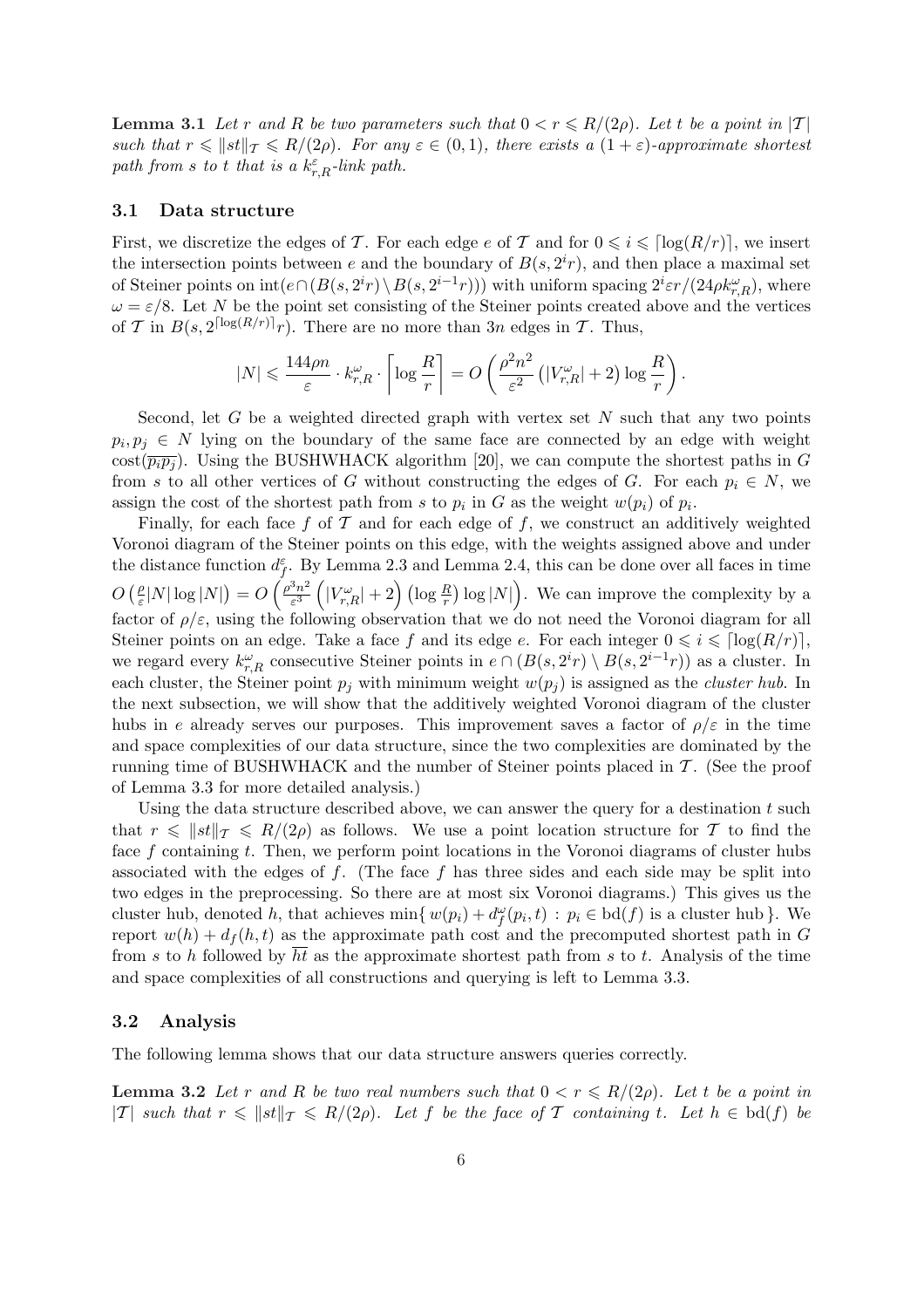the cluster hub that minimizes  $w(p) + d_f^{\omega}(p,t)$  over all cluster hubs p in bd(f), where  $\omega = \varepsilon/8$ . Then  $w(h) + d_f(h, t) \leq (1 + \varepsilon) \text{OPT}_{st}$ .

*Proof.* Let Q be a  $k_{r,R}^{\omega}$ -link  $(1 + \omega)$ -approximate shortest path from s to t. The existence of Q is guaranteed by Lemma 3.1. By Lemma 2.1(ii) and the fact that length( $Q$ )  $\leq$  cost( $Q$ ), we have length $(Q) \leq \text{cost}(Q) \leq 2\rho \|\text{st}\|_{\mathcal{T}}$ . Since  $\|\text{st}\|_{\mathcal{T}} \leq R/(2\rho)$ , we have length $(Q) \leq R$  and thus  $Q \subset B(s, R) \subseteq B(s, 2^{\lceil \log(R/r) \rceil} r)$ . So Q lies inside the portion of T that has been discretized.

Let  $x \in \text{bd}(f)$  be the last entry point of Q into f. Note that x is a node of Q. We snap every node w of Q except s, x, and t as follows. Assume that  $w \in e \cap (B(s, 2^i r) \setminus B(s, 2^{i-1} r))$ for some edge e of T and for some  $0 \leq i \leq \lceil \log(R/r) \rceil$ . By construction, there is a Steiner point on e at distance at most  $2^{i}\varepsilon r/(24\rho k_{r,R}^{\omega})$  from w. We snap w to this Steiner point and the path cost increases by at most  $2^i \varepsilon r/(12k_{r,R}^{\omega})$ . Observe that  $\cosh(Q) \geqslant \text{length}(Q) \geqslant ||sw||_{\mathcal{T}} \geqslant 2^{i-1}r$ and thus the additional cost caused by this snapping is at most  $\varepsilon \cot(Q)/(6k_{r,R}^{\omega})$ . Since Q has fewer than  $k_{r,R}^{\omega}$  nodes other than s, t and x, the total extra cost is at most  $\frac{\varepsilon}{6} \cosh(Q)$ .

We snap x to the nearest cluster hub  $p_j$  on the edge of f containing x. Let i be the integer such that  $x \in B(s, 2^i r) \setminus B(s, 2^{i-1} r)$ . So  $||xp_j|| \leq 2^i \varepsilon r/(24\rho)$ . Since  $\cosh(Q) \geq \text{length}(Q) \geq$  $||sx||_{\mathcal{T}} \geq 2^{i-1}r$ , we get  $||xp_j|| \leq \frac{\varepsilon}{12}$  $\frac{\varepsilon}{12\rho} \text{cost}(Q)$ . So the cost of this detour is at most  $2\rho ||xp_j|| \leq$ ε  $rac{\varepsilon}{6} \operatorname{cost}(Q).$ 

In total, this modified path from s to t through the cluster hub  $p_i$  has cost at most  $\text{cost}(Q) + \frac{\varepsilon}{3}\text{cost}(Q) \leq (1 + \frac{\varepsilon}{3})(1 + \omega) \text{OPT}_{st} \leq (1 + \frac{\varepsilon}{2}) \text{OPT}_{st}$ . Also, since any path from s to  $p_j$ in G has cost at least  $w(p_i)$ , the cost of this modified path must be at least  $w(p_i) + d_f(p_i, t)$ . Thus we get  $w(p_j) + d_f(p_j, t) \leq (1 + \frac{\varepsilon}{2}) \mathsf{OPT}_{st}$ . By Lemma 2.3(ii), we have  $w(h) + d_f(h, t) \leq$  $w(h) + d_f^{\omega}(h,t) \leq w(p_j) + d_f^{\omega}(p_j,t) \leq (1 + \omega)(w(p_j) + d_f(p_j,t)) \leq (1 + \omega)(1 + \frac{\varepsilon}{2})\mathsf{OPT}_{st} \leq$  $(1+\varepsilon)$ OPT<sub>st</sub>.

The following lemma summarizes the performance of the data structure.

**Lemma 3.3** For any r and R such that  $0 < r \leq R/(2\rho)$  and for any  $\varepsilon \in (0,1)$ , we can set  $\omega = \varepsilon/8$  and construct a data structure PathQuery(T, r, R,  $\varepsilon$ ) such that:

- (i) For any point  $t \in |T|$  such that  $r \leq ||st||_T \leq R/(2\rho)$ ,
	- the cost of a  $(1+\varepsilon)$ -approximate shortest path from s to t can be reported in  $O(\log \frac{\rho n}{\varepsilon} +$  $\log \log \frac{R}{r}$ ) time;
	- afterwards, a  $(1+\varepsilon)$ -approximate shortest polygonal path can be output in time linear in its complexity, and the complexity of this path is at most

$$
\frac{144\rho n}{\varepsilon} \cdot k_{r,R}^{\omega} \cdot \left\lceil \log \frac{R}{r} \right\rceil = O\left(\frac{\rho^2 n^2}{\varepsilon^2} \left( |V_{r,R}^{\omega}| + 2 \right) \log \frac{R}{r}\right).
$$

(ii) It uses O  $\int \rho^2 n^2$  $\frac{e^{2}n^{2}}{\varepsilon^{2}}(|V_{r,R}^{\omega}|+2)\log \frac{R}{r}$ ´ space.

(iii) It can be constructed in O  $\int \rho^2 n^2$  $\frac{e^{2}n^{2}}{\varepsilon^{2}}(|V_{r,R}^{\omega}|+2)\left(\log\frac{R}{r}\right)\left(\log\frac{\rho n}{\varepsilon}+\log\log\frac{R}{r}\right)$ ¢ ´ time.

Proof. The correctness of the answer for the query has been proved in Lemma 3.2. The query algorithm involves a point location in  $\mathcal T$  for the face f containing t and the point locations in the Voronoi diagrams of the cluster hubs on  $bd(f)$ . The first point location takes  $O(\log n)$ time [9]. The number of cluster hubs on an edge of bd(f) is  $O(g)$  $\frac{\rho}{\varepsilon} \log \frac{R}{r}$ ), so by Lemma 2.4, each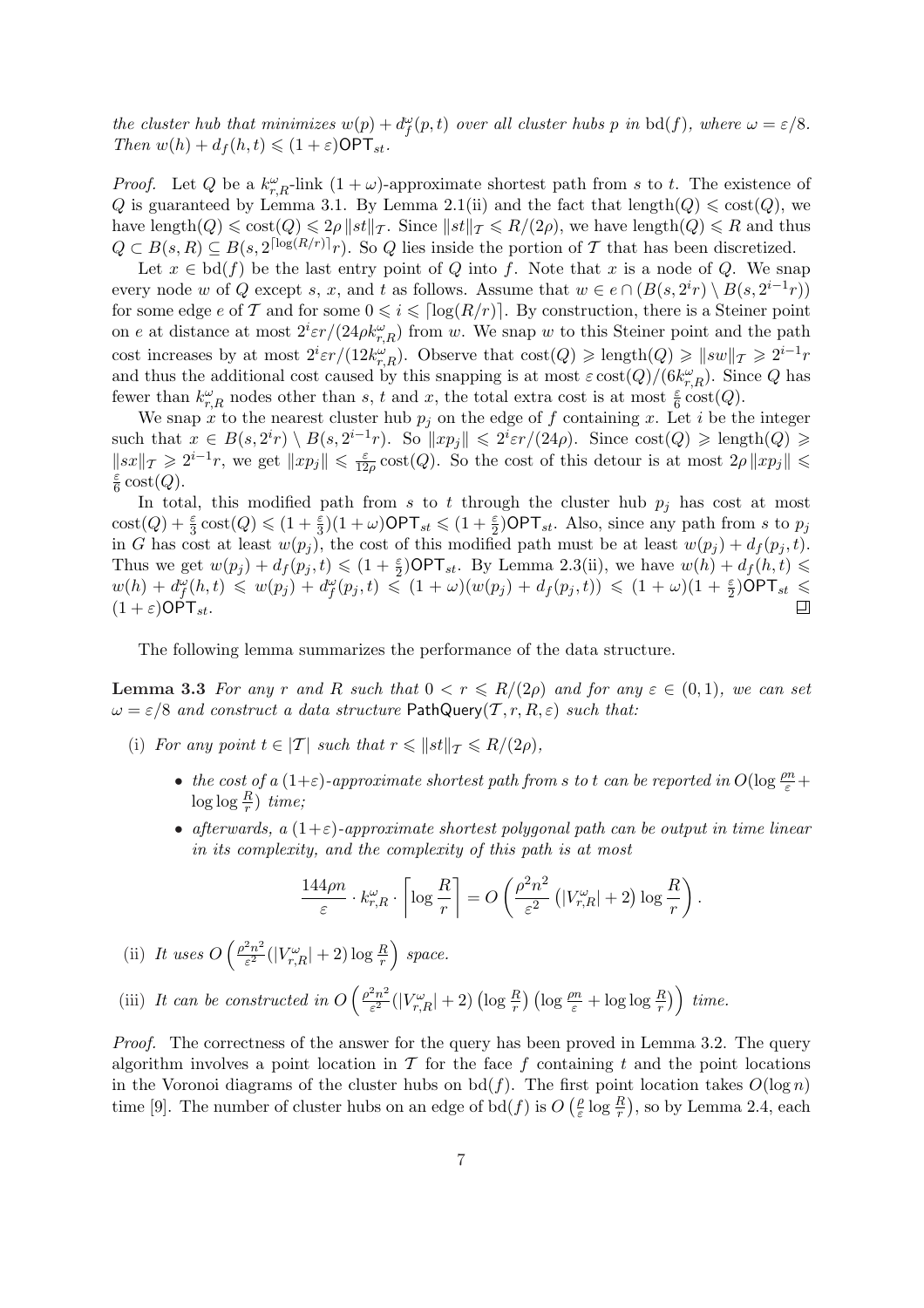

Figure 2: Scaling transformation.

Voronoi diagram has complexity  $O(\frac{\rho^2}{c^2})$  $\frac{\rho^2}{\varepsilon^2}$  log  $\frac{R}{r}$ ). It follows that the point locations in the Voronoi diagrams take  $O(\log \frac{\rho}{\varepsilon} + \log \log \frac{R}{r})$  time [9]. The returned  $(1 + \varepsilon)$ -approximate shortest path has complexity at most  $|N| = O\left(\frac{\rho^2 n^2}{c^2}\right)$  $\frac{2n^2}{\varepsilon^2}(|V^\omega_{r,R}|+2)\log\frac{R}{r}\Big).$ 

We now analyze the space and time complexities of constructing PathQuery(T, r, R,  $\varepsilon$ ). Computing the shortest path tree in  $G$  rooted at  $s$  by the BUSHWHACK algorithm [20] requires  $O(|N|\log |N|) = O\left(\frac{\rho^2 n^2}{c^2}\right)$  $\frac{2n^2}{\varepsilon^2}(|V_{r,R}^{\omega}|+2)(\log\frac{R}{r})(\log\frac{\rho n}{\varepsilon}+\log\log\frac{R}{r})\Big)$  time and  $O(|N|)=$  $O\left(\frac{\rho^2 n^2}{c^2}\right)$  $\frac{1}{2}$  and  $\frac{1}{2}$  ( $\frac{1}{2}$  )  $\frac{1}{2}$  ( $\frac{1}{2}$  )  $\frac{1}{2}$  $\frac{e^{2n^2}}{\varepsilon^2}(|V_{r,R}^{\omega}|+2)\log\frac{R}{r}$  space.

The point location structure for T takes  $O(n)$  space and can be built in  $O(n \log n)$  time [9]. By Lemma 2.4, the construction of the Voronoi diagrams for a face requires  $O(\frac{\rho}{\varepsilon}H)$  space and  $O(\frac{\rho}{\varepsilon}H\log H)$  time, where H is the number of cluster hubs in a face. Since  $H = O(\frac{\rho}{\varepsilon})$ he number of cluster hubs in a face. Since  $H = \tilde{O}\left(\frac{\rho}{\varepsilon} \log \frac{R}{r}\right)$  and there are  $O(n)$  faces, we need  $O\left(\frac{\rho^2 n}{c^2}\right)$  $\frac{p^2 n}{\varepsilon^2} \log \frac{R}{r}$  space and  $O\left(\frac{\rho^2 n}{\varepsilon^2}\right)$  $\frac{\partial^2 n}{\partial \varepsilon^2} (\log \frac{R}{r}) (\log \frac{\rho}{\varepsilon} + \log \log \frac{R}{r})\right)$  time. The construction of the point location structures for these Voronoi diagrams requires the same time and space, so we are done. 口

### 4 Close range queries

The data structure in Lemma 3.3 cannot handle a destination  $t$  that is arbitrarily close to  $s$ because our time and space bounds go to infinity when r goes to 0. Let  $\ell_s$  be the distance from s to the nearest vertex in  $\mathcal T$ . We propose a method to handle query destinations that fall inside  $B(s, \ell_s/(5\rho))$ . The idea is to map such a destination t to a point t' further away from s, at which the data structure in Lemma 3.3 can be applied. The map should guarantee that the query results for  $t'$  can be transformed back to query results for  $t$ . Because we assume that  $t \in B(s, \ell_s/(5\rho))$ , any  $(1 + \varepsilon)$ -approximate shortest polygonal path from s to t lies inside  $B(s, \ell_s)$  (Lemma 2.1(ii)). By our preprocessing of T in Section 2, the closest point to s from any edge of T is an edge endpoint, so  $B(s, \ell_s)$  lies inside the union of faces incident to s. Hence, any  $(1 + \varepsilon)$ -approximate shortest path lies within the union of the faces incident to s. The geometry of this environment is very simple and allows us to define a scaling transformation  $\phi_t : \mathbb{R}^2 \to \mathbb{R}^2$ . Let t' be the intersection point between the boundary of  $B(s, \ell_s/(5\rho))$  and the ray from  $s$  through  $t$ .

**Definition 3** For any point  $p \in \mathbb{R}^2$ , define  $\phi_t(p) = s +$  $\Vert st' \Vert$  $\frac{\|S\psi\|}{\|st\|}(p-s).$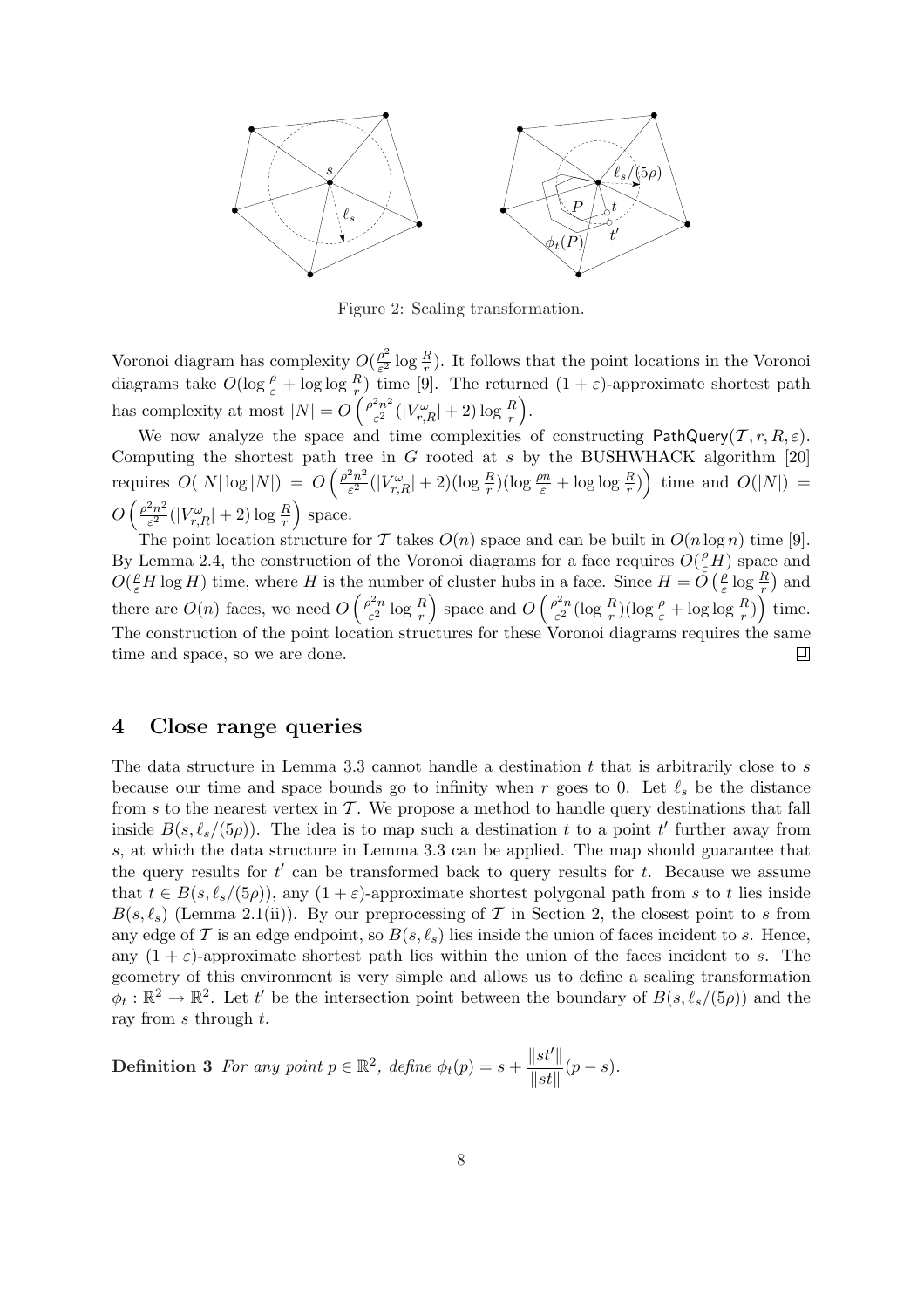Under our assumptions, a path P is a  $(1 + \varepsilon)$ -approximate shortest path from s to t if and only if  $\phi_t(P)$  is a  $(1+\varepsilon)$ -approximate shortest path from s to t'. Figure 2 shows an example of the scaling transformation. Since  $||st'|| = ||st'||_{\mathcal{T}} = \ell_s/(5\rho)$ , we can answer the query for t' using the data structure PathQuery(T,  $\ell_s/(5\rho)$ ,  $2\ell_s/5$ ,  $\varepsilon$ ). Afterwards, we can report the approximate shortest path from s to t by applying  $\phi_t^{-1}$  to the approximate shortest path from s to t' in time linear in its complexity. Notice that the set  $V_{r,R}^{\omega}$  in Lemma 3.3 is empty for  $r = \ell_s/(5\rho)$  and  $R = 2\ell_s/5$ , and thus  $k_{r,R}^{\omega} = 6n(320\rho/\varepsilon + 5) + 9n \leq 6n(320\rho/\varepsilon + 7)$ . Summarizing this, we get the following lemma.

**Lemma 4.1** For any  $\varepsilon \in (0,1)$ , we can construct a data structure CloseRange( $\mathcal{T}, \varepsilon$ ) such that:

- (i) For any point  $t \in B(s, \ell_s/(5\rho)) \cap |\mathcal{T}|$ ,
	- the cost of a  $(1+\varepsilon)$ -approximate shortest path from s to t can be reported in O  $\left(\log \frac{\rho n}{\varepsilon}\right)$ ¢ time;
	- afterwards, a  $(1+\varepsilon)$ -approximate shortest polygonal path can be output in time linear in its complexity, and the complexity of this path is at most

$$
\frac{864\rho n^2}{\varepsilon} \left( \frac{320\rho}{\varepsilon} + 7 \right) \left[ \log(2\rho) \right] = O\left( \frac{\rho^2 n^2}{\varepsilon^2} \log \rho \right).
$$

- (ii) It uses O  $\int \rho^2 n^2$  $\frac{2n^2}{\varepsilon^2} \log \rho$ ´ space.
- (iii) It can be constructed in O  $\int \rho^2 n^2$  $\frac{e^{2}n^{2}}{\varepsilon^{2}}\log\rho\log\frac{\rho n}{\varepsilon}$ ´ time.

The performance of the data structure above is independent of the value of  $\ell_s$  because it is cancelled in the ratio  $R/r$ . So there is no impact even if s is close to an edge of T and thus  $\ell_s$ is very small.

## 5 Gap query structure

Lemma 4.1 enables us to handle query destinations at distance at most  $\ell_s/(5\rho)$  from s. To handle query destinations further away from s, a natural strategy is to divide the plane into geodesic annuli and construct the data structure in Lemma 3.3 for each geodesic annulus. (We use the term geodesic annulus because the "distance" of a point  $x$  from  $s$  is measured by its geodesic distance  $||sx||_{\mathcal{T}}$  from s.)

The difficulty is that the construction time of this data structure for a geodesic annulus goes to infinity when the ratio between the two radii goes to infinity. So we may need an arbitrarily large number of such geodesic annuli in order to cover a triangulation  $\mathcal T$  with large spread. In order to control the complexity, we do not require the geodesic annuli to cover the entire plane. This leaves some uncovered gaps (which are geodesic annuli too). In this section, we propose a data structure to handle query destinations that fall into such gaps.

Let  $s = v_0, v_1, v_2, v_3, \ldots, v_{n-1}$  be the vertices of T sorted in order of non-decreasing geodesic distances from s. For each vertex  $v_i$  of  $\mathcal T$ , we define

$$
r_i = \frac{1}{6\rho^2} \cdot ||sv_i||_{\mathcal{T}}
$$
  

$$
R_i = C_R \cdot \frac{\rho^4 n^2}{\varepsilon^3} \cdot \log(2\rho) \cdot ||sv_i||_{\mathcal{T}},
$$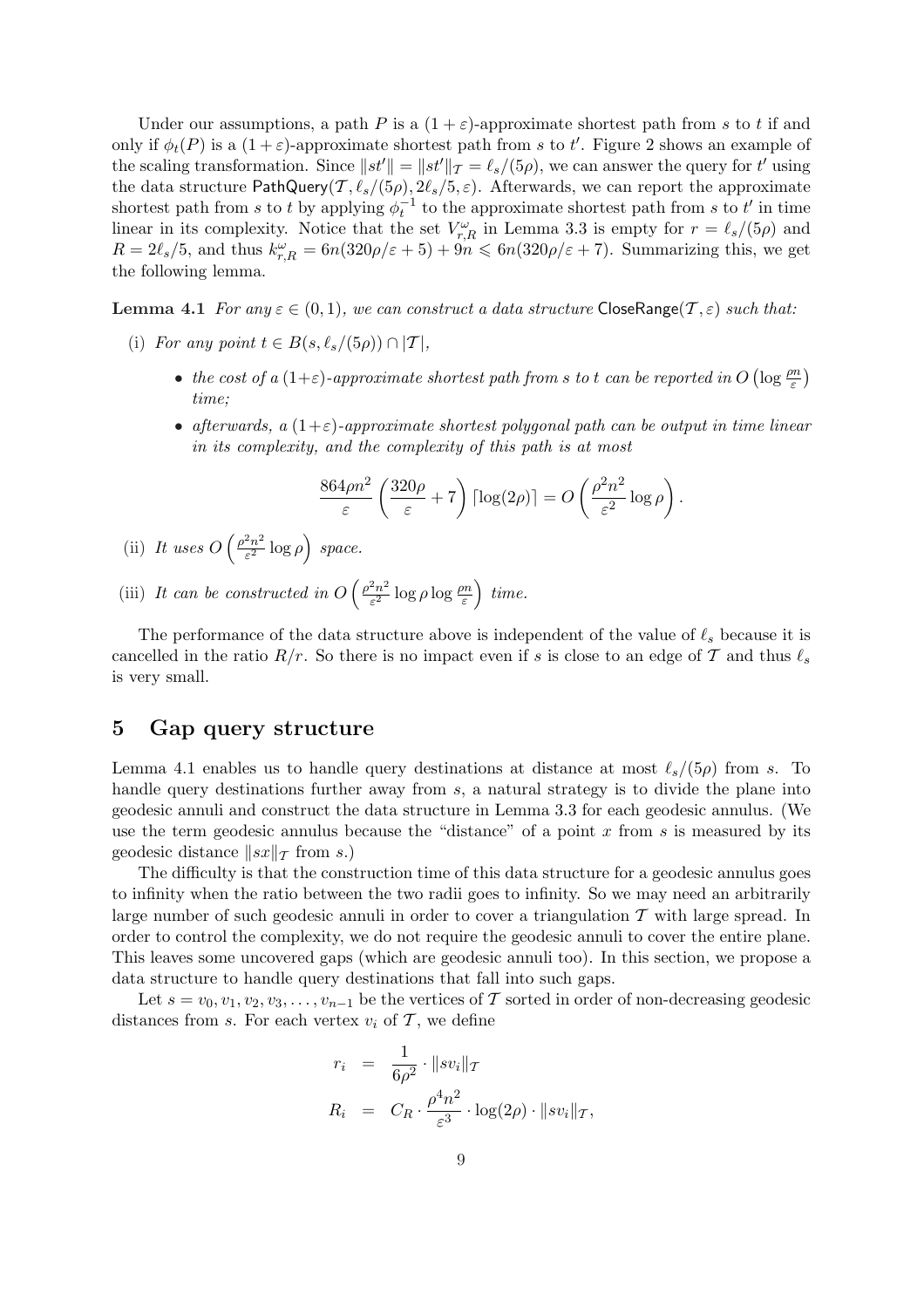

Figure 3: The white polygons are obstacles. The larger disk is  $B(s, 3\rho r_a)$  and the smaller disk is  $B(s, 6\rho^2 r_{a-1})$ . The union of the smaller disk and the shaded regions abcd and efgh is  $\widehat{B}(s, 3\rho r_a)$ . The shaded regions abcd and efgh form  $\widehat{A}(s, 3\rho r_a)$ , which is disconnected.

where  $C_R$  is a sufficiently large constant, to be specified later. In particular, we will have  $C_R > 1$ , so that  $0 < r_i < R_i/(2\rho)$ . Therefore, if a query destination t satisfies  $r_i \leq ||st||_{\mathcal{T}} \leq R_i/(2\rho)$ , this query can be handled by the data structure  $\mathsf{PathQuery}(\mathcal{T}, r_i, R_i, \varepsilon)$ . Since  $r_1 = \|sv_1\|_{\mathcal{T}}/(6\rho^2) =$  $\ell_s/(6\rho^2)<\ell_s/(5\rho)$ , CloseRange $(\mathcal{T},\varepsilon)$  and PathQuery $(\mathcal{T},r_1,R_1,\varepsilon)$  together handle all query destinations that are within a geodesic distance of  $R_1/(2\rho)$  from s. So the nearest gap from s is at a geodesic distance greater than  $R_1/(2\rho)$  from s. The definition of a gap is given below.

Definition 4 For any integer  $a \in [2, n-1]$  such that  $R_{a-1}/(2\rho) < r_a$ , define

$$
\mathsf{Gap}(a) = \{ \text{point } x \in |\mathcal{T}| \, : \, R_{a-1}/(2\rho) < \|sx\|_{\mathcal{T}} < r_a \} \, .
$$

#### 5.1 Structural properties

We first prove some structural properties of  $\text{Gap}(a)$ ; the following definitions are needed.

**Definition 5** For any  $r > 0$ ,  $\widehat{B}(s,r)$  is the connected component of  $B(s,r) \cap |\mathcal{T}|$  containing s.

Definition 6 For any integer  $a \in [2, n-1]$ , define

$$
A(s, 3\rho r_a) = B(s, 3\rho r_a) \ B(s, 6\rho^2 r_{a-1})
$$
  

$$
\widehat{A}(s, 3\rho r_a) = \widehat{B}(s, 3\rho r_a) \ B(s, 6\rho^2 r_{a-1}).
$$

Note that  $3\rho r_a = ||sv_a||_{\mathcal{T}}/(2\rho)$  and  $6\rho^2 r_{a-1} = ||sv_{a-1}||_{\mathcal{T}}$ . Although  $\widehat{B}(s, 3\rho r_a)$  is connected,  $\widehat{A}(s, 3\rho r_a)$  may be disconnected. Figure 3 shows an example. We first show that  $\mathsf{Gap}(a) \subseteq$  $A(s, 3\rho r_a)$ . The following technical lemma will be useful in proving this statement.

Lemma 5.1 If  $R_{a-1}/(2\rho) < r_a$  for some integer  $a \in [2, n-1]$ , then any vertex  $v_i$  of T in  $\widehat{B}(s,3\rho r_a)$  satisfies  $||sv_i||_T \le ||sv_{a-1}||_T$  and thus  $v_i \in B(s, ||sv_{a-1}||_T) = B(s, 6\rho^2 r_{a-1}).$ 

*Proof.* Since  $v_i \in \widehat{B}(s, 3\rho r_a)$ , there exists a polygonal path  $P \subset \widehat{B}(s, 3\rho r_a)$  from s to  $v_i$  such that all nodes of P are vertices in T. For example, take P to be the geodesic path from s to  $v_i$ in  $B(s, 3\rho r_a)$ . We prove by induction along P from s that  $||sv_k||_{\mathcal{T}} \leq ||sv_{a-1}||_{\mathcal{T}}$  for every node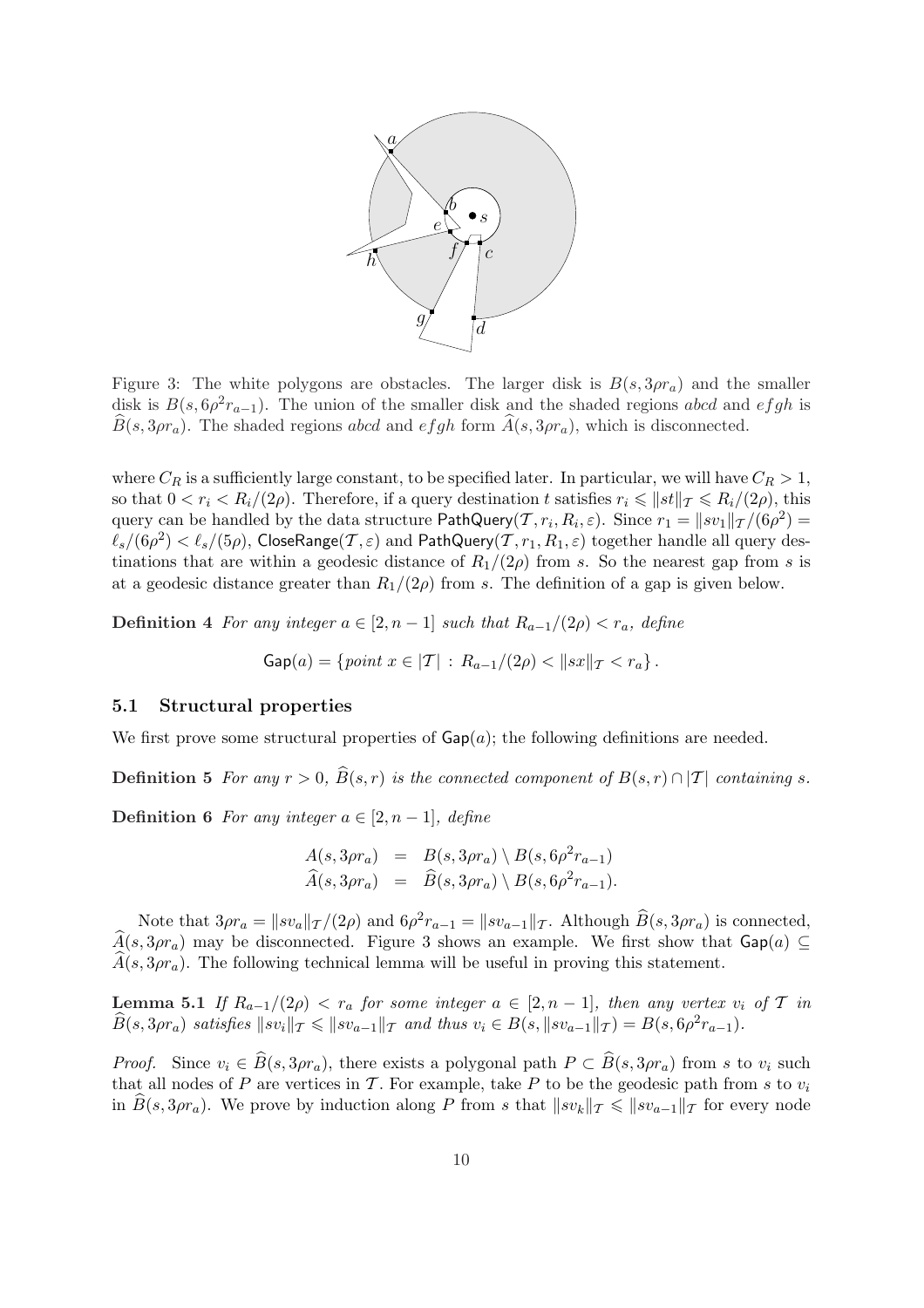$v_k$  of P. The base case is trivial as s is the first node of P. Assume that  $||sv_i||_T \le ||sv_{a-1}||_T$ for some node  $v_i$  of P. Let  $v_k$  be the next node along P. Since  $P \subset \widehat{B}(s, 3\rho r_a)$ , we have  $\|sv_k\| \leq 3\rho r_a = \|sv_a\|_{\mathcal{T}} / (2\rho).$  Therefore,

$$
||sv_k||_{\mathcal{T}} \leq ||sv_j||_{\mathcal{T}} + ||v_jv_k||
$$
  
\n
$$
\leq ||sv_j||_{\mathcal{T}} + ||sv_j|| + ||sv_k||
$$
  
\n
$$
\leq 2||sv_j||_{\mathcal{T}} + ||sv_a||_{\mathcal{T}}/(2\rho).
$$

Because  $\|sv_i\|_{\mathcal{T}} \leqslant \|sv_{a-1}\|_{\mathcal{T}}$ , by the inductive assumption, we obtain

$$
||sv_k||_{\mathcal{T}} \leq 2||sv_{a-1}||_{\mathcal{T}} + ||sv_a||_{\mathcal{T}}/(2\rho).
$$

The definition of  $R_{a-1}$  implies that  $2||sv_{a-1}||_T \le R_{a-1}$ . Since we assume that  $R_{a-1} < 2\rho r_a$ , we get  $2\|sv_{a-1}\|_{\mathcal{T}} < 2\rho r_a = \|sv_a\|_{\mathcal{T}}/(3\rho)$ . Hence,  $\|sv_k\|_{\mathcal{T}} < \frac{1}{\rho}$  $\frac{1}{\rho} \| sv_a \|_{\mathcal{T}} \leqslant \| sv_a \|_{\mathcal{T}}$ . Since we assign indices to the vertices of  $\mathcal T$  in non-decreasing order of their geodesic distances from  $s$ , we conclude that  $\|sv_k\|_{\mathcal{T}} \leqslant \|sv_{a-1}\|_{\mathcal{T}}$ . ▣

As a consequence, there is no vertex of T in  $\widehat{A}(s, 3\rho r_a)$  for any integer  $a \in [2, n-1]$ .

Corollary 1 If  $R_{a-1}/(2\rho) < r_a$  for some integer  $a \in [2, n-1]$ , no vertex of T lies inside  $A(s, 3\rho r_a)$ .

The next result shows that  $\mathsf{Gap}(a) \subseteq \widehat{A}(s, 3\rho r_a)$ .

Lemma 5.2 If  $R_{a-1}/(2\rho) < r_a$  for some integer  $a \in [2, n-1]$ , then  $\textsf{Gap}(a) \subseteq \hat{A}(s, 3\rho r_a)$ .

*Proof.* Take a point  $x \in \text{Gap}(a)$ . Since  $||sx||_T < r_a$ , a geodesic path P from s to x in |T| must lie inside  $\widehat{B}(s, r_a)$ , which implies that  $x \in \widehat{B}(s, r_a) \subset \widehat{B}(s, 3\rho r_a)$ . It remains to show that  $x \notin B(s, 6\rho^2 r_{a-1}) = B(s, \|s v_{a-1}\|_{\mathcal{T}}).$ 

Let  $v_i$  be the node preceding x in P. Since P is a geodesic path,  $v_i$  is a vertex of T. It could be the case that  $v_i = s$ . Since  $v_i \in \widehat{B}(s, r_a)$ , by Lemma 5.1,

$$
||sv_i||_{\mathcal{T}} \leq ||sv_{a-1}||_{\mathcal{T}}.
$$

We complete the proof by contradiction. So we assume that  $x \in B(s, 6\rho^2 r_{a-1}) = B(s, ||sv_{a-1}||_{\mathcal{T}})$ . Then

$$
||sx||_{\mathcal{T}} \leq ||sv_i||_{\mathcal{T}} + ||v_i x||
$$
  
\n
$$
\leq ||sv_i||_{\mathcal{T}} + ||sv_i|| + ||sx||
$$
  
\n
$$
\leq 2||sv_i||_{\mathcal{T}} + ||sx||
$$
  
\n
$$
\leq 3||sv_{a-1}||_{\mathcal{T}}.
$$

By the definition of  $R_{a-1}$ ,  $3||sv_{a-1}||_\mathcal{T} < R_{a-1}/(2\rho)$  and thus  $||sx||_\mathcal{T} < R_{a-1}/(2\rho)$ , which contradicts the assumption that  $x \in \text{Gap}(a)$ . ▣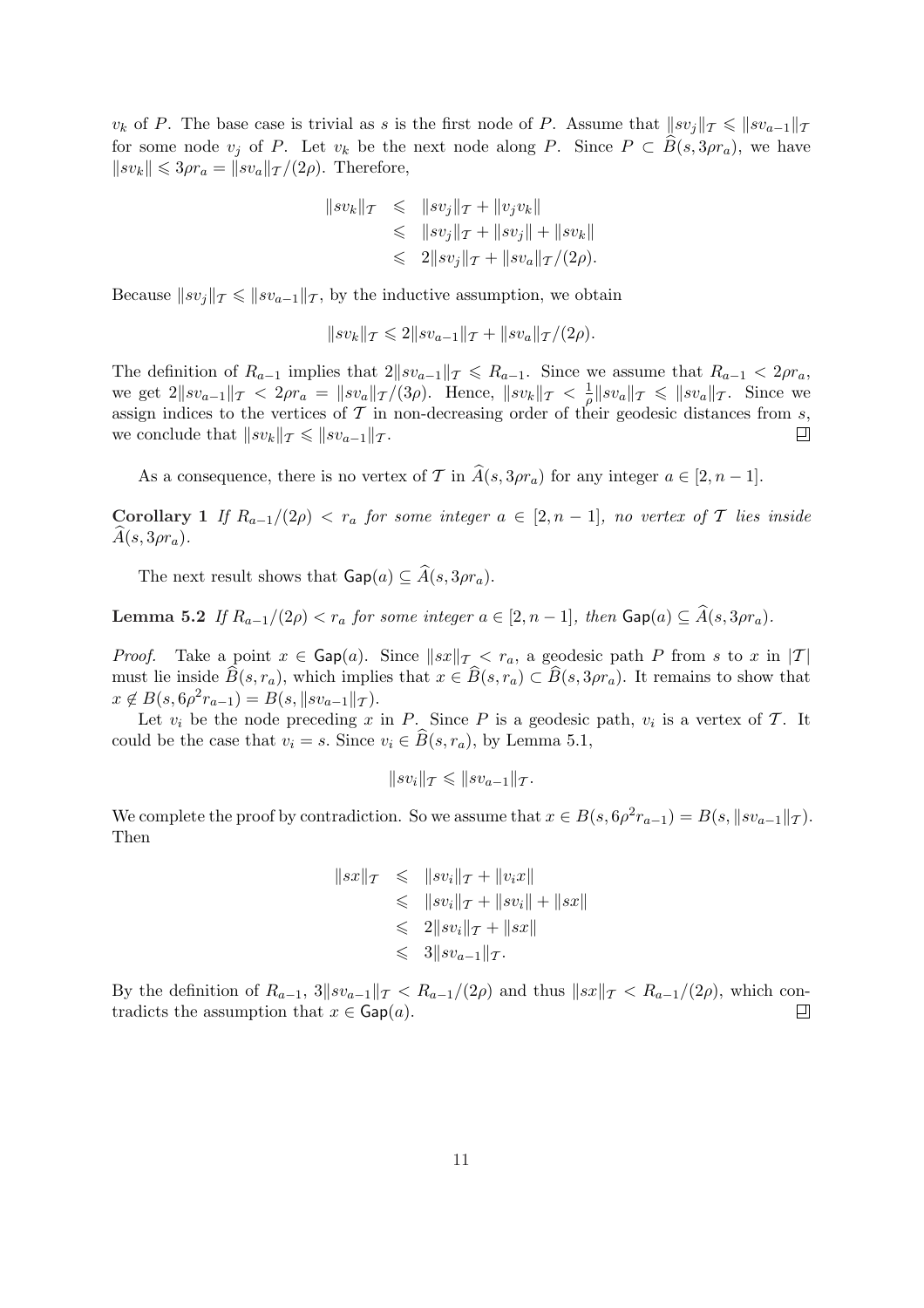#### 5.2 Perturbation

We need to handle query destinations that fall into  $\text{Gap}(a)$  for some integers  $a \in [2, n-1]$ . By Lemma 5.2, we can broaden our focus to  $A(s, 3\rho r_a)$  whose geometric characterization is easier to work with. Recall that  $\widehat{A}(s,3\rho r_a) = \widehat{B}(s,3\rho r_a) \setminus B(s,6\rho^2 r_{a-1})$ . So s is relatively far away from the inner circular boundary of  $\widehat{A}(s, 3\rho r_a)$ . Also, by Corollary 1, no vertex of T lies inside  $A(s, 3\rho r_a)$ .

Let a be any integer in the range  $[2, n-1]$  such that  $R_{a-1}/(2\rho) < r_a$ . Take any edge e of T that intersects  $A(s, 3\rho r_a)$ . By Corollary 1,  $A(s, 3\rho r_a)$  does not contain any endpoint of e. Moreover, no ball centered at s makes a tangential contact with an interior point of e. (This is the reason for inserting new vertices in the interior of input edges in the preprocessing of Section 2.) So one endpoint of e lies inside  $B(s, 6\rho^2 r_{a-1})$  and the other endpoint of e lies outside  $B(s, 3\rho r_a)$ . See Figure 4 for an illustration of two such edges. This property allows us to order all the edges of T intersecting  $\hat{A}(s, 3\rho r_a)$  in clockwise order. Let  $E_a = \{e_1, e_2, ...\}$  be a sorted list of such edges of  $\mathcal T$ .

If we ignore the portion of |T| inside  $B(s, 6\rho^2 r_{a-1})$ , the situation is similar to the case of close range queries in Section 4. Still, there is one notable difference to be handled differently: the edges of T that intersect  $\hat{A}(s, 3\rho r_a)$  are not incident to s. To remedy this situation, we perturb these edges so that their support lines pass through s and thus the data structure CloseRange( $\mathcal{T}, \varepsilon$ ) can be used. This perturbation and our neglecting the portion of  $|\mathcal{T}|$  in  $B(s, 6\rho^2 r_{a-1})$  incur some error. However, we will show that this error does not harm our approximation too much. We explain the perturbation and prove a technical lemma in the rest of this subsection. We describe and analyze the data structures that use this perturbation in the next subsection.



Figure 4: The inner circle denotes  $B(s, 6\rho^2 r_{a-1})$ . The outer circle denotes  $B(s, 3\rho r_a)$ . The middle circle is  $C_x$ . The perturbation defines a linear transformation from the arc  $C_x[y_i, y_{i+1}]$ to the arc  $C_x[z_i, z_{i+1}].$ 

Now we perturb the edges in  $E_a$  so that their support lines pass through s. (See Figure 4.) Let  $u_i$  be the intersection point between  $e_i$  and the boundary of  $B(s, 3\rho r_a)$ . Let  $\ell_i$  denote the ray from s through  $u_i$ , which can be viewed as a perturbation of the support line of  $e_i$ . The rays partition  $\mathbb{R}^2$  into cones. We associate a convex distance function with each cone as follows. If  $e_i$  and  $e_{i+1}$  bound a face f of T, then the cone bounded by  $\ell_i$  and  $\ell_{i+1}$  inherits the distance function  $d_f$ . Otherwise, the cone bounded by  $\ell_i$  and  $\ell_{i+1}$  is an obstacle cone. As a result, the cones associated with convex distance functions form a new subdivision having only one vertex s. We denote this subdivision by  $S_a$ . The cones in  $S_a$  are unbounded and incident to s.

The perturbation applies to the edges in  $E_a$  so far. We extend it to every point in  $\hat{A}(s, 3\rho r_a)$ as follows. For any point x in  $A(s, 3\rho r_a)$ , let  $C_x$  be the circle that is centered at s and passes through x. Refer to Figure 4. Let  $y_i = C_x \cap e_i$  and  $y_{i+1} = C_x \cap e_{i+1}$ . Let  $z_i = C_x \cap e_i$  and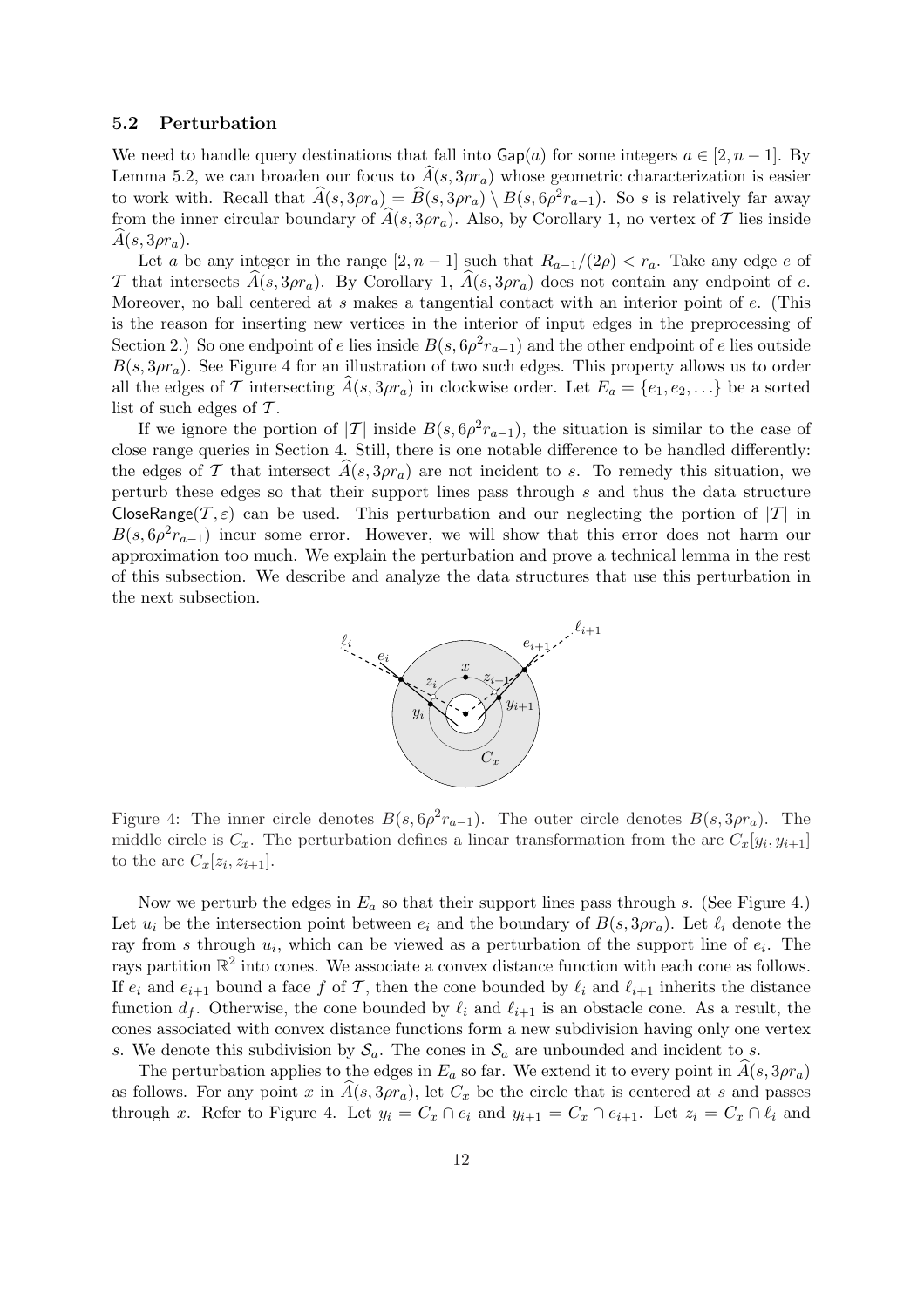

Figure 5: Because one endpoint  $w_i$  of  $e_i$  is inside  $B(s, 6\rho^2 r_{a-1})$ , the distance h from s to  $e_i$  is at most  $6\rho^2 r_{a-1}$ . The arc length between  $y_i$  and  $z_i$  is  $h\beta/\sin\alpha$ .

 $z_{i+1} = C_x \cap \ell_{i+1}$ . Given two points p and q on the arc of  $C_x$  traversed in clockwise order from  $y_i$  to  $y_{i+1}$ , denote by  $C'_x[p,q]$  the subarc between p and q. Similarly, given two points p and q on the arc of  $C_x$  traversed in clockwise order from  $z_i$  to  $z_{i+1}$ , denote by  $C''_x[p,q]$  the subarc between p and q. We can now define the perturbation  $\varphi_a$  from  $\hat{A}(s, 3\rho r_a)$  to  $\mathcal{S}_a$ .

**Definition 7** For any point  $x \in \widehat{A}(s, 3pr_a)$  on  $C_x'[y_i, y_{i+1}]$ , define  $\varphi_a(x)$  to be the point on  $C''_x[z_i, z_{i+1}]$  such that

$$
\frac{\operatorname{arclength}(C_x''[z_i, \varphi_a(x)])}{\operatorname{arclength}(C_x''[z_i, z_{i+1}])} = \frac{\operatorname{arclength}(C_x'[y_i, x])}{\operatorname{arclength}(C_x'[y_i, y_{i+1}])}.
$$

Note that  $\varphi_a(y_i) = z_i$ ,  $\varphi_a(y_{i+1}) = z_{i+1}$ , and  $\varphi_a$  is a bijection between  $\widehat{A}(s, 3\rho r_a)$  and  $\varphi_a(\hat{A}(s, 3\rho r_a))$ . The next lemma provides an upper bound on the Euclidean distance between x and  $\varphi_a(x)$ .

Lemma 5.3 For any point  $x \in \widehat{A}(s, 3\rho r_a)$ ,  $\|\varphi_a(x) x\| \leq \pi \|s v_{a-1}\|_{\mathcal{T}}/2$ .

*Proof.* For any two points p and q on  $C_x$ , we use  $C_x[p, q]$  to denote the shorter arc between p and q on  $C_x$ . It suffices to show that arclength $(C_x[x, \varphi_a(x)]) \leq \pi ||x_0 - x||_T / 2$ . Observe that for any point x on the arc  $C_x'[y_i, y_{i+1}]$ , arclength $(C_x[x, \varphi_a(x)])$  is the absolute value of an affine function of arclength $(C_x'[y_i, x])$ . Hence, arclength $(C_x[x, \varphi_a(x)])$  achieves its maximum at the boundary of its domain, which means that  $x = y_i$  and  $\varphi_a(x) = z_i$ , or  $x = y_{i+1}$  and  $\varphi_a(x) = z_{i+1}$ . So it suffices to prove that arclength $(C_x[y_i, z_i])$  and arclength $(C_x[y_{i+1}, z_{i+1}])$  are at most  $\pi || sv_{a-1}||_{\mathcal{T}}/2$ .

Recall that  $e_i$  has an endpoint inside  $B(s, 6\rho^2 r_{a-1})$  and that s is an endpoint of  $\ell_i$ . Let  $w_i$ denote the endpoint of  $e_i$  inside  $B(s, 6\rho^2 r_{a-1})$ . Let h be the Euclidean distance from s to the supporting line of  $e_i$ . Refer to Figure 5. Both  $||w_i s||$  and h are at most  $6\rho^2 r_{a-1}$ .

We bound arclength $(C_x[y_i, z_i])$  first. Let  $\alpha = \angle sy_iw_i$  and  $\beta = \angle y_isz_i$ . We can assume that  $y_i \neq z_i$ ; otherwise, there is nothing to prove. So  $\alpha$  and  $\beta$  belong to the range  $(0, \pi/2]$  and  $\alpha > \beta$ . We have

$$
\operatorname{arclength}(C_x[y_i, z_i]) = ||sy_i||\beta = h\beta/\sin \alpha < h\beta/\sin \beta.
$$

The function  $\beta/\sin\beta$  is maximized at  $\beta = \pi/2$ . So

$$
\text{arclength}(C_x[y_i, z_i]) < h\pi/2 \leq 3\pi \rho^2 r_{a-1} = \pi \|s v_{a-1}\|_{\mathcal{T}}/2.
$$

We can similarly bound arclength( $C_x[y_{i+1}, z_{i+1}]$ ) by  $\pi ||sv_{a-1}||_{\mathcal{T}}/2$ .

 $\Box$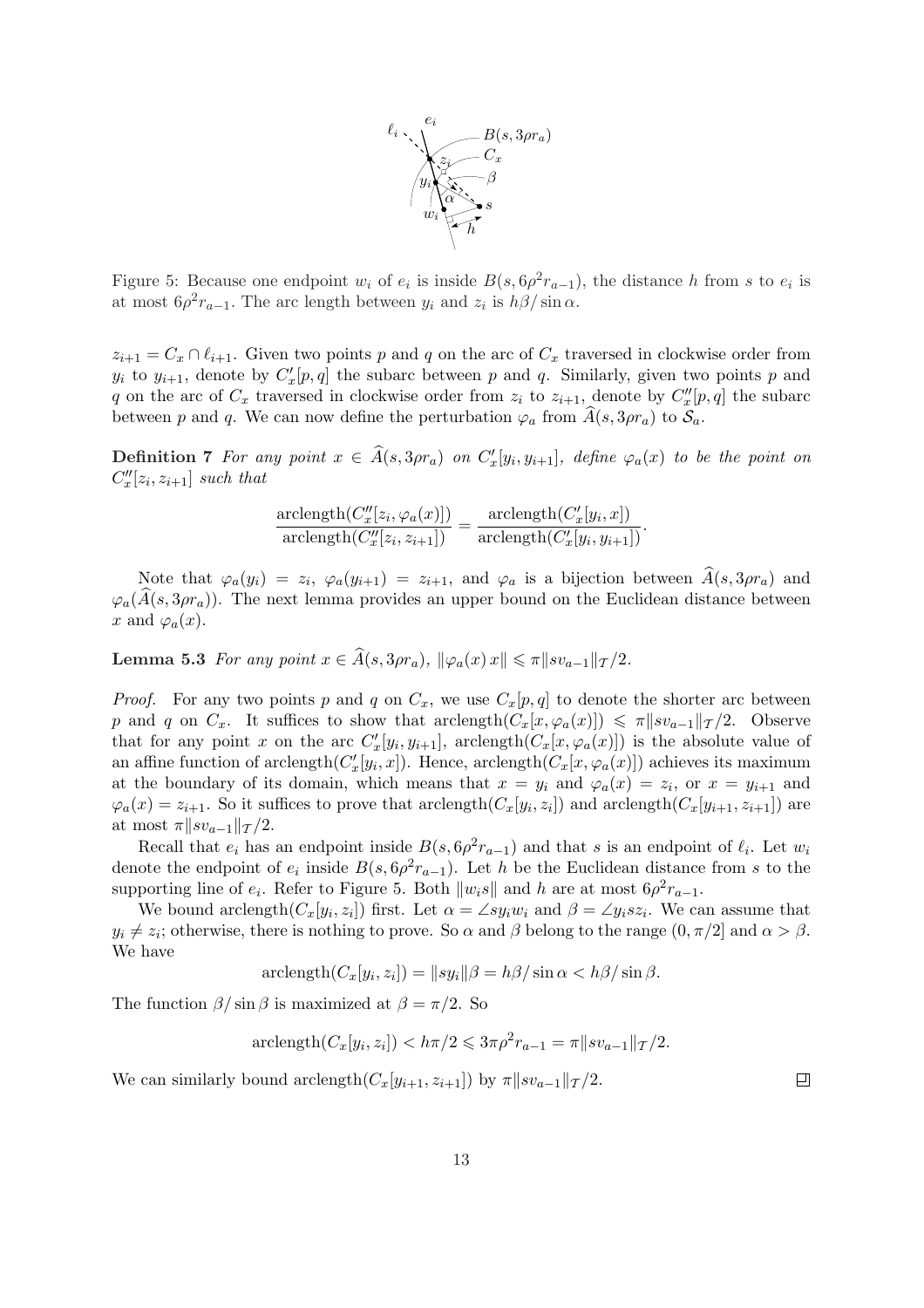#### 5.3 Data structures

Let a be an integer in the range  $[2, n-1]$  such that  $R_{a-1}/(2\rho) < r_a$ . To handle query destinations that fall inside  $\textsf{Gap}(a)$ , we build the data structure  $\textsf{CloseRange}(\mathcal{S}_a, \varepsilon/6)$  defined in Lemma 4.1. Given a query destination  $t \in \text{Gap}(a)$ , we query CloseRange( $\mathcal{S}_a, \varepsilon/6$ ) with  $\varphi_a(t)$ , and transform the query results for  $\varphi_a(t)$  back to the query results for t. All we have to do is to describe the transformation and prove its validity.

There are two technical issues in using CloseRange( $S_a$ ,  $\varepsilon/6$ ). First, some face in  $S_a$  may have angle larger than or equal to  $\pi$ . In this case, we split the face by inserting the angle bisector. Second, s is the only vertex in  $\mathcal{S}_a$  and so  $\ell_s$ , the distance from s to the nearest vertex, is not defined in  $\mathcal{S}_a$ . Recall that in Section 4, the motivation for using  $\ell_s$  is to ensure that, whenever a query destination t is at distance at most  $\ell_s/(5\rho)$  from s, any  $(1 + \varepsilon)$ -approximate shortest path from s to t lies within the union of faces in T incident to s. In the case of  $S_a$ , this is guaranteed since all faces are incident to  $s$ . Therefore, we can choose any value for  $r$  and an appropriate value for R correspondingly.

Specifically, we construct the data structure PathQuery( $S_a$ ,  $6\rho^2 r_{a-1}$ ,  $12\rho^3 r_{a-1}$ ,  $\varepsilon/6$ ). Given a query destination  $t \in \mathsf{Gap}(a)$ , we map t to  $\varphi_a(t)$  and then proceed as in Section 4. We first compute the intersection point  $t''$  between the boundary of  $B(s, 6\rho^2 r_{a-1})$  and the ray from s through  $\varphi_a(t)$ . Since t'' is at distance  $6\rho^2 r_{a-1}$  from s, the  $(1 + \varepsilon/6)$ -approximate shortest path from s to t'' in  $S_a$  lies inside  $B(s, 12\rho^3 r_{a-1})$  (by Lemma 2.1(ii)). Thus, the data structure PathQuery( $S_a$ ,  $6\rho^2 r_{a-1}$ ,  $12\rho^3 r_{a-1}$ ,  $\varepsilon/6$ ) reports a (1 +  $\varepsilon/6$ )-approximate shortest path from s to  $t''$  in  $\mathcal{S}_a$ . Then the approximate shortest path from s to  $t''$  is scaled to a  $(1+\varepsilon/6)$ -approximate shortest path from s to  $\varphi_a(t)$  in  $\mathcal{S}_a$ . It remains to transform the query results for  $\varphi_a(t)$  back to the query results for t. Denote by  $\text{cost}_{\mathcal{S}_a}(P)$  the cost of a path P in  $\mathcal{S}_a$ . The next lemma relates the costs of the approximate shortest paths for t and  $\varphi_a(t)$ .

Lemma 5.4 Assume that  $R_{a-1}/(2\rho) < ||st||_{\mathcal{T}} < r_a$ ; in other words,  $t \in \text{Gap}(a)$ . Let P be a  $(1+\varepsilon/6)$ -approximate shortest path from s to  $\varphi_a(t)$  in  $\mathcal{S}_a$ . Then  $\text{cost}_{\mathcal{S}_a}(P) \leq (1+\varepsilon/2)\text{OPT}_{st}$ .

*Proof.* Let  $k = 21 \rho n^2/(\epsilon/6)$ . By Lemma 2.1(i), there is a k-link path  $Q_0$  which is a  $(1 + \epsilon/6)$ approximate shortest path from s to t in  $|T|$ . Since  $||st||_T < r_a$ , the path  $Q_0$  lies inside  $\hat{B}(s, 2\rho r_a)$ by Lemma  $2.1$ (ii).

Because  $t \in \mathsf{Gap}(a)$  and  $\mathsf{Gap}(a) \subseteq \overline{A}(s, 3\rho r_a)$  by Lemma 5.2, the path  $Q_0$  must enter  $\hat{A}(s,3\rho r_a)$  at least once. We cut  $Q_0$  at its last entry point q into  $\hat{A}(s,3\rho r_a)$  to obtain a subpath  $Q_1$  inside  $\hat{A}(s, 3\rho r_a)$ . As  $Q_0$  lies inside  $\hat{B}(s, 2\rho r_a)$ , we know that q cannot be on the boundary of  $B(s, 3\rho r_a)$ , so it must lie on the boundary of  $B(s, 6\rho^2 r_{a-1})$ .

We make q a node of  $Q_1$ , if necessary. We apply the perturbation  $\varphi_a$  to the nodes of  $Q_1$ . For convenience, denote the path connecting the perturbed nodes by  $\varphi_a(Q_1)$ . We augment  $\varphi_a(Q_1)$ by the segment  $s\varphi_a(q)$ . This gives us a path from s to  $\varphi_a(t)$  in  $\mathcal{S}_a$ . We now compare the cost of P with the cost of this new path. Since P is a  $(1 + \varepsilon/6)$ -approximate shortest path, we get

$$
cost_{\mathcal{S}_a}(P) \leq (1 + \varepsilon/6)(cost_{\mathcal{S}_a}(\varphi_a(Q_1)) + \rho ||s\,\varphi_a(q)||). \tag{1}
$$

The number of nodes in  $Q_1$  is at most  $k+1$  (due to the possible insertion of q as a node). By the triangle inequality and Lemma 5.3, we get  $\cos \xi_a(\varphi_a(Q_1)) \leq \cos \xi(Q_0) + (k+1)\pi \rho ||sv_{a-1}||_{\mathcal{T}}$ . Also,  $\rho \| s \varphi(q) \| = 6\rho^3 r_{a-1} = \rho \| s v_{a-1} \|_T$ . Plugging these into (1), we get

$$
cost_{\mathcal{S}_a}(P) \le (1 + \varepsilon/6)(cost(Q_0) + (\pi k + \pi + 1)\rho || sv_{a-1}||_{\mathcal{T}}).
$$
\n(2)

Choosing the parameter  $C_R$  in the definition of  $R_{a-1}$  to be at least  $\pi \times 24 \times 128$ , we have ( $\pi k+$  $\pi+1\rho\|sv_{a-1}\|_{\mathcal{T}}\leqslant \varepsilon R_{a-1}/(24\rho)$ . Since we assume that  $R_{a-1}/(2\rho)<\|st\|_{\mathcal{T}}$ , we obtain  $(\pi k+\pi+\varepsilon)$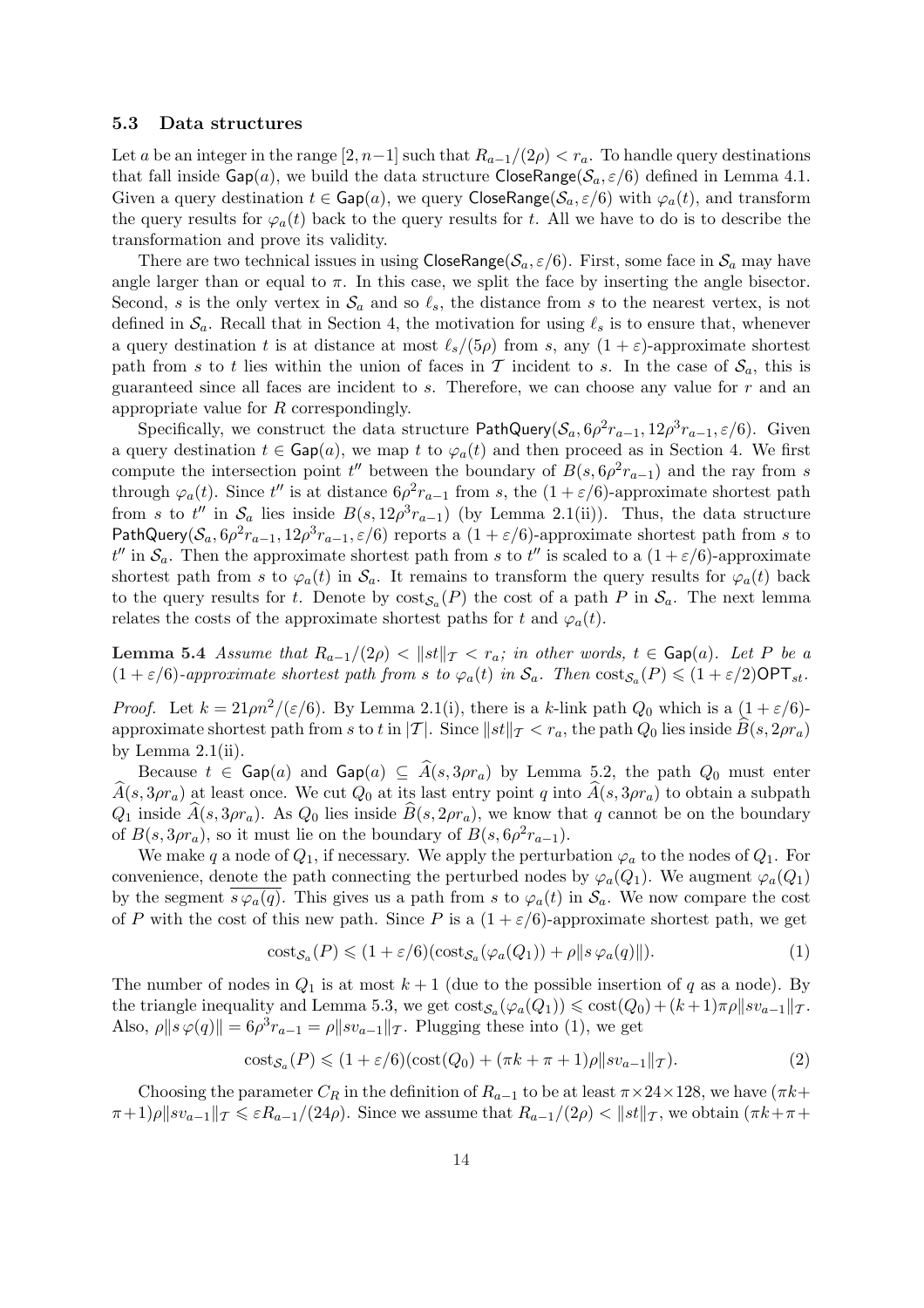$\left(1+\frac{\varepsilon}{6}\right)$ ¢  $1)\rho \| sv_{a-1} \|_T < \frac{\varepsilon}{12} \| st \|_T \leqslant \frac{\varepsilon}{12} \mathsf{OPT}_{st}$ . We also have  $\text{cost}(Q_0) \leqslant$  $(\frac{\varepsilon}{6})$  OPT<sub>st</sub> by the definition of  $Q_0$ . Plugging these two inequalities into (2), we have  $\cos t(\mathcal{Q}_0) \leq (1 + \frac{\varepsilon}{6})$  OPT<sub>st</sub> by the definition of  $Q_0$ . Plugging these two inequalities into (2), we have  $\cos t_{\mathcal{S}_a}(P) \leq (1 + \frac{\varepsilon}{6}) (1 + \frac{\varepsilon}{6} + \frac{\varepsilon$  $1+\frac{\varepsilon}{2}$  OPT<sub>st</sub>, completing the proof.  $\Box$ 

By Lemma 5.4, the cost of a  $(1 + \varepsilon/6)$ -approximate shortest path P from s to  $\varphi_a(t)$  in  $\mathcal{S}_a$ is within the desired approximation bound. A natural postprocessing is to deform the path by applying  $\varphi_a^{-1}$  to the nodes of P in  $\widehat{A}(s, 3\rho r_a)$ . Since  $\varphi$  is not defined inside  $B(s, 6\rho^2 r_{a-1})$ , we have to handle the portion of P inside  $B(s, 6\rho^2 r_{a-1})$  separately.

We describe our conversion of P from s to  $\varphi_a(t)$  in  $\mathcal{S}_a$  to a path  $\tilde{P}$  from s to t in |T|. Since  $t \in \mathsf{Gap}(a) \subseteq \widehat{A}(s, 3\rho r_a)$ , we have  $\|st\| > 6\rho^2 r_{a-1}$ . Because  $t$  and  $\varphi_a(t)$  are at the same Euclidean distance from s, the point  $\varphi_a(t)$  lies outside  $B(s, 6\rho^2 r_{a-1})$ . Thus, P must leave  $B(s, 6\rho^2 r_{a-1})$  at some point. Let b be the point at which P leaves  $B(s, 6\rho^2 r_{a-1}) \cap |T|$  for the last time. We insert b as a new node into P. Denote the resulting sequence of nodes in P by  $(s = p_0, p_1, \ldots, p_l =$  $b, \ldots, p_m = \varphi_a(t)$ . Let X' be the geodesic path from s to  $\varphi_a^{-1}(b)$  in  $B(s, 6\rho^2 r_{a-1}) \cap |T|$ . We define another path  $X'' = (\varphi_a^{-1}(b) = \varphi_a^{-1}(p_l), \varphi_a^{-1}(p_{l+1}), \ldots, \varphi_a^{-1}(p_m) = t)$ . Let  $\tilde{P}$  be the polygonal path obtained by concatenating  $X'$  and  $X''$  in this order. Summarizing this, we convert P to  $\tilde{P}$  in three steps. (See Figure 6 for an illustration.)

- 1. Traverse  $P$  in  $O$  $\int \rho^2 n^2$  $\frac{2n^2}{\varepsilon^2} \log \rho$ time to find the point b, at which P leaves  $B(s, 6\rho^2 r_{a-1}) \cap |T|$ for the last time. The complexity of P follows from Lemma 4.1.
- 2. Construct the geodesic path X' from s to  $\varphi^{-1}(b)$  in time  $O(\log n)$  plus the complexity of X', by using the method of Hershberger and Suri [13]. The complexity of  $X'$  is  $O(n)$ , and the method of Hershberger and Suri requires  $O(n \log n)$  preprocessing time and  $O(n \log n)$ storage.
- 3. Concatenate  $X'$  and  $X''$  to form  $\tilde{P}$ .

´

In the following lemma, we will show that  $\text{cost}(\tilde{P}) \leqslant \text{cost}_{\mathcal{S}_a}(P) + (2n + m\pi)\rho \|sv_{a-1}\|_{\mathcal{T}}$  and  $\text{cost}_{\mathcal{S}_a}(P) + (2n + m\pi)\rho \|sv_{a-1}\|_{\mathcal{T}} \leqslant (1+\varepsilon)\textsf{OPT}_{st}$ , where m is the number of nodes in P. It is easy to extend the data structure CloseRange( $S_a$ ,  $\varepsilon/6$ ) so that it reports the number m of nodes in P in  $O(1)$  time after reporting  $\text{cost}_{\mathcal{S}_a}(P)$ . So, by Lemma 4.1, a  $(1+\varepsilon)$ -approximation of **OPT**<sub>st</sub> can be reported in  $O(\log \frac{\rho n}{\varepsilon})$  time.

**Lemma 5.5** Assume that  $R_{a-1}/(2\rho) < ||st||_T < r_a$ . Let P be a  $(1+\varepsilon/6)$ -approximate shortest polygonal path from s to  $\varphi_a(t)$  in  $\mathcal{S}_a$ . Let m be the number of nodes in P. Then  $\text{cost}(P) \leq$  $\mathrm{cost}_{\mathcal{S}_a}(P) + (2n + m\pi)\rho \, \|sv_{a-1}\|_{\mathcal{T}} \leqslant (1+\varepsilon)\mathsf{OPT}_{st}.$ 

*Proof.* Since X' is a geodesic path in |T| from s to  $\varphi_a^{-1}(b)$ , it consists of at most n segments lying in  $B(s, 6\rho^2 r_{a-1})$ . Thus each segment of X' has length at most  $12\rho^2 r_{a-1}$ , implying that  $\text{cost}(X') \leqslant n\rho \cdot 12\rho^2 r_{a-1} = 2n\rho \|s v_{a-1}\|_{\mathcal{T}}$ . Using the triangle inequality and Lemma 5.3, we get

$$
cost(X'') \leq cost_{\mathcal{S}_a}(P) + \sum_{i=l}^m 2\rho \|\varphi_a(p_i) p_i\| \leq cost_{\mathcal{S}_a}(P) + m\pi\rho \|sv_{a-1}\|_{\mathcal{T}}.
$$

Hence  $\text{cost}(\tilde{P}) \leq \text{cost}_{\mathcal{S}_a}(P) + (2n + m\pi)\rho \Vert sv_{a-1}\Vert_T$ .

Lemma 4.1 implies that  $m \leqslant \frac{864 \rho n^2}{\epsilon/6}$ ε/6 320ρ  $\frac{320\rho}{\varepsilon/6} + 7$   $\left[\log(2\rho)\right]$ . By setting the parameter  $C_R$  in the definition of  $R_{a-1}$  to be a large enough multiple of  $\pi$ , we obtain  $(2n + m\pi)\rho ||sv_{a-1}||_{\mathcal{T}}$ ε  $\frac{\varepsilon}{4\rho}R_{a-1}$ . As we assume that  $R_{a-1}/(2\rho) < ||st||_{\mathcal{T}}$ , we get  $(2n + m\pi)\rho||sv_{a-1}||_{\mathcal{T}} < \frac{\varepsilon}{2}$  $\frac{\varepsilon}{2}$ ||st|| $\tau \leqslant$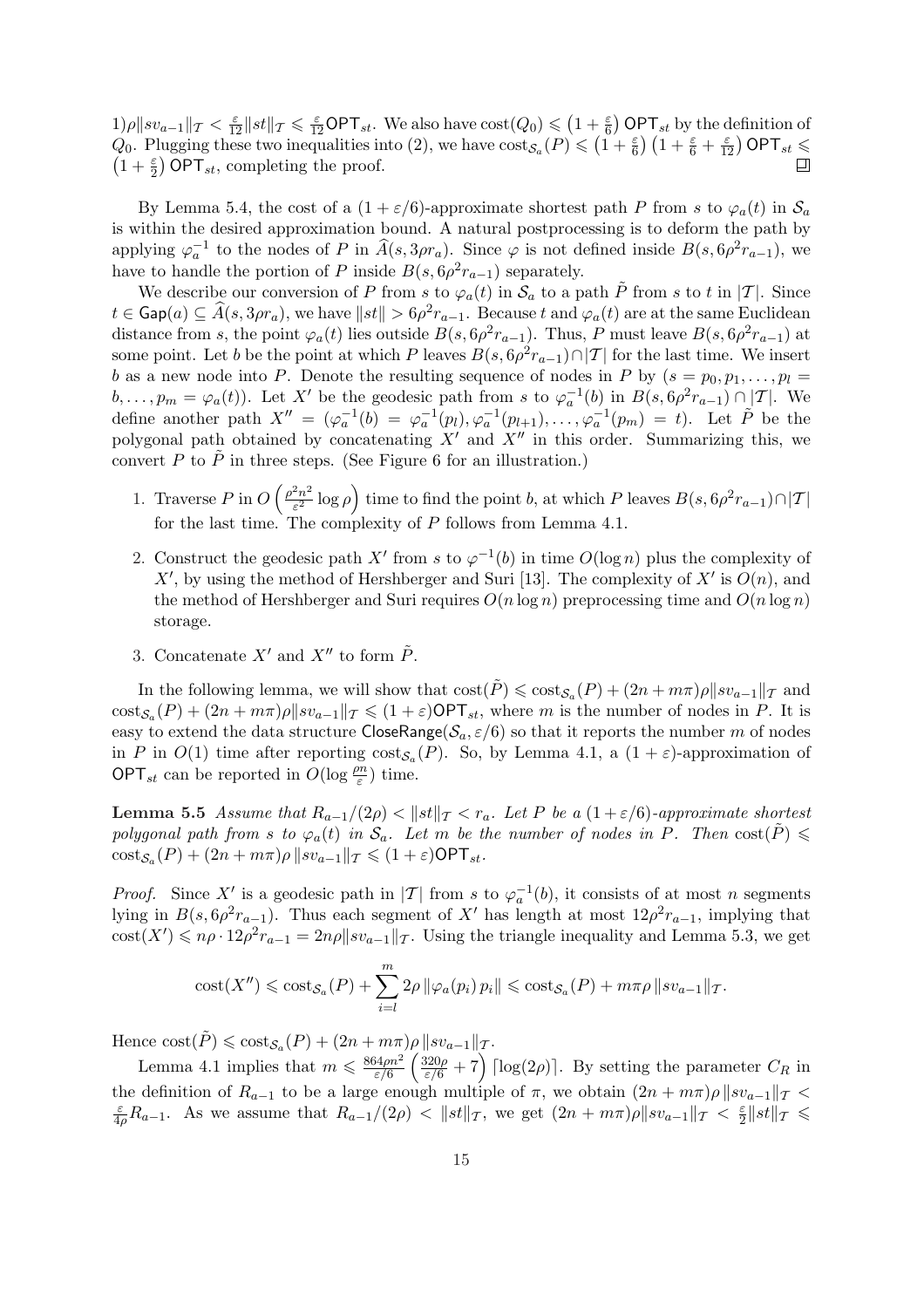

Figure 6: P is an approximate shortest polygonal path from s to  $\varphi_a(t)$  in  $\mathcal{S}_a$ . We identify the point b at which P leaves  $B(s, 6\rho^2 r_{a-1}) \cap |T|$  for the last time. X' is the geodesic path from s to  $\varphi_a^{-1}(b)$  and X'' is obtained by applying  $\varphi_a^{-1}$  to the nodes of the subpath of P from b to  $\varphi_a(t)$ . The path we want is  $\tilde{P}$ , the concatenation of X' and X''.

 $\frac{\varepsilon}{2}$ OPT<sub>st</sub>. Combining this result with Lemma 5.4 completes the proof.

The following lemma summarizes our results in this section.

**Lemma 5.6** For any integer  $a \in [2, n-1]$  such that  $R_{a-1}/(2\rho) < r_a$ , and for any  $\varepsilon \in (0,1)$ , we can construct a data structure  $\mathsf{GapQuery}(\mathcal{T}, a, \varepsilon)$  such that:

- (i) For any point  $t \in |T|$  such that  $R_{a-1}/(2\rho) < ||st||_T < r_a$ ,
	- a  $(1 + \varepsilon)$ -approximation of the shortest path cost from s to t can be reported in  $O\left(\log \frac{\rho n}{\varepsilon}\right)$  time;
	- afterwards, a  $(1+\varepsilon)$ -approximate shortest path can be output in time  $O(\log n)$  plus its complexity, and the complexity of this path is  $O(\frac{\rho^2 n^2}{\epsilon^2})$  $\frac{2n^2}{\varepsilon^2} \log \rho$ ).
- (ii) It uses  $O(\frac{\rho^2 n^2}{c^2})$  $\frac{2n^2}{\varepsilon^2} \log \rho$ ) space.
- (iii) It can be constructed in  $O(\frac{\rho^2 n^2}{c^2})$  $\frac{e^{2}n^{2}}{\varepsilon^{2}}\log\rho\log\frac{\rho n}{\varepsilon})$  time.

# 6 Combining the data structures

We combine the data structures discussed in previous sections to produce a complete data structure to answer approximate shortest path queries in  $\mathcal T$ . We first build a Euclidean shortest path tree with the root s, using the method of Hershberger and Suri [13] in  $O(n \log n)$  time and  $O(n \log n)$  space. It also gives us the geodesic distances from s to all the vertices of T. Let  $s = v_0, v_1, v_2, v_3, \ldots, v_{n-1}$  be the vertices of T sorted in order of non-decreasing geodesic distances from  $s$ .

Simple combination. We motivate our strategy by first describing a simple combination of the data structures that does not give the best performance.

口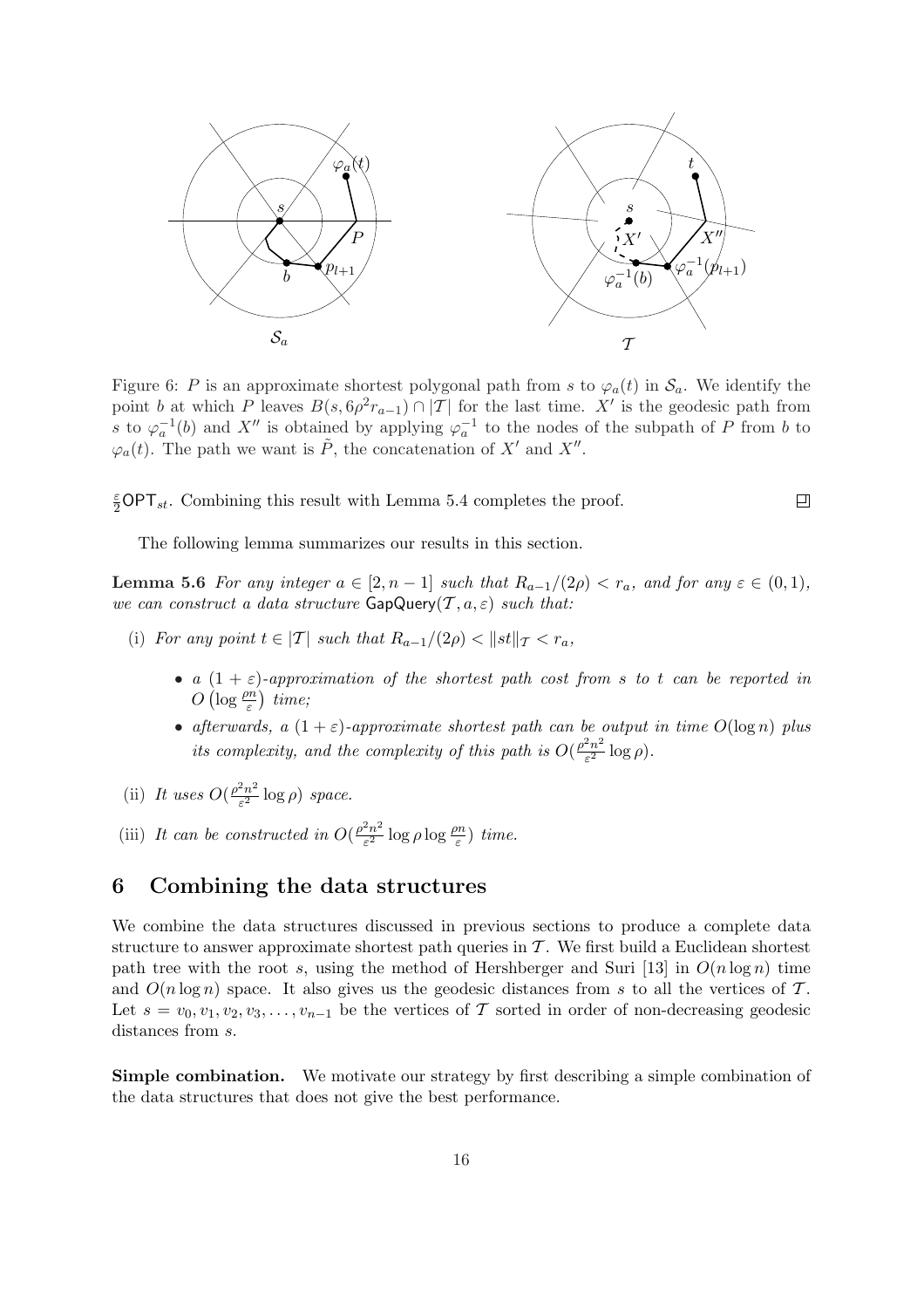- 1. Construct CloseRange( $\mathcal{T}, \varepsilon$ ) to handle query points  $t \in |\mathcal{T}|$  such that  $||st||_{\mathcal{T}} \leq \ell_s/(5\rho) =$  $\|sv_1\|_{\mathcal{T}}/(5\rho).$
- 2. For each integer  $a \in [1, n-1]$ , construct PathQuery(T,  $r_a, R_a, \varepsilon$ ) to handle query points  $t \in |\mathcal{T}|$  such that  $r_a \leqslant ||st||_{\mathcal{T}} \leqslant \frac{1}{2a}$  $\frac{1}{2\rho}R_a$  .
- 3. For each integer  $a \in [2, n-1]$  satisfying  $\frac{1}{2\rho}R_{a-1} < r_a$ , construct  $\textsf{GapQuery}(\mathcal{T}, a, \varepsilon)$  to handle query points  $t \in |\mathcal{T}|$  such that  $\frac{1}{2\rho} R_{a-1} < ||st||_{\mathcal{T}} < r_a$ .

By Lemma 4.1, the data structure in  $(1)$  takes  $O$  $\int \rho^2 n^2$  $\frac{2n^2}{\varepsilon^2} \log \rho$ ´ space and can be constructed in  $O\left(\frac{\rho^2 n^2}{c^2}\right)$  $\frac{1}{2}$  $\frac{2n^2}{\varepsilon^2}$  log  $\rho \log \frac{\rho n}{\varepsilon}$  time. By Lemma 3.3, if we bound  $|V_{r_a,R_a}^{\omega}|$  by n, the data structure in (2), which consists of  $n-1$  PathQuery data structures, takes  $O\left(\frac{\rho^2 n^4}{\epsilon^2}\right)$  $a_1R_a$ <sup>1</sup><sup>-</sup>  $\frac{2n^4}{\varepsilon^2} \log \frac{\rho n}{\varepsilon}$  space and can be built in  $O\left(\frac{\rho^2 n^4}{c^2}\right)$  $\left( \begin{array}{c} \epsilon^2 \\ \epsilon^2 \end{array} \right)$  which is extracted by the set of  $\left( \begin{array}{c} \epsilon^2 \\ \epsilon^2 \end{array} \right)$  of the set of the  $\left( \begin{array}{c} 0 & 0 \\ 0 & 0 \end{array} \right)$  $\frac{e^{2n^4}}{\varepsilon^2}(\log \frac{\rho n}{\varepsilon})^2$  time. By Lemma 5.6, the data structure in (3) takes  $O\left(\frac{\rho^2 n^3}{\varepsilon^2}\right)$  $\frac{\varepsilon_n^{2n}}{\varepsilon^2} \log \rho$ ) space and can be built in  $O\left(\frac{\rho^2 n^3}{c^2}\right)$  $\alpha$  $\frac{2n^3}{\varepsilon^2} \log \rho \log \frac{\rho n}{\varepsilon}$  time.

The data structure in (2) dominates the space and preprocessing time complexities. Its space and preprocessing time complexities are larger than those in (1) and (3) by roughly a factor of n. This is because we compute PathQuery(T,  $r_a, R_a, \varepsilon$ ) for all integers  $a \in [1, n-1]$ and bound  $|V_{r_a,R_a}^{\omega}|$  by n for each integer  $a \in [1, n-1]$ . In the sequel, we improve the data structure in  $(2)$  by a factor of n in space requirement and preprocessing time, by computing a different set of values  $\tilde{r}_a$  and  $\tilde{R}_a$ .

**Modified structure.** As a short hand, we use  $\text{poly}(\varepsilon)$  to denote the term  $C_R \cdot \frac{\rho^4 n^2}{\varepsilon^3}$  $\frac{m^2}{\varepsilon^3} \log(2\rho),$ and thus we have  $R_a = \text{poly}(\varepsilon) \cdot ||sv_a||_{\mathcal{T}}$  by the definition of  $R_a$ . We first inductively extract a subset U of the vertices of T. Later, we only define  $\tilde{r}_i$  and  $\tilde{R}_i$  for each vertex  $u_i$  in the subset U. (In contrast, the  $r_a$  and  $R_a$  are defined for every vertex  $v_a$  of  $\mathcal{T}$ .)

Initially, we set  $u_1 = v_1$  and initialize  $U = \{u_1\}$ . For  $i \geq 2$ , we find two adjacent vertices  $v_{i-1}$  and  $v_i$  in T in the sorted order of geodesic distances from s such that

$$
||sv_{j-1}||_{\mathcal{T}} \leqslant \text{poly}(\varepsilon) ||su_{i-1}||_{\mathcal{T}} < ||sv_j||_{\mathcal{T}},
$$

set  $u_i = v_i$ , and add  $u_i$  to U. We stop expanding U at the *i*th iteration when we cannot find a pair of vertices  $v_{j-1}$  and  $v_j$  in T such that  $||sv_{j-1}||_{\mathcal{T}} \leq \text{poly}(\varepsilon) ||su_{i-1}||_{\mathcal{T}} < ||sv_j||_{\mathcal{T}}$ . Afterwards, for each  $u_i \in U$ , we define

$$
\tilde{r}_i = \frac{1}{6\rho^2} \cdot ||su_i||_{\mathcal{T}} \n\tilde{R}_i = (\text{poly}(\varepsilon))^2 \cdot ||su_i||_{\mathcal{T}}.
$$

For each vertex  $u_i \in U$ , we construct the data structure  $\mathsf{PathQuery}(\mathcal{T}, \tilde{r}_i, \tilde{R}_i, \varepsilon)$  to handle query points  $t \in |\mathcal{T}|$  such that  $\tilde{r}_i \leqslant ||st||_{\mathcal{T}} \leqslant \frac{1}{2}$  $\frac{1}{2\rho}\tilde{R}_i$ . The idea is that we use the set of structures

$$
\{\mathsf{PathQuery}(\mathcal{T}, r_{n-1}, R_{n-1}, \varepsilon)\} \cup \{\mathsf{PathQuery}(\mathcal{T}, \tilde{r}_i, \tilde{R}_i, \varepsilon): u_i \in U\}
$$

to replace the structures  $\{PathQuery(\mathcal{T}, r_a, R_a, \varepsilon) : integer \ a \in [1, n-1]\}.$ 

The next lemma shows that if a query point t is not handled by  $\{\overrightarrow{PathQuery}(T, \tilde{r}_i, \tilde{R}_i, \varepsilon)$ :  $u_i \in U$ , then t is handled by either CloseRange(T,  $\varepsilon$ ), or GapQuery(T,  $r_a, R_a, \varepsilon$ ) for some integer  $a \in [2, n-1]$ , or  $\{\textsf{PathQuery}(\mathcal{T}, r_{n-1}, R_{n-1}, \varepsilon)\}.$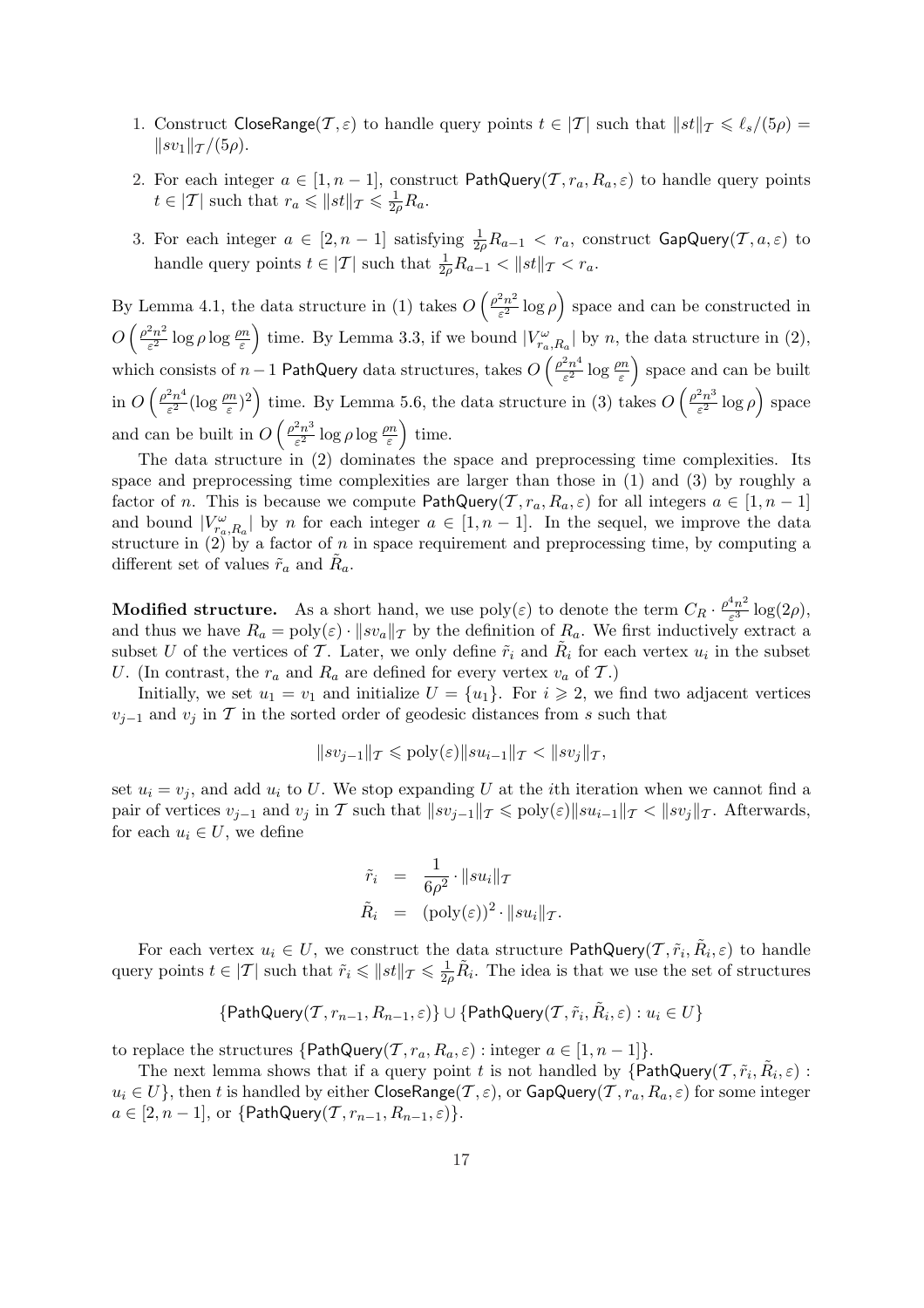**Lemma 6.1** Let t be a point in  $|T|$ . If  $\tilde{r}_i \leq ||st||_T \leq \frac{1}{2i}$  $\frac{1}{2\rho}R_i$  does not hold for any  $u_i \in U$ , then either  $||st||_{\mathcal{T}} < \frac{1}{5}$  $\frac{1}{5\rho} \| sv_1 \|_T$ , or  $\frac{1}{2\rho} R_{a-1} < \| st \|_T < r_a$  for some integer  $a \in [2, n-1]$ , or  $r_{n-1} \leqslant ||st||_{\mathcal{T}} \leqslant \frac{1}{2d}$  $\frac{1}{2\rho}R_{n-1}$ .

*Proof.* If  $||st||_T < \tilde{r}_1 = \frac{1}{6a}$  $\frac{1}{6\rho^2}\,\|su_1\|_T=\frac{1}{6\rho}$  $\frac{1}{6\rho^2}$   $\|sv_1\|_{\mathcal{T}}$ , then  $\|st\|_{\mathcal{T}} \leqslant \frac{1}{5\rho^2}$  $\frac{1}{5\rho}$ ||sv<sub>1</sub>|| $\tau$ . Otherwise, there are two cases:

- Case 1:  $\frac{1}{2\rho} \tilde{R}_{i-1} < ||st||_{\mathcal{T}} < \tilde{r}_i$  for some  $u_i \in U$  and  $i \geq 2$ .
- Case 2:  $\frac{1}{2\rho}\tilde{R}_b < ||st||_{\mathcal{T}}$  where b is the largest vertex index in U.

Consider case 1. By definition,  $u_i = v_a$  for some  $2 \leq a \leq n$ . Our inductive definition of  $u_i$  implies that  $||sv_{a-1}||_{\mathcal{T}} \leqslant \text{poly}(\varepsilon) ||su_{i-1}||_{\mathcal{T}} < ||sv_a||_{\mathcal{T}}$ . Thus,  $R_{a-1} = \text{poly}(\varepsilon) ||sv_{a-1}||_{\mathcal{T}} <$  $(\text{poly}(\varepsilon))^2 || su_{i-1} ||_T = \tilde{R}_{i-1}$  and  $r_a = \frac{1}{6a}$  $\frac{1}{6\rho^2}\|su_i\|_{\mathcal T}=\frac{1}{6\rho}$  $\frac{1}{6\rho^2} \|sv_a\|_{\mathcal{T}} = \tilde{r}_i$ . It follows that  $\frac{1}{2\rho}R_{a-1}$  $||st||_{\mathcal{T}} < r_a.$ 

Consider case 2. Since  $b$  is the largest vertex index in  $U$ , it must be the case that  $\frac{1}{2\rho}\tilde{R}_b = \frac{1}{2\rho}$  $\text{poly}(\varepsilon)\|su_b\|_{\mathcal{T}} \geqslant \|sv_{n-1}\|_{\mathcal{T}}$ . Thus,  $\|st\|_{\mathcal{T}} > \frac{1}{2\epsilon}$  $\frac{1}{2\rho}(\text{poly}(\varepsilon))^2\|su_b\|_{\mathcal{T}}\geqslant \frac{1}{2\rho}$  $\frac{1}{2\rho}$ poly $(\varepsilon)$ ||sv<sub>n−1</sub>|| $\tau >$  $3||sv_{n-1}||_{\mathcal{T}}$ . On the other hand, t is in a triangle in  $|\mathcal{T}|$ . Since the vertex furthest away from s is  $v_{n-1}$ , by triangle inequality, any line segment inside the triangle containing t has length at most  $2||sv_{n-1}||_{\mathcal{T}}$ . But then, let v be a vertex of the triangle containing t, we have  $\|st\|_{\mathcal{T}} \leqslant \|sv\|_{\mathcal{T}} + \|vt\| \leqslant 3\|sv_{n-1}\|_{\mathcal{T}}$ , a contradiction. ▣

We are only left with the task of analyzing the space and preprocessing complexities of the data structure  $\{\textsf{PathQuery}(\mathcal{T}, \tilde{r}_i, \tilde{R}_i, \varepsilon) : u_i \in U\}$ . By Lemma 3.3, it reduces to bounding the  $\frac{1}{\text{sum}}$  $u_i \in U$  $\left| V_{\tilde{r}_i,\tilde{R}_i}^{\omega} \right|$ where  $\omega = \varepsilon/8$ . Recall that by Definition 2, we have

$$
V_{\tilde{r}_i, \tilde{R}_i}^{\omega} = \left\{ \text{vertex } v \text{ of } \mathcal{T} : \frac{\omega}{8\rho n} \tilde{r}_i < ||sv||_{\mathcal{T}} < \frac{5}{2} \tilde{R}_i \right\}.
$$

The next lemma shows that  $V^{\omega}_{\tilde{r}_i, \tilde{R}_i}$  and  $V^{\omega}_{\tilde{r}_j, \tilde{R}_j}$  are disjoint if i and j differ by more than 2. Lemma 6.2 For any  $u_i, u_j \in U$ , if  $j > i + 2$ , then  $V_{\tilde{r}_i, \tilde{R}_i}^{\omega} \cap V_{\tilde{r}_j, \tilde{R}_j}^{\omega}$  is empty.

*Proof.* By the construction of  $U$ , we have

$$
||su_j||_{\mathcal{T}} > \text{poly}(\varepsilon) ||su_{j-1}||_{\mathcal{T}} > \cdots > (\text{poly}(\varepsilon))^{j-i} ||su_i||_{\mathcal{T}} \geq (\text{poly}(\varepsilon))^3 ||su_i||_{\mathcal{T}}.
$$

It follows that

$$
\frac{\omega}{8\rho n}\tilde{r}_j = \frac{\omega}{48\rho^3 n} \|su_j\|_{\mathcal{T}} > \frac{\omega}{48\rho^3 n} (\text{poly}(\varepsilon))^3 \|su_i\|_{\mathcal{T}} = \frac{\omega}{48\rho^3 n} \text{poly}(\varepsilon)\tilde{R}_i.
$$

Substituting  $\text{poly}(\varepsilon) = C_R \cdot \frac{\rho^4 n^2}{\varepsilon^3}$  $\frac{m^2}{\varepsilon^3}$  log(2 $\rho$ ) and  $\omega = \varepsilon/8$ , and choosing  $C_R$  to be at least  $48 \times 20$ , we get

$$
\frac{\omega}{8\rho n}\tilde{r}_j > \frac{C_R}{48} \cdot \frac{\omega}{\varepsilon^3}\rho n \cdot \log(2\rho) \cdot \tilde{R}_i \ge \frac{5}{2}\frac{\rho n}{\varepsilon^2}\tilde{R}_i \ge \frac{5}{2}\tilde{R}_i.
$$

Hence,  $V_{\tilde{r}_i, \tilde{R}_i}^{\omega} \cap V_{\tilde{r}_j, \tilde{R}_j}^{\omega}$  is empty.

By Lemma 6.2, each vertex in  $T$  can appear in at most three consecutive  $V_{\tilde{r}_i,\tilde{R}_i}^{\omega}$ ,  $V_{\tilde{r}_{i+1},\tilde{R}_{i+1}}^{\omega}$ , and  $V^{\omega}_{\tilde{r}_{i+2}, \tilde{R}_{i+2}}$ . This implies the following result.

 $\Box$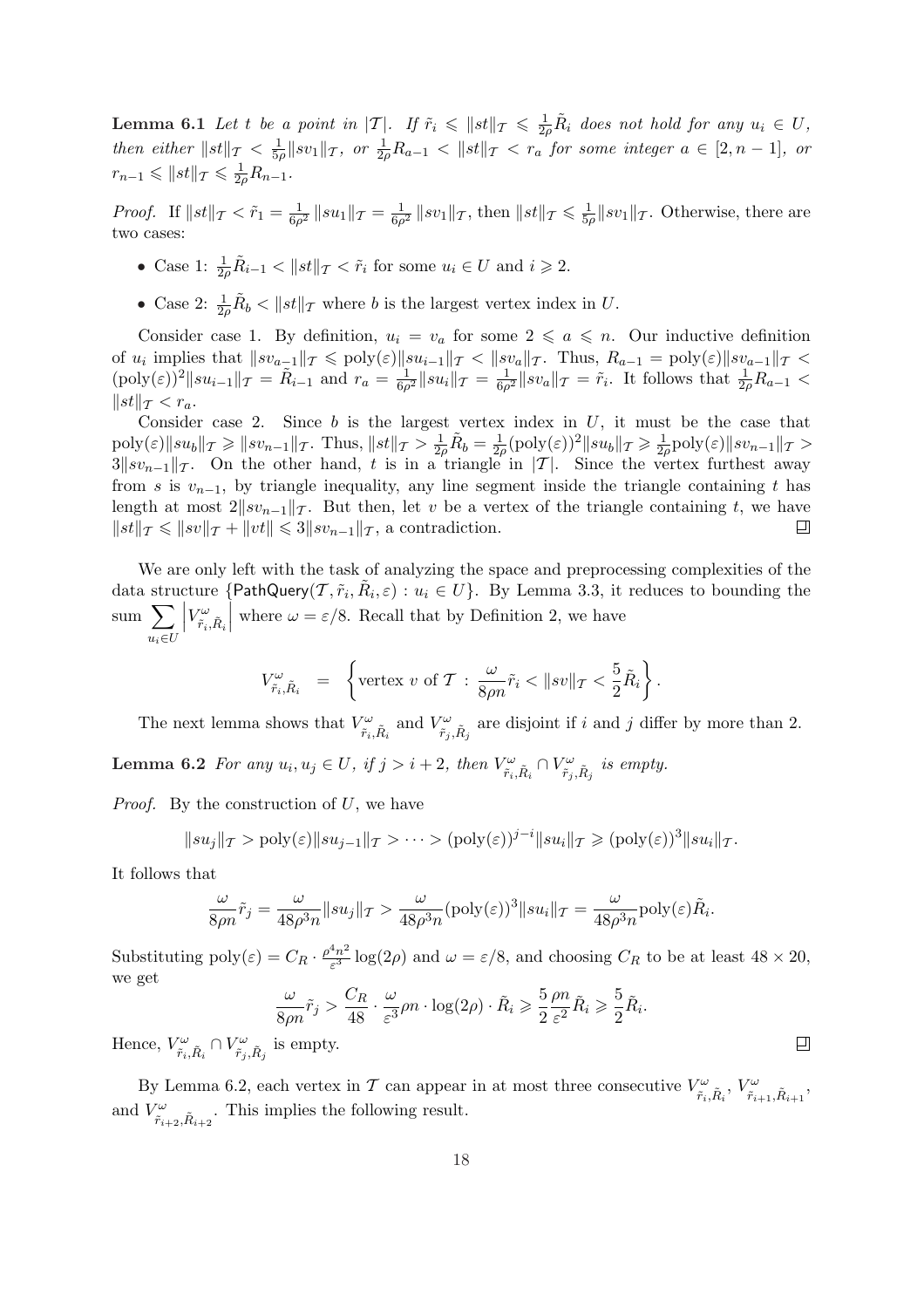**Corollary 2** Any vertex v of T belongs to at most three sets in the collection  $\{V_{\tilde{r}_i,\tilde{R}_i}^{\omega}: u_i \in U\}$ .  $Thus \sum$  $u_i \in U$  $\left| V_{\tilde{r}_i,\tilde{R}_i}^{\omega} \right|$  $\vert \leqslant 3n$ .

Thus, the set of structures  $\{\mathsf{PathQuery}(\mathcal{T},r_{n-1},R_{n-1},\varepsilon)\}\cup\{\mathsf{PathQuery}(\mathcal{T},\tilde{r}_i,\tilde{R}_i,\varepsilon):u_i\in U\}$ requires O ne set $\int \rho^2 n^3$  $\frac{2n^3}{\varepsilon^2}\log\frac{\rho n}{\varepsilon}$ ic<br>` space and can be built in O  $\frac{(-1, \varepsilon)}{\sqrt{\rho^2 n^3}}$  $\frac{2n^3}{\varepsilon^2}(\log \frac{\rho n}{\varepsilon})^2$ time. Combining this set with the structures CloseRange( $\mathcal{T}, \varepsilon$ ) and GapQuery( $\mathcal{T}, a, \varepsilon$ ) for every integer  $a \in [2, n-1]$  such that  $\frac{1}{2\rho}R_{a-1} < r_a$ , we obtain the main theorem of this paper.

**Theorem 1** Let  $T$  be a planar subdivision such that each face is associated with a convex distance function. Let s be a fixed vertex in T. For any  $\varepsilon \in (0,1)$ , we can construct a data structure such that:

- (i) For any point  $t \in |T|$ ,
	- a  $(1 + \varepsilon)$  approximation of the shortest path cost from s to t can be reported in  $O\left(\log \frac{\rho n}{\varepsilon}\right)$  time;
	- afterwards, a  $(1 + \varepsilon)$ -approximate shortest path can be output in time  $O(\log n)$  plus its complexity, and the complexity of this path is  $O\left(\frac{\rho^2 n^3}{\epsilon^2}\right)$  $\frac{2n^3}{\varepsilon^2} \log \frac{\rho n}{\varepsilon} \Big).$
- (ii) It uses O  $\int \rho^2 n^3$  $\frac{2n^3}{\varepsilon^2} \log \frac{\rho n}{\varepsilon}$ ´ space.

(iii) It can be built in  $O$  $\int \rho^2 n^3$ ε 2  $\left(\log \frac{\rho n}{\varepsilon}\right)$  $\langle$ <sup>2</sup> time.

# 7 Conclusion

We developed a data structure to answer approximate shortest path queries from a fixed source in a planar subdivision. Our cost model generalizes previous non-Euclidean cost models. Most notably, the performance of our data structure is independent of the geometric parameters of the environment such as the minimum angle in the subdivision. When specializing to the weighted region model,  $\rho$  is the ratio of the maximum weight to the minimum weight, and our dependence on  $\rho$  is worse than the logarithmic dependence on  $\rho$  of Mitchell and Papadimitriou's algorithm [17]. There are two natural directions for future research. First, can the dependence on  $\rho$  and n be lowered? This is related to the problem of designing a faster single-source approximate shortest path algorithm. Second, can two-point queries be supported? The scaling transformation and the perturbation technique introduced in this paper are not powerful enough to handle an arbitrary source vertex.

### 8 Acknowledgment

We thank the referees for their helpful suggestions.

# References

[1] H.-K. Ahn, P. Brass, O. Cheong, H.-S. Na, C.-S. Shin, and A. Vigneron. Inscribing an axially symmetric polygon and other approximation algorithms for planar convex sets. Computational Geometry: Theory and Applications, 33 (2006), 152–164.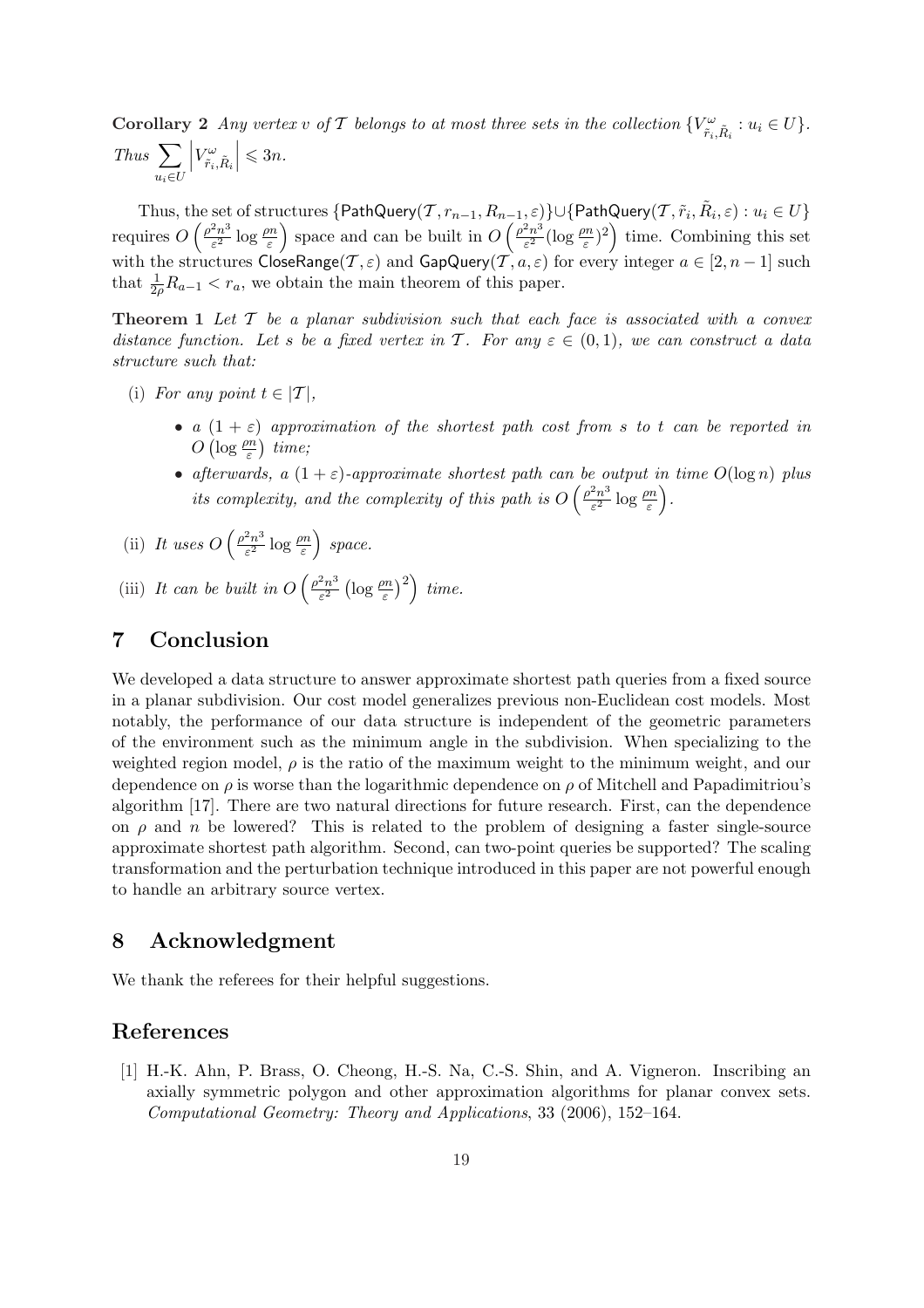- [2] L. Aleksandrov, H. Djidjev, H. Guo, A. Maheshwari, D. Nussbaum, and J.-R. Sack. Approximate shortest path queries on weighted polyhedral surfaces. Proceedings of the 31st International Symposium on Mathematical Foundations of Computer Science, 2006, 98– 109.
- [3] L. Aleksandrov, A. Maheshwari, and J.-R. Sack. Determining approximate shortest paths on weighted polyhedral surfaces. Journal of the ACM, 52 (2005), 25–53.
- [4] S. Arya and A. Vigneron. Approximating a Voronoi cell. Technical Report HKUST-TCSC-2003-10, Department of Computer Science and Engineering, The Hong Kong University of Science and Technology, 2003.
- [5] S.-W. Cheng, H.-S. Na, A. Vigneron, and Y. Wang. Querying approximate shortest paths in anisotropic regions. Proceedings of the 23rd Annual Symposium on Computational Geometry, 2007, 84–91.
- [6] S.-W. Cheng, H.-S. Na, A. Vigneron, and Y. Wang. Approximate shortest paths in anisotropic regions. SIAM Journal on Computing, 38 (2008), 802–824.
- [7] P. Chew and R. Dyrsdale. Voronoi diagrams based on convex distance functions. Proceedings of the 1st Annual Symposium on Computational Geometry, 1985, 235–244.
- [8] Y.-J. Chiang and J. Mitchell. Two-point Euclidean shortest path queries in the plane. Proceedings of the 10th Annual ACM-SIAM Symposium on Discrete Algorithms, 1999, 215–224.
- [9] M. de Berg, O. Cheong, M. van Kreveld, and M. Overmars. Computational Geometry: Algorithms and Applications. Springer-Verlag, 2008.
- [10] R. Dudley. Metric entropy of some classes of sets with differentiable boundaries. Journal of Approximation Theory, 10 (1974), 227–236.
- [11] S. Har-Peled. Approximate shortest paths and geodesic diameter on a convex polytope in three dimensions. Discrete and Computational Geometry, 21 (1999), 217–231.
- [12] S. Har-Peled. Constructing approximate shortest path maps in three dimensions. SIAM Journal on Computing, 28 (1999), 1182–1197.
- [13] J. Hershberger and S. Suri. An optimal algorithm for Euclidean shortest paths in the plane. SIAM Journal on Computing, 28 (1999), 2215–2256.
- [14] M. Lanthier, A. Maheshwari, and J.-R. Sack. Approximating shortest paths on weighted polyhedral surfaces. Algorithmica, 30 (2001), 527–562.
- [15] L. Ma. Bisectors and Voronoi Diagrams for Convex Distance Functions. PhD thesis, FernUniversität Hagen, 2000.
- [16] J. Mitchell. Geometric shortest paths and network optimization. Handbook of Computational Geometry, J.-R. Sack and J. Urrutia, eds., Elsevier, 2000, 633–701.
- [17] J. Mitchell and C. Papadimitriou. The weighted region problem: finding shortest paths through a weighted planar subdivision. Journal of the ACM, 38 (1991), 18–73.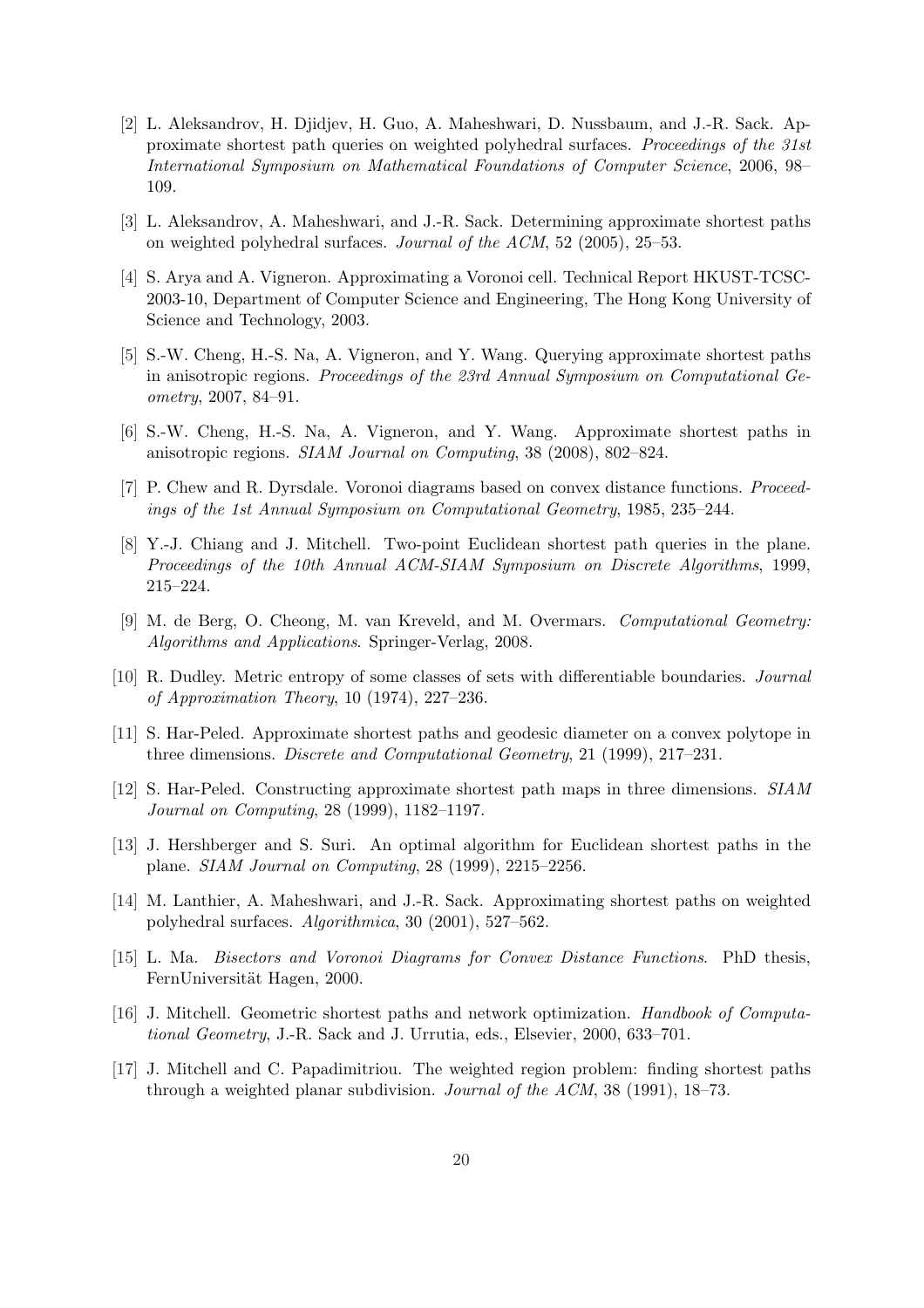- [18] J. Reif and Z. Sun. Movement planning in the presence of flows. Algorithmica, 39 (2004), 127–153.
- [19] Y. Schreiber and M. Sharir. An optimal-time algorithm for shortest paths on a convex polytope in three dimensions. Proceedings of the 22nd Annual Symposium on Computational Geometry, 2006, 30–39.
- [20] Z. Sun and J. Reif. On finding approximate optimal paths in weighted regions. Journal of Algorithms, 58 (2006), 1–32.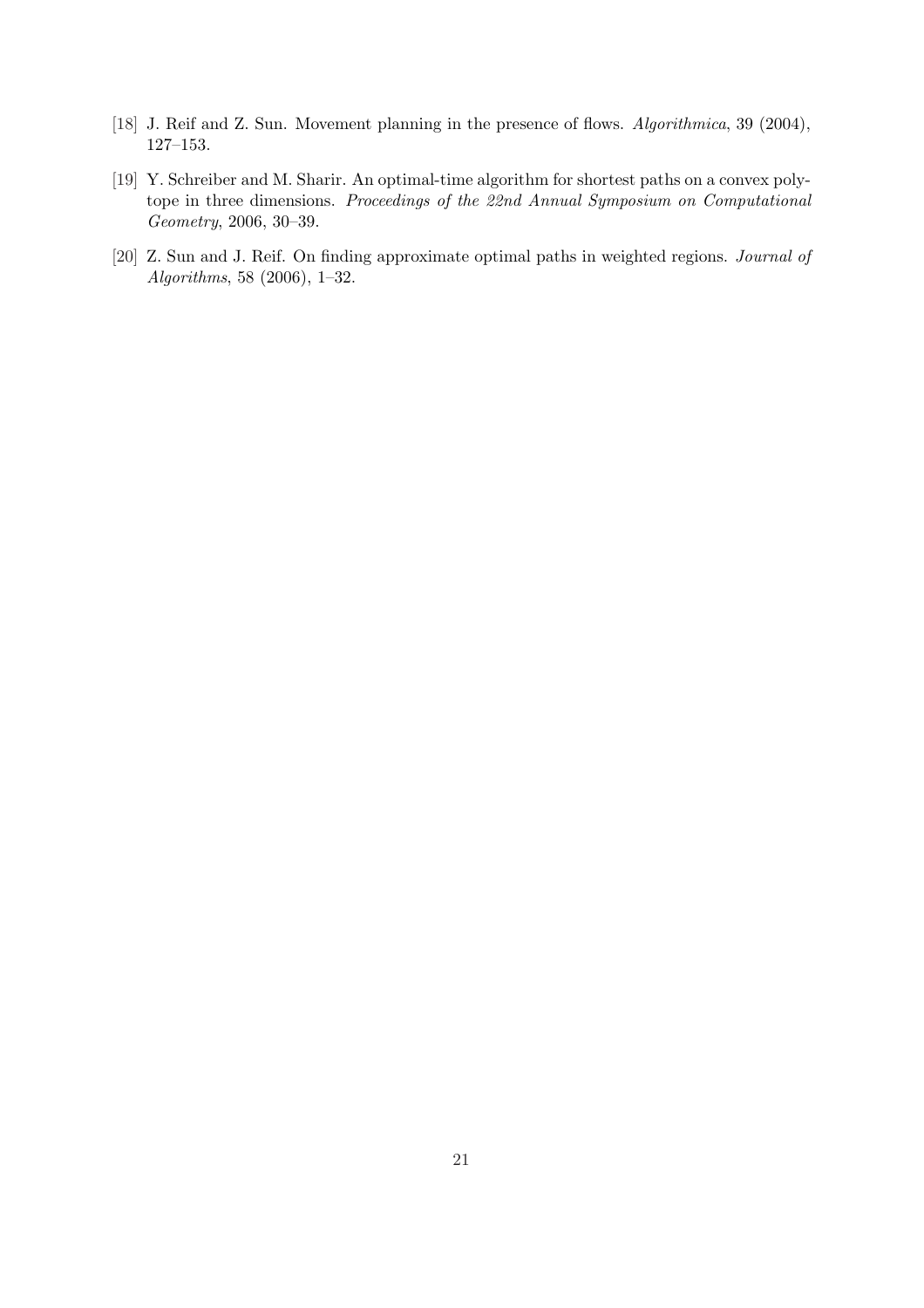## A Refined analysis

In our previous paper [6], we proved that there exists a  $(1 + \varepsilon)$ -approximate shortest polygonal path from s to t with  $O(\rho n^2/\varepsilon)$  links. We are to refine this bound. The analysis in reference [6] takes any polygonal path  $P$  from  $s$  to  $t$  and shows how to convert it to another path with  $O(\rho n^2/\varepsilon)$  links such that the path cost increases by no more than  $O(\varepsilon \cos(P))$ . The conversion first makes  $P$  simple and removes redundant turns, and then snaps the path to nearby vertices of  $\mathcal T$ .

Our idea is to revise the final snapping step. Specifically, we only snap path nodes in the vicinity of s or in the vicinity of vertices of  $\mathcal T$  that are within a range of geodesic distances from s. This allows us to control the path complexity while keeping the increase in path cost tolerable.

We need some notation about polygonal paths from reference [6]. A  $\mathcal T$ -respecting path is a polygonal path  $P$  such that each link is contained in a face of  $T$ . For example, a k-link path from s to t is T-respecting. On the other hand, a T-respecting path may have a node in the interior of a face but a k-link path cannot. Given a polygonal path  $P = (p_0, p_1, p_2, \ldots)$ , we use  $P[i, j]$  to denote the subpath  $(p_i, p_{i+1}, \ldots, p_j)$ . Given two polygonal paths P and Q, we use  $P \cdot Q$  to denote their concatenation in this order.

There is a technical issue that the analysis in reference  $[6]$  assumes that t is a vertex of T. We enforce this by inserting t and splitting the triangular face containing t into three smaller triangles. For convenience, we still use  $T$  to denote the modified subdivision, but the number of vertices increases to  $n+1$ . We use the "original T" when we need to refer to the subdivision before adding t. We will discuss how to revert to the original  $\mathcal T$  at the end of this section.

In this section, we assume that  $n \geq 7(|V_{st}^{\epsilon}| + 2)$ . Otherwise, Lemma 2.2 is directly implied by Lemma  $2.1(i)$ .

### A.1 Zone

We define the "vicinity" of a vertex in T. Let r be a real number such that  $r \geq 0$ . For any vertex v of T, denote by  $\widehat{B}(v, r)$  the connected component of  $B(v, r) \cap |T|$  that contains v. Let  $T_{v,r}$  be the set of faces with a vertex in  $\widehat{B}(v,r)$ . For each face  $f \in T_{v,r}$ , we call a vertex w of f an *outside vertex* if w lies outside  $\widehat{B}(v, r)$ , and an edge of f an *outside edge* if it connects two outside vertices. For each face  $f \in T_{v,r}$ , remove its outside vertices and outside edges from f and denote the resulting face by  $f_{v,r}$ . Either  $f_{v,r}$  is equal to f, or  $f_{v,r}$  is a semi-open set. Figure 7 gives an illustration.

**Definition 8** For any real numbers  $\delta$  and  $r$  such that  $\delta > r \geq 0$ , and for any vertex  $v$  of  $\mathcal{T}$ , the  $(\delta, r)$ -zone of v is  $B(v, \delta) \cap$  $f \in T_{v,r}$  $f_{v,r}$ .

Figure 8 gives an example of a  $(\delta, r)$ -zone. Making the faces possibly semi-open provides the following nice property.

**Lemma A.1** Let  $P = (p_0, p_1, p_2, ...)$  be a T-respecting path. Let u be a vertex of T. If a node  $p_i$  of P is in the  $(\delta, r)$ -zone of u for some  $\delta > r \geq 0$ , then there exist a face in  $T_{u,r}$  that contain  $\overline{p_i p_{i+1}}$  and a face in  $T_{u,r}$  that contain  $\overline{p_{i-1} p_i}$ .

*Proof.* We prove the lemma for  $\overline{p_i p_{i+1}}$ . The same proof works for  $\overline{p_{i-1} p_i}$ . Suppose that  $p_i$  does not lie on any edge of T. The node  $p_i$  is in the  $(\delta, r)$ -zone of u, so there is a unique face  $f \in T_{u,r}$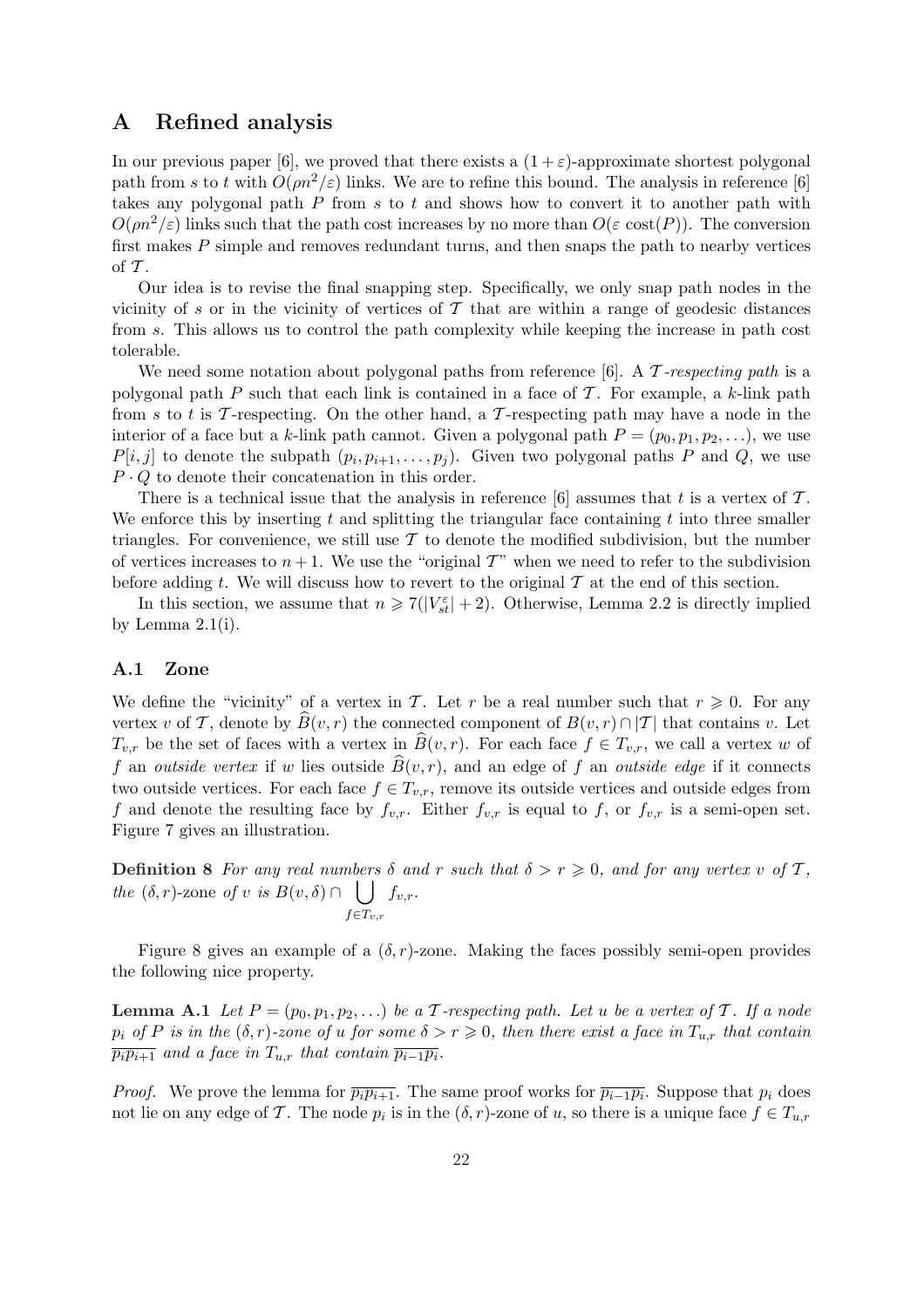

Figure 7: In each figure, the circle denotes  $B(s, r)$ , the shaded regions are obstacles. The faces f in  $T_{v,r}$  are shown on the left, and the faces  $f_{v,r}$  with the outside vertices and outside edges deleted are shown on the right. White dots and dashed edges indicate outside vertices and outside edges, respectively.



Figure 8: The larger circle and smaller circle denote  $B(s, \delta)$  and  $B(s, r)$ , respectively. The  $(\delta, r)$ -zone of s consists of the points in the unshaded triangles inside the larger circle, except those points that lie at the white dots or on the dashed edges.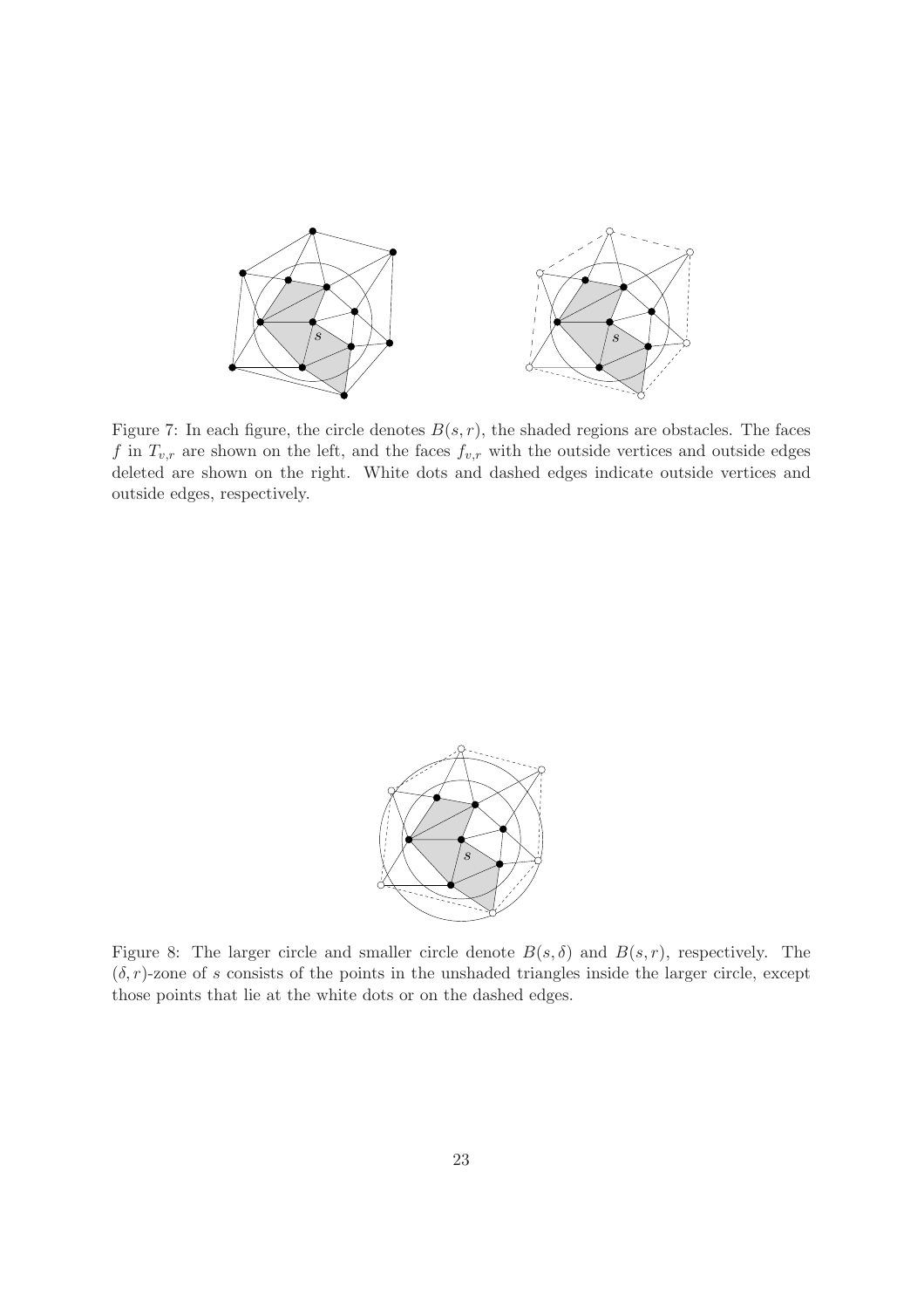

Figure 9: The  $(\delta, 0)$ -zone of v consists of the portions of the triangles inside the circle other than the white dots and the dashed edges. The bold polylines are portions of the path P, and the dashed polyline is the shortcut via v.

such that  $p_i \in \text{int}(f)$ . As P is T-respecting,  $p_{i+1}$  must lie inside f or on its boundary, i.e., f contains  $\overline{p_i p_{i+1}}$ .

Suppose that  $p_i$  belongs to the interior of an edge e of T. Then e is not an outside edge, implying that at least one endpoint of e lies in  $B(u, r)$ . This means that every face incident to e belongs to  $T_{u,r}$ . If  $p_{i+1}$  lies on e, then e contains  $\overline{p_ip_{i+1}}$  and so does each face incident to e. If  $p_{i+1}$  does not lie on e, then  $p_{i+1}$  must belong to a face incident to e, as P is T-respecting. So this face contains  $\overline{p_i p_{i+1}}$ .

Suppose that  $p_i$  is a vertex of T. The vertex  $p_i$  must belong to  $\widehat{B}(u, r)$  in order to be in the  $(\delta, r)$ -zone of u. So all faces incident to  $p_i$  belong to  $T_{u,r}$ . The same argument shows that one of these faces contains  $\overline{p_i p_{i+1}}$ . 囙

### A.2 Shortcut and Bypass

We use two procedures, Shortcut and Bypass, to snap path nodes. Shortcut was introduced in reference [6] and we use it to snap path nodes near some vertices of  $\mathcal T$  other than the source s. We introduce a new procedure Bypass to snap path nodes near s.

Given a T-respecting path  $P = (p_0, p_1, \ldots)$  and a vertex v of T, the procedure Shortcut $(P, \delta, v)$ finds the first node  $p_i$  and the last node  $p_j$  of P inside the  $(\delta, 0)$ -zone of  $v^2$ . (Notice that we have set r to be zero.) Then, Shortcut replaces  $P[i-1, j+1]$  with the subpath  $(p_{i-1}, v, p_{i+1})$ . The following is the pseudo-code of Shortcut. (Recall that s is a vertex of  $\mathcal T$  and t has also been inserted as a vertex.) The output path of Shortcut may be self-intersecting, but it is still T -respecting. Figure 9 shows an example.

Shortcut(Polygonal path  $P, \delta > 0$ , vertex v)

- 1. If no node of P is in the  $(\delta, 0)$ -zone of v, return P.
- 2. Let  $p_i$  and  $p_j$  be the first and last nodes along P, respectively, that lie in the  $(\delta, 0)$ -zone of v. Let  $p_0$  and  $p_m$  be the first and last nodes of P.
- 3. If  $v = p_0$ , return  $(v) \cdot P[j + 1, m]$ .
- 4. If  $v = p_m$ , return  $P[0, i 1] \cdot (v)$ .
- 5. Return  $P[0, i 1] \cdot (v) \cdot P[j + 1, m].$

<sup>&</sup>lt;sup>2</sup>The (δ, 0)-zone of v is called the δ-neighborhood of v in reference [6].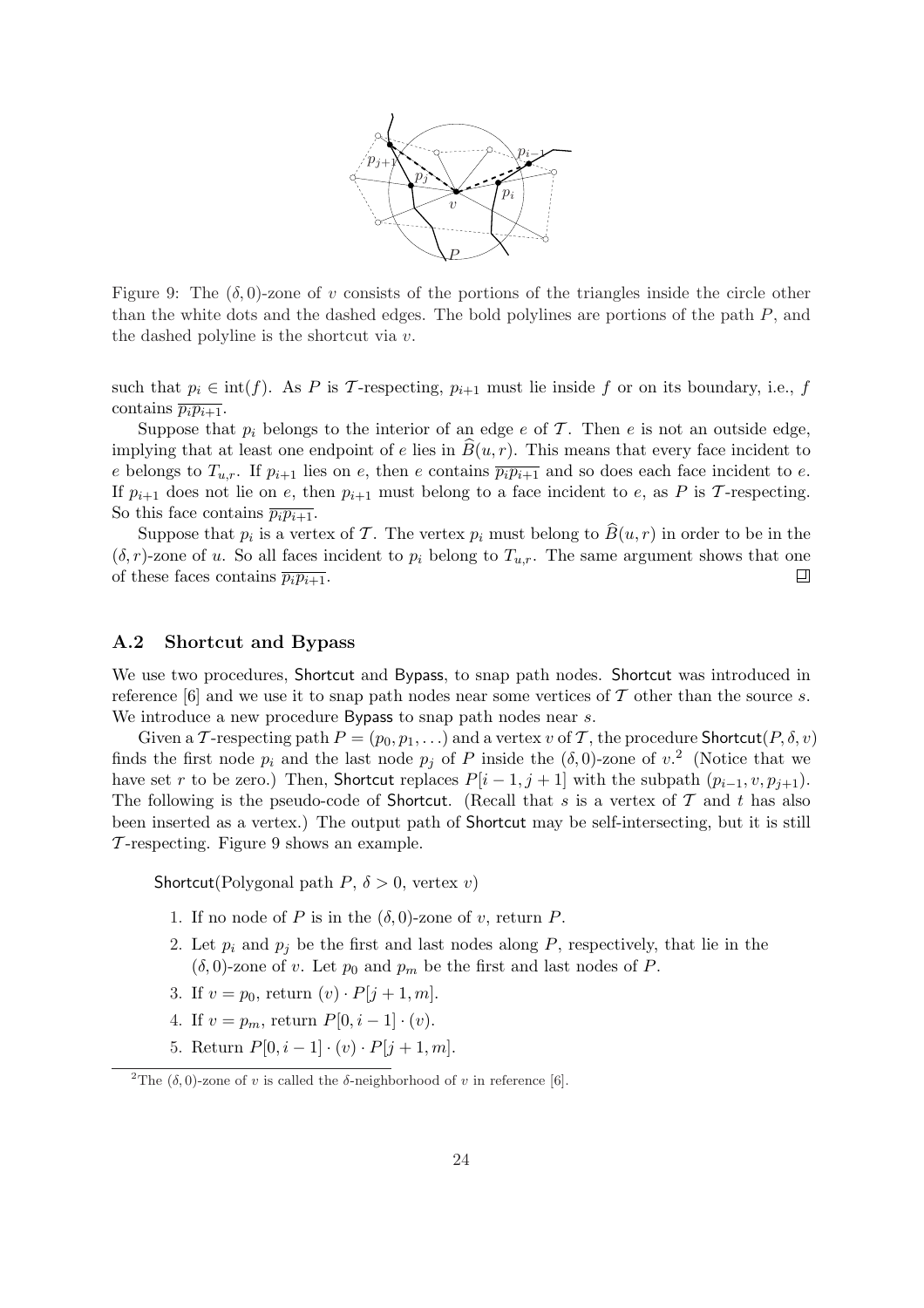The following result about Shortcut was proved in reference [6]. It follows from the observation that the shortcut  $(p_{i-1}, v, p_{j+1})$  incurs an extra cost of cost $(\overline{p_{i-1}v}) - \text{cost}(\overline{p_{i-1}p_i}) +$  $\text{cost}(\overline{vp_{j+1}}) - \text{cost}(\overline{p_jp_{j+1}}) \leq d_{f_1}(p_i, v) + d_{f_2}(v, p_j) \leq \rho(||p_i v|| + ||vp_j||) < 2\rho\delta$ , where  $f_1$  and  $f_2$ are the faces in  $T_{v,0}$  that contain  $\overline{p_{i-1}p_i}$  and  $\overline{p_jp_{j+1}}$ , respectively (Lemma A.1).

**Lemma A.2** ([6]) Let P be a T-respecting path. Let v be a vertex of T. The path returned by Shortcut( $P, \delta, v$ ) has cost less than  $cost(P) + 2\rho\delta$ .

Given a T-respecting path  $P = (s = p_0, p_1, \ldots, p_m = t)$ , the procedure Bypass $(P, \delta, r)$ identifies the last node  $p_j$  of P inside the  $(\delta, r)$ -zone of s. In general, by Lemma A.1, there is a vertex v inside  $\widehat{B}(s, r)$  lying in the same face as  $p_j$  and  $p_{j+1}$ . Bypass computes the geodesic path Q in  $\widehat{B}(s, r)$  from s to v, and splits Q at its intersections with the edges of T to make it T-respecting. Denote the split path by Split(Q). Bypass then replaces  $P[0, j]$  with Split(Q) $\cdot(v)$ . In the special case of  $p_j = p_m$ , we replace  $P[0, j - 1]$  in a similar way instead. The output of Bypass may be self-intersecting, but it remains  $\mathcal T$ -respecting. The following is the pseudo-code of Bypass. Figure 10 shows an example.



Figure 10: This is the  $(\delta, r)$ -zone of s from Figure 8. The bold polyline denotes the prefix of the path P. The dashed polyline denotes the bypass from s to  $p_{j+1}$ .

Bypass(T-respecting path P from s to t, real numbers  $\delta$  and r such that  $\delta > r \geq 0$ )

- 1. Let  $p_i$  be the last node along P that lies in the  $(\delta, r)$ -zone of s. Let  $p_m$  be the last node of P.
- 2. If  $p_j = p_m$ , let  $\ell = j 1$ ; otherwise, let  $\ell = j$ .
- 3. Let  $f \in T_{s,r}$  be a face containing  $\overline{p_{\ell}p_{\ell+1}}$ . Let v be a vertex of f in  $\widehat{B}(s,r)$ .
- 4. If  $v = s$ , return  $(s) \cdot P[\ell + 1, m]$ .
- 5. Compute the geodesic path Q in  $\widehat{B}(s, r)$  from s to v.
- 6. Return  $\text{Split}(Q) \cdot P[\ell + 1, m].$

The next result gives some properties of the output path of Bypass.

**Lemma A.3** Let P be a T-respecting path from s to t. Let R be the path returned by Bypass $(P, \delta, r)$ for some  $\delta > r \geqslant 0$ . Let v be the vertex picked by Bypass in step 3.

- (i) The subpath of R from s to v lies in  $\widehat{B}(s, r)$  and has at most  $4n 2$  nodes.
- (ii)  $\text{cost}(R) \leq \text{cost}(P) + 2\rho nr + 2\rho \delta$ .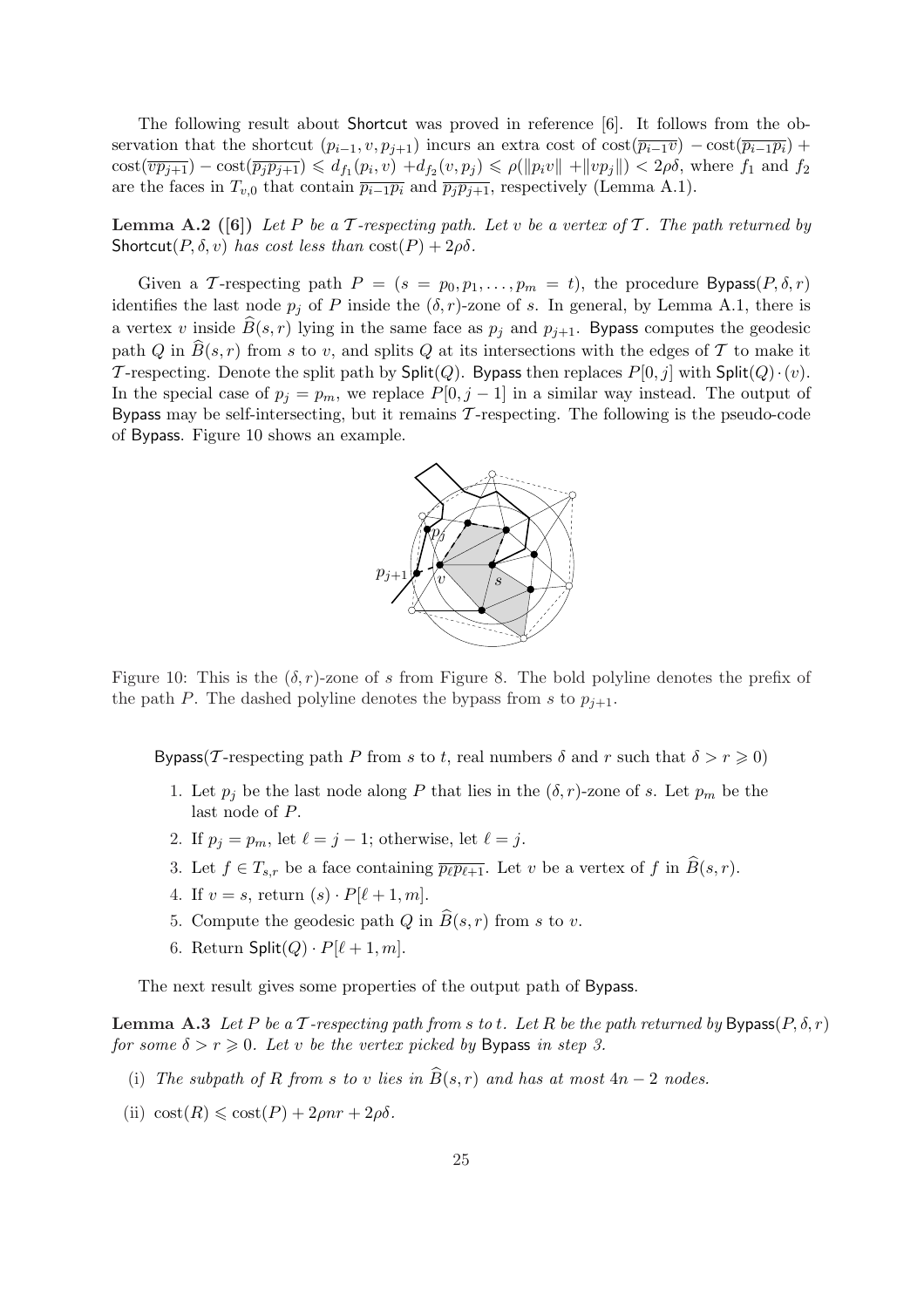*Proof.* The subpath of R from s to v is obtained by splitting a geodesic path in  $\widehat{B}(s, r)$  from s to v at the intersections with the edges of T. So this subpath lies in  $B(s, r)$ . The geodesic path has at most  $n + 1$  nodes because each node including s and v must be a distinct vertex of T. (Recall that T has  $n+1$  vertices after the addition of t.) Since a geodesic path cannot cross the same edge of  $\mathcal T$  twice, splitting this geodesic path at the edges of  $\mathcal T$  produces at most  $3(n+1)-6=3n-3$  extra nodes. Thus, the subpath of R from s to v has at most  $4n-2$ nodes. This proves (i).

The cost of R is at most the cost of the subpath of R from s to v plus  $cost(P) + cost(\overline{vp_{\ell+1}}) \text{cost}(\overline{p_{\ell}p_{\ell+1}}) \leqslant \text{cost}(P) + \text{cost}(\overline{vp_{\ell}})$ . The link  $\overline{vp_{\ell}}$  lies inside  $B(s, \delta)$ , so its length is at most  $2\delta$ . The subpath from  $s$  to  $v$  comes from a geodesic path with at most  $n$  segments, each with length at most 2r. Thus, the total extra cost is at most  $2\rho nr + 2\rho\delta$ . This proves (ii). 口

### A.3 Modify

In this subsection, we describe the conversion of a  $\mathcal T$ -respecting 2-approximate shortest path P into a path with few links such that the increase in cost is relatively small. We show that this conversion guarantees some structural properties and a bound on the cost of the output path. In turn, these results allow us to prove Lemma 2.2 in Section A.4. We first need some definitions and a background result.

Definition 9 For any point  $t \in |T|$ , define

$$
\gamma_{st}^{\varepsilon} = \frac{\varepsilon}{8\rho n} ||st||_{\mathcal{T}}
$$

$$
\delta_{st}^{\varepsilon} = \frac{\varepsilon}{8\rho (|V_{st}^{\varepsilon}| + 2)} \textsf{OPT}_{st}
$$

Notice that  $\gamma_{st}^{\varepsilon} \leq \delta_{st}^{\varepsilon}/7$  for any  $\varepsilon \in (0,1)$  based on our assumption that  $n \geq 7(|V_{st}^{\varepsilon}| + 2)$ . Using  $\gamma_{st}^{\varepsilon}$ , we can rewrite the definition of  $V_{st}^{\varepsilon}$  as

$$
V_{st}^{\varepsilon} = \{ \text{vertex } v \text{ of the original } \mathcal{T} : \gamma_{st}^{\varepsilon} < \|sv\|_{\mathcal{T}} < 5\rho \, \|st\|_{\mathcal{T}} \}.
$$

A node on a T-respecting path is called *critical* if (i) it is different from any vertex of  $T$ (including s and t), (ii) it is incident to two links, and (iii) exactly one of these two links is contained in an edge of  $\mathcal T$ . A node on a  $\mathcal T$ -respecting path is called *transversal* if (i) it lies in the interior of an edge e of  $\mathcal{T}$ , (ii) it is incident to two links, and (iii) the interior of the two links are in the interior of the two faces incident to e respectively. The following result is from reference [6].

**Lemma A.4** ([6]) Let P be a T-respecting path from s to t. There is a procedure  $Simplify(P)$ that outputs a path Q with the following properties.

- (i) Q is simple and T-respecting. Each node of Q is either a vertex of T, a critical node, or a transversal node.
- (ii) Q has no more links than P.
- (iii)  $\text{cost}(Q) \leq \text{cost}(P)$ .
- (iv) Let u and v be two nodes of Q such that they are vertices of  $\mathcal T$  and the nodes of Q between u and v are critical or transversal. There are at most two critical nodes of  $Q$  between u and v. Hence, Q has at most 2n critical nodes.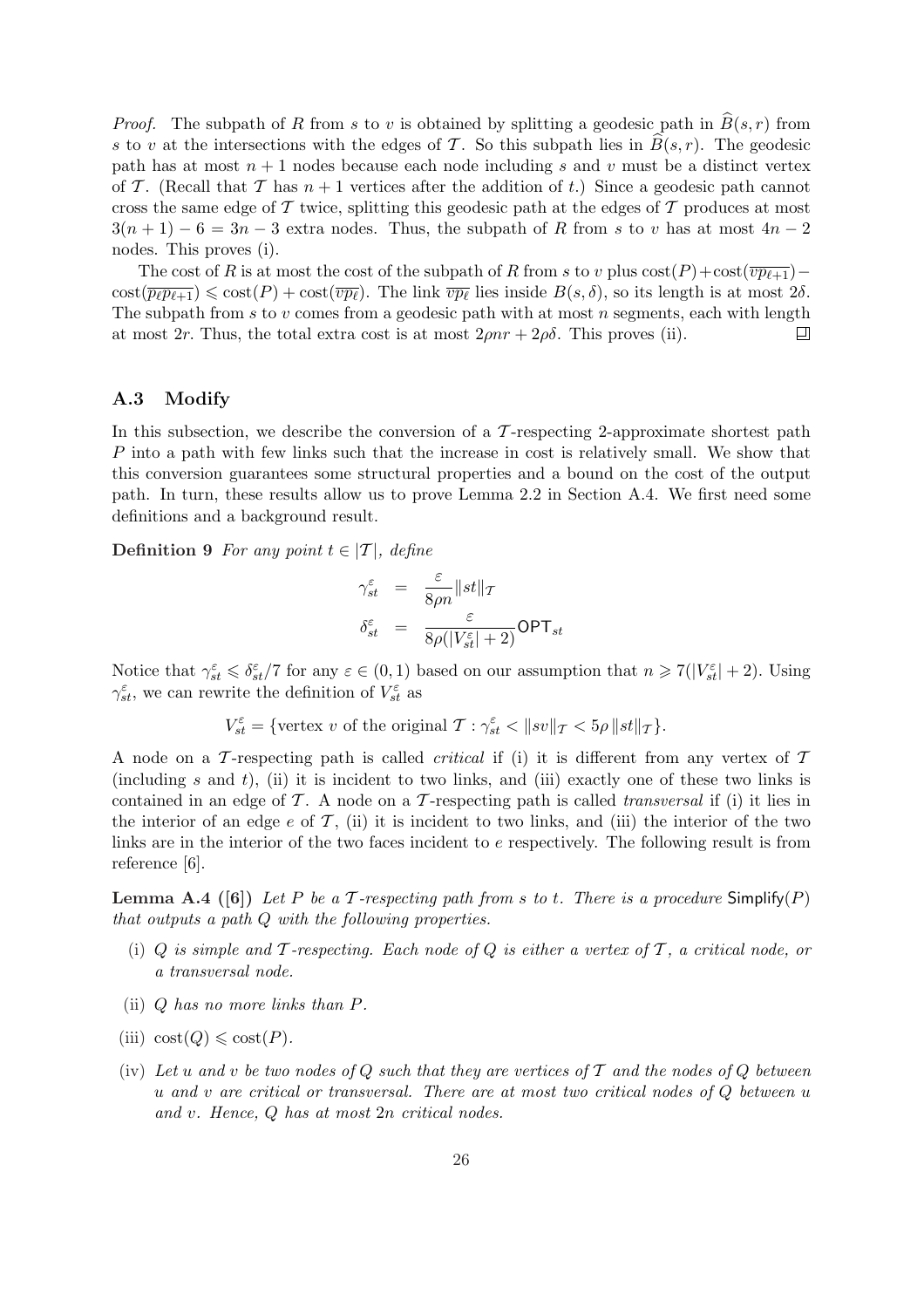Our conversion procedure Modify uses the procedures Simplify, Shortcut and Bypass. Its pseudo-code is given below.

Modify(T-respecting path P from s to  $t, \varepsilon \in (0,1)$ )

- 1.  $Q_0 :=$  Simplify  $(P)$ .
- 2.  $Q_1 := \mathsf{Bypass}(Q_0, \delta_{st}^{\varepsilon}, \gamma_{st}^{\varepsilon}).$
- 3. Let  $V_{st}^{\varepsilon}\cup\{t\}=\{v_1,v_2,v_3,\ldots\}$ . For  $i:=1$  to  $|V_{st}^{\varepsilon}|+1, Q_{i+1}:=$  Shortcut $(Q_i,\delta_{st}^{\varepsilon},v_i)$ .
- 4. Return  $Q_{|V_{st}^{\varepsilon}|+2}$ .

The next three lemmas give some structural properties and a bound on the cost of the output path of Modify.

**Lemma A.5** Let P be a T-respecting 2-approximate shortest path from s to t. Let  $R =$  $(r_1, r_2, \ldots, r_\ell)$  be the path returned by Modify(P,  $\varepsilon$ ).

(i) R is a  $\mathcal T$ -respecting path with distinct nodes. Each node of R lies on the boundary of a face of  $\mathcal T$ .

(ii) 
$$
\text{cost}(R) \leq \text{cost}(P) + \frac{\varepsilon}{2} \mathsf{OPT}_{st}
$$
.

- (iii) For any node  $r_i$ , if  $r_i$  is a vertex of T and  $r_i \notin \widehat{B}(s, \gamma_{st}^{\varepsilon})$ , then  $r_i \in V_{st}^{\varepsilon} \cup \{t\}$ .
- (iv) If  $r_i$  and  $r_{i+1}$  are outside  $\widehat{B}(s, \gamma_{st}^{\varepsilon})$  and neither of them is a vertex of T, then  $\overline{r_ir_{i+1}}$  is a link of  $Q_0$ .
- (v) Let v be a vertex of T. Let  $r_i$  be a node in the interior of an edge incident to v. If v lies inside  $\widehat{B}(s, \gamma_{st}^{\varepsilon})$  and  $r_i$  is outside  $\widehat{B}(s, \gamma_{st}^{\varepsilon})$ , then  $||r_is|| \geq \delta_{st}^{\varepsilon}$ . If  $v \in V_{st}^{\varepsilon} \cup \{t\}$ , then  $\label{eq:2.1} \left\| r_i v \right\| \geqslant \delta_{st}^\varepsilon.$
- (vi) Among the set of nodes of R outside  $\widehat{B}(s, \gamma^\varepsilon_{st})$ , at most  $|V^\varepsilon_{st}| + 1$  of them are vertices of T and at most  $4|V_{st}^{\varepsilon}| + 5$  of them are critical nodes.

*Proof.* By Lemma A.4(i),  $Q_0$  is a T-respecting path that satisfies the properties in (i). The calls to Bypass and Shortcut preserve these properties, thus (i) is proved.

By Lemma A.3, Bypass incurs an extra cost of at most

$$
2\rho n \gamma_{st}^\varepsilon + 2\rho \delta_{st}^\varepsilon \, \leqslant \, \frac{\varepsilon\|st\|\tau}{4} + \frac{\varepsilon\mathsf{OPT}_{st}}{4|V_{st}^\varepsilon|+8} \, \leqslant \, \frac{\varepsilon\mathsf{OPT}_{st}}{4} + \frac{\varepsilon\mathsf{OPT}_{st}}{4|V_{st}^\varepsilon|+8}.
$$

By Lemma A.2, the calls to Shortcut increase the path cost by at most

$$
2\left(|V_{st}^{\varepsilon}|+1\right)\rho\delta_{st}^{\varepsilon} \quad = \quad \frac{\varepsilon\left(|V_{st}^{\varepsilon}|+1\right)\mathsf{OPT}_{st}}{4|V_{st}^{\varepsilon}|+8}.
$$

Hence, the total increase in path cost is at most  $\varepsilon$ OPT<sub>st</sub>/2, which proves (ii).

By (ii) and the assumption that  $cost(P) \leq 2OPT_{st}$ , we get  $cost(R) < 3OPT_{st} < 5\rho ||st||_T$ , which implies that  $||sr_i||_T < 5\rho ||st||_T$  for any node  $r_i$  of R. Thus, if  $r_i$  is a vertex of T and  $r_i \notin \widehat{B}(s, \gamma_{st}^{\varepsilon}),$  then  $r_i \in V_{st}^{\varepsilon} \cup \{t\}.$  This proves (iii).

Property (iv) follows directly from the working of Shortcut.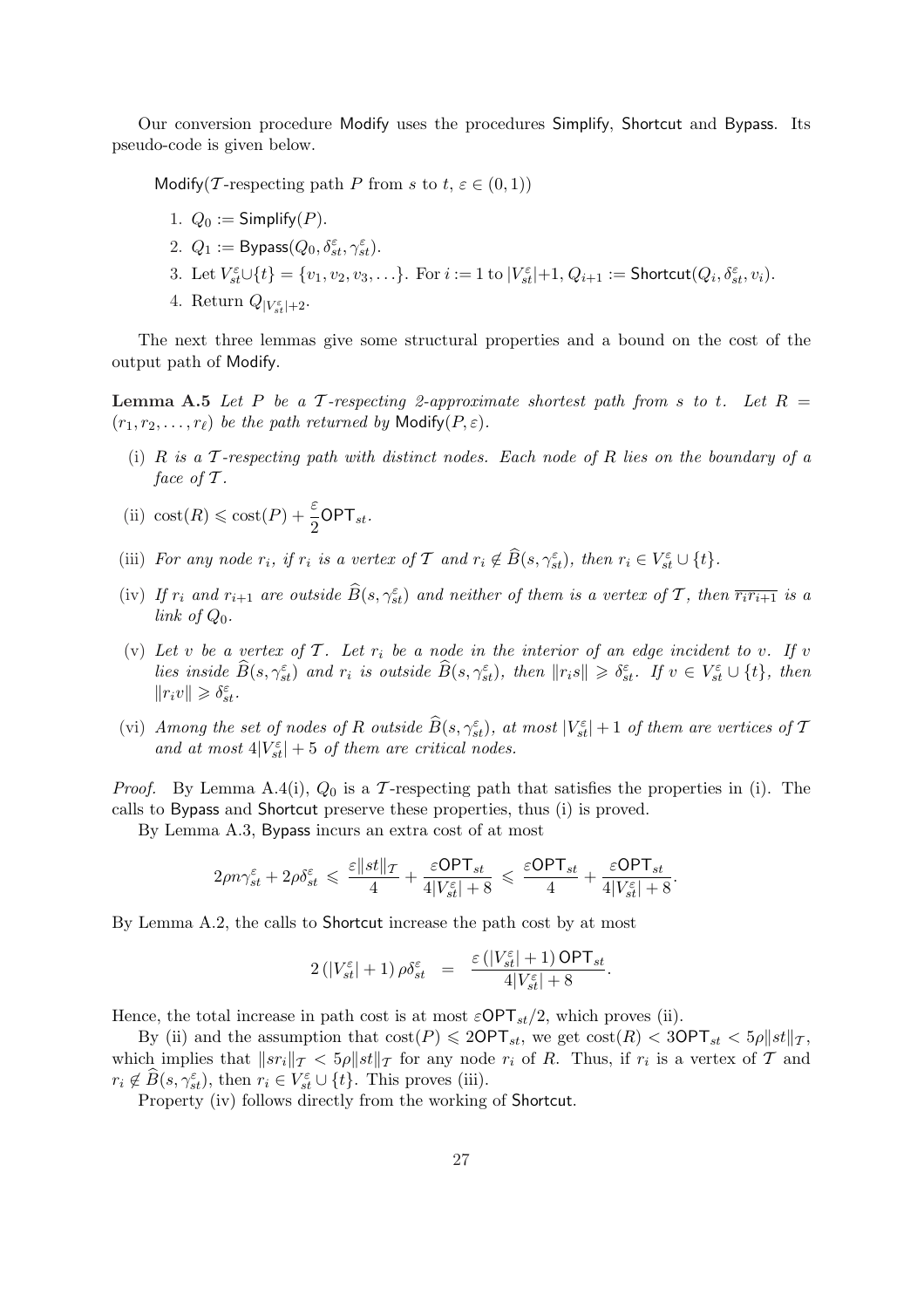Consider (v). Suppose that v is a vertex of T in  $\widehat{B}(s, \gamma_{st}^{\varepsilon})$ . Take an edge e of T incident to v and a node  $r_i$  of R in int(e) outside  $\widehat{B}(s, \gamma_{st}^{\varepsilon})$ . By pass only creates nodes inside  $\widehat{B}(s, \gamma_{st}^{\varepsilon})$ . Therefore,  $r_i$  is a node from  $Q_0$ . It survives the call of Bypass only if  $r_i$  lies outside  $B(s, \delta_{st}^{\varepsilon})$ . That is,  $||r_i s|| \geq \delta_{st}^{\varepsilon}$ . Similarly, for any  $v \in V_{st}^{\varepsilon} \cup \{t\}$  and for any  $r_i$  in the interior of an edge incident to v, the node  $r_i$  survives the call of Shortcut only if  $||r_i v||_T \geq \delta_{st}^{\varepsilon}$ .

Consider (vi). Let  $r_i$  be a node of R outside  $\widehat{B}(s, \gamma_{st}^{\varepsilon})$ . It follows from (iii) that if  $r_i$ is a vertex T, then  $r_i \in V_{st}^{\varepsilon} \cup \{t\}$ . This proves the first part of (vi). Suppose that  $r_i$  is not a vertex of T. Let  $Q_1'$  be the suffix of  $Q_1$  whose nodes are outside  $\widehat{B}(s, \gamma_{st}^{\varepsilon})$ . So  $r_i$ is a node of  $Q'_1$ . By Lemmas A.3(ii) and A.4(iii) and our assumption on  $cost(P)$ , we have  $\text{cost}(Q_1) \leq \text{cost}(P) + 2\rho n \gamma_{st}^{\varepsilon} + 2\rho \delta_{st}^{\varepsilon} \leq 2\text{OPT}_{st} + 2\rho n \gamma_{st}^{\varepsilon} + 2\rho \delta_{st}^{\varepsilon}$ . Then, as in proving (iii), we can show that any vertex of T in  $Q'_1$  belongs to  $V_{st}^{\varepsilon} \cup \{t\}$ . Since the nodes of  $Q'_1$  are all inherited from  $Q_0$ , by Lemma A.4(iv), there are at most two critical nodes between any two successive nodes in  $Q'_1$  that are vertices of T. So the number of critical nodes in  $Q'_1$  is at most  $2(|V_{st}^{\varepsilon}|+2)-2=2|V_{st}^{\varepsilon}|+2.$  (We add two to  $|V_{st}^{\varepsilon}|$  to account for t and the vertex in  $Q_0$  preceding  $Q'_1$ .) Each call of Shortcut may introduce at most two new critical nodes, i.e., the endpoints of the subpath that it replaces. So the calls to Shortcut adds at most  $2|V_{st}^{\varepsilon}| + 2$  critical nodes. Bypass may add at most one critical node outside  $\widehat{B}(s, \gamma_{st}^{\varepsilon})$ . Therefore, in total, R has at most  $4|V_{st}^{\varepsilon}| + 5$  critical nodes outside  $\widehat{B}(s, \gamma_{st}^{\varepsilon}).$ 口

The next lemma gives a lower bound on the cost of a subpath of the output path of Modify under certain conditions.

**Lemma A.6** Let P be a T-respecting 2-approximate shortest path from s to t. Let R be the path returned by Modify( $P, \varepsilon$ ). Consider an edge e of T and a node  $r_i$  of R in int(e). Suppose that the following conditions hold:

- There exists a node  $r_j$  of R in int(e) with  $j > i + 1$ . If there are several such nodes, we choose j to be the minimum.
- All nodes in  $\text{int}(R[i,j])$  are transversal nodes outside  $\widehat{B}(s, \gamma_{st}^{\varepsilon})$ .

Then  $\text{cost}(R[i, j]) > \delta_{st}^{\varepsilon}/2$ .

*Proof.* The subpath  $R[i, j]$  and the segment  $\overline{r_i r_j}$  bound a closed region. We first prove that there is an edge  $e'$  of  $\mathcal T$  that has an endpoint  $v'$  inside this closed region. Let E denote the set of edges of T that contain a node in the interior of  $R[i, j]$ . Pick an edge e'' of E. If this edge has an endpoint inside the closed region, we are done. Otherwise, this edge crosses  $int(R[i, j])$ transversally and so it separates a portion of the closed region from e. By recursively applying the argument on this portion of the closed region, we must find an edge  $e'$  of  $\mathcal T$  that has an endpoint  $v'$  inside the closed region.

Let  $r_k$  be the node in  $\text{int}(R[i,j])$  that e' passes through. If  $v' \in V_{st}^{\varepsilon} \cup \{t\}$ , Lemma A.5(v) implies that  $||r_k v'|| \geq \delta_{st}^{\varepsilon}$ . It follows that  $\text{cost}(R[i, j]) \geq \text{length}(R[i, j]) \geq ||r_k v'|| \geq \delta_{st}^{\varepsilon}$ .

Suppose that  $v' \notin V_{st}^{\varepsilon} \cup \{t\}$ . We first claim that  $v' \in \widehat{B}(s, \gamma_{st}^{\varepsilon})$ . Since  $||r_k v'|| \leqslant$  length $(R[i, j]),$ we have

$$
||sv'||_{\mathcal{T}} \leq \text{length}(R[1,k]) + ||r_k v'|| \leq \text{length}(R[1,k]) + \text{length}(R[i,j]) \leq 2 \text{ length}(R).
$$

Since  $cost(R) \leqslant cost(P) + \varepsilon OPT_{st}/2$  by Lemma A.5(ii) and  $cost(P) \leqslant 2OPT_{st}$  by assumption, we have  $\text{cost}(R) < \frac{5}{2} \text{OPT}_{st}$ . Thus,

$$
||sv'||_{\mathcal{T}} \leq 2 \text{ length}(R) \leq 2 \text{ cost}(R) < 5\rho ||st||_{\mathcal{T}}.
$$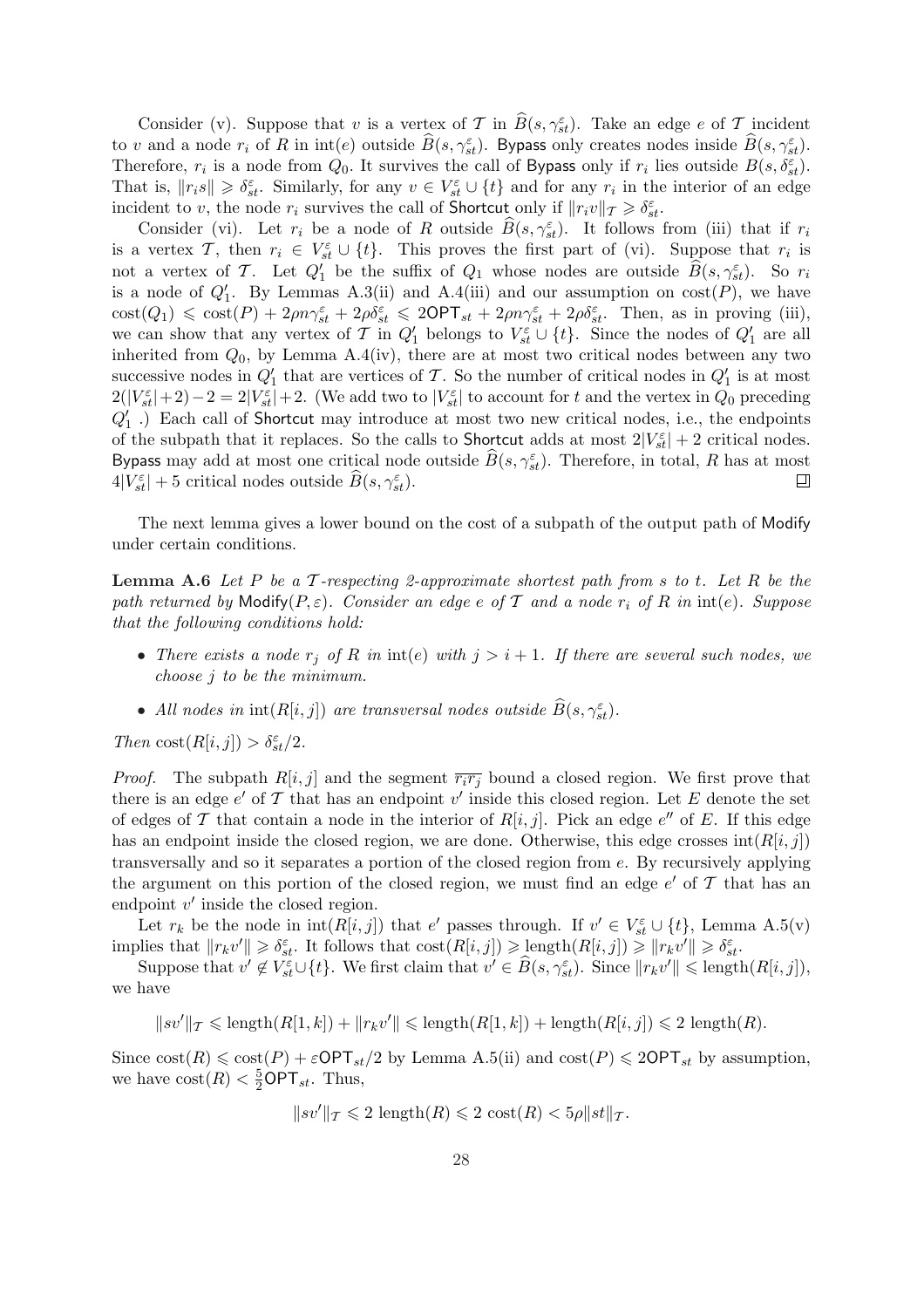It follows that  $||sv'||_{\mathcal{T}}$  satisfies the upper bound in the definition of  $V_{st}^{\varepsilon}$ . In order that  $v' \notin$  $V_{st}^{\varepsilon} \cup \{t\}$ , we have  $\|\hat{s}v'\|_{\mathcal{T}} < \gamma_{st}^{\varepsilon}$  and so  $v' \in \widehat{B}(s, \gamma_{st}^{\varepsilon})$ . This proves our claim.

By our claim and Lemma A.5(v),  $||r_k s|| \geq \delta_{st}^{\varepsilon}$ . So  $||r_k v'|| \geq \delta_{st}^{\varepsilon} - \gamma_{st}^{\varepsilon} > \delta_{st}^{\varepsilon}/2$ . It follows that  $\text{cost}(R[i, j]) \geq \text{length}(R[i, j]) > ||r_k v'|| > \delta_{st}^{\varepsilon}/2.$ ш

The next result bounds the complexity of the subpath of  $R$  consisting of the nodes outside  $\widehat B(s,\gamma^\varepsilon_{st}).$ 

**Lemma A.7** Let P be a T-respecting 2-approximate shortest path from s to t. Let R be the path returned by Modify $(P, \varepsilon)$ . Let  $R'$  be the longest suffix of R whose nodes are outside  $\widehat{B}(s, \gamma_{st}^{\varepsilon})$ . The subpath R' has at most  $3n(|V_{st}^{\varepsilon}| + 2) (40\rho/\varepsilon + 5) + 4n$  nodes.

*Proof.* Let  $Q_0 =$  Simplify(P). For an edge  $e \in \mathcal{T}$ , we denote by  $N_e$  the set of nodes  $r_i$  of R' other than its two endpoints that lie in the interior of  $e$ . We bound the cardinality of  $N_e$  by a charging argument. Let  $r_i$  and  $r_j$ ,  $i < j$ , be two nodes in  $N_e$  that are consecutive in the order along  $R'$ .

Case 1:  $r_{i-1}$  is a vertex of T. Because  $r_i \in int(e)$ ,  $r_{i-1}$  must be a vertex of the faces incident to e. There are 4 vertices in the two faces incident to e. It follows that case 1 happens at most four times.

Case 2: There is a vertex v of T in  $R'[i, j]$ . We charge  $r_i$  to v, thus there are at most  $|V_{st}^{\varepsilon}|+1$ such  $r_i$ 's by Lemma A.5(vi).

Case 3:  $j = i + 1$ . As  $r_i, r_{i+1} \in \text{int}(e)$ , the nodes  $r_i$  and  $r_{i+1}$  are not vertices of T. Since the case that  $r_{i-1}$  is a vertex was already covered in case 1, we may assume that  $r_{i-1}$  is not a vertex of T. By Lemma A.5(iv),  $(r_{i-1}, r_i, r_{i+1})$  is a subpath of  $Q_0$ . We have  $\overline{r_i r_{i+1}} \subset \text{int}(e)$ as  $r_i, r_{i+1} \in \text{int}(e)$ . Then,  $\overline{r_{i-1}r_i}$  cannot be contained in e by Lemma A.4(i). So  $r_i$  is a critical node.

Case 4: There is no vertex of T in  $R'([i, j])$ , but there is a critical node  $r_k$  in  $\text{int}(R'[i, j])$ . We charge  $r_i$  to  $r_k$ .

Case 5:  $j > i + 1$  and there is no vertex of T in  $R'[i, j]$  and no critical node in  $int(R'[i, j])$ . Lemma A.5(iv) implies that  $R'[i, j]$  is a subpath of  $Q_0$ . By Lemma A.4(i), all of the nodes in  $\text{int}(R'[i,j])$  are transversal nodes. By Lemma A.6, we have  $\text{cost}(R'[i,j]) > \delta_{st}^{\varepsilon}/2$ . Because  $\text{cost}(R') \leq \text{cost}(P) + \varepsilon \text{OPT}_{st}/2 \leq (2 + \varepsilon/2) \text{OPT}_{st}$  (by Lemma A.5(ii) and our assumption on cost(P)) and  $\delta_{st}^{\varepsilon} = \varepsilon \textsf{OPT}_{st}/(8\rho(|V_{st}^{\varepsilon}| + 2))$ , we get

$$
\mathrm{cost}(R'[i,j]) > \frac{\varepsilon}{8\rho(|V_{st}^\varepsilon|+2)(4+\varepsilon)}\,\mathrm{cost}(R') \geqslant \frac{\varepsilon}{40\rho(|V_{st}^\varepsilon|+2)}\,\mathrm{cost}(R').
$$

So there are at most  $40\rho(|V_{st}^{\varepsilon}| + 2)/\varepsilon$  such  $r_i$ 's in  $N_e$ .

Cases 1, 2 and 5 contribute at most  $40\rho(|V_{st}^{\varepsilon}| + 2)/\varepsilon + |V_{st}^{\varepsilon}| + 5$  nodes to  $N_e$ . The nodes in cases 3 and 4 are critical nodes outside  $\widehat{B}(s, \gamma_{st}^{\varepsilon})$ . So there are at most  $4|V_{st}^{\varepsilon}| + 5$  of them by Lemma A.5(vi). Including the last node outside  $\widehat{B}(s, \gamma_{st}^{\varepsilon})$  in  $\text{int}(e)$ , we have  $|N_e| \leq 40\rho(|V_{st}^{\varepsilon}| +$  $2/\varepsilon + 5|V_{st}^{\varepsilon}| + 11$ . The number of edges in T is at most  $3(n + 1) - 6 = 3n - 3$ . Summing over all edges of  $\mathcal T$  and including the vertices of  $\mathcal T$  and the two endpoints of  $R'$ , the number of nodes in  $R'$  is at most

$$
n+3+(3n-3)(40\rho(|V_{st}^{\varepsilon}|+2)/\varepsilon+5|V_{st}^{\varepsilon}|+11)<3n(|V_{st}^{\varepsilon}|+2)(40\rho/\varepsilon+5)+4n.
$$

 $\Box$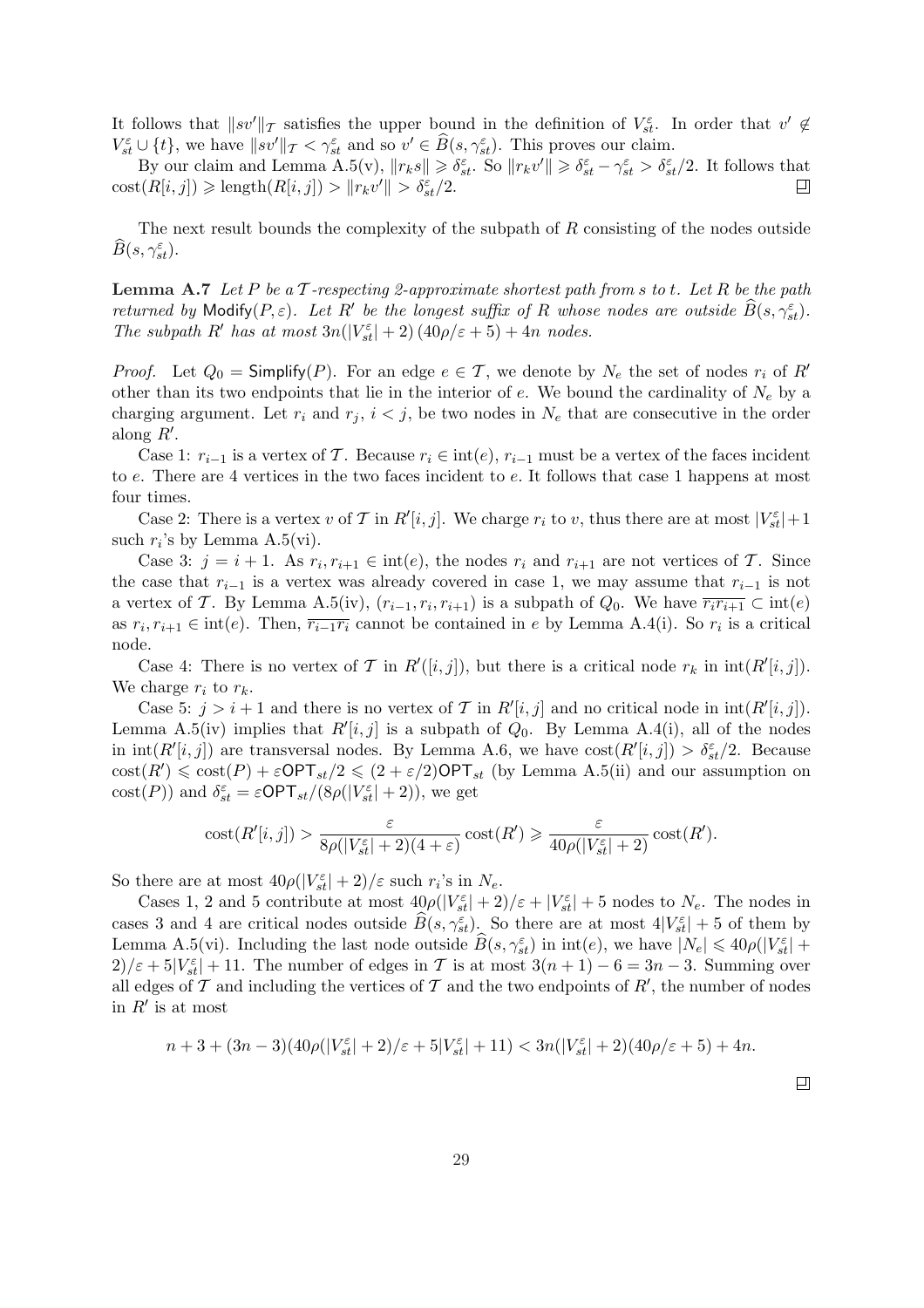### A.4 Proof of Lemma 2.2

Finally, we make use of Lemma A.5 and Lemma A.7 to prove Lemma 2.2. First, by a result in reference [6], there exists a polygonal path P that is a  $(1 + \varepsilon/2)$ -approximate shortest path. The complexity of P could be extremely high though. We do the conversion by setting  $R :=$ Modify $(P, \varepsilon)$ . By Lemma A.5(ii),

$$
cost(R) \leqslant cost(P) + \varepsilon OPT_{st}/2 \leqslant (1 + \varepsilon) OPT_{st}.
$$

This shows that R is a  $(1 + \varepsilon)$ -approximate shortest path from s to t.

To bound the number of links in R, let  $R_1$  be the longest suffix of R whose nodes are outside  $\widehat{B}(s,\gamma_{st}^{\varepsilon})$ . By Lemma A.7,  $R_1$  has at most  $3n(|V_{st}^{\varepsilon}|+2)(40\rho/\varepsilon+5)+4n$  nodes. Let  $R_2$  be the prefix of R that concatenates with  $R_1$  to yield R. So the first node of  $R_2$  is s and the last node of  $R_2$  is in  $\widehat{B}(s, \gamma_{st}^{\varepsilon})$ .

Consider the output path  $Q_1$  of the call Bypass $(Q_0, \delta_{st}^{\varepsilon}, \gamma_{st}^{\varepsilon})$  in step 2 of Modify. Let  $Q_1'$ be the longest prefix of  $Q_1$  whose nodes lie inside  $\widehat{B}(s, \gamma_{st}^{\varepsilon})$ . Then  $Q_1'$  is the geodesic path in  $\widehat{B}(s, \gamma_{st}^{\varepsilon})$  from s to some vertex v of T.

Let  $r_k \in \widehat{B}(s, \gamma_{st}^{\varepsilon})$  be the node prior to  $R_1$  on R. Since Shortcut in step 3 of Modify does not introduce any new nodes inside  $\widehat{B}(s, \gamma_{st}^{\varepsilon})$ , we have  $r_k \in Q'_1$ . For any other node  $r_l$  in R that is not a vertex of T, Shortcut does not change the order of  $r_k$  and  $r_l$  along the path. Therefore,  $Q_1'$  contains all nodes on the subpath from s to  $r_k$  in R that are not vertices of T. Recall that  $Q'_1$  has at most  $4n-2$  nodes by Lemma A.3(i). There are at most  $n+1$  nodes of R that are vertices of T. Hence the number of nodes in the subpath from s to  $r_k$  in R is at most  $5n - 1$ . In total, the number of nodes in R is fewer than  $3n(|V_{st}^{\varepsilon}| + 2)(40\rho/\varepsilon + 5) + 9n$ .

Recall that we added t as a vertex to T by splitting the triangular face f containing t into three smaller triangles. The path R may not be a  $k_{st}^{\varepsilon}$ -link path in the original T, where  $k_{st}^{\varepsilon} = 3n(|V_{st}^{\varepsilon}| + 2) (40\rho/\varepsilon + 5) + 9n$ , because R may contain node(s) in the interior of f other than t. If  $r_i$  is such a node in  $\text{int}(f)$ , we modify R by replacing the subpath  $(r_{i-1}, r_i, r_{i+1})$  by  $(r_{i-1}, r_{i+1})$ . Clearly, the number of nodes decreases. Also,  $r_{i-1}$  and  $r_{i+1}$  lie in f as  $r_i \in \text{int}(f)$ . So  $\text{cost}((r_{i-1}, r_i, r_{i+1})) \geq \text{cost}(\overline{r_{i-1}r_{i+1}})$ , which means that the path cost does not increase. We repeat the above until we obtain a  $k_{st}^{\varepsilon}$ -link path in the original T.

## B Additively weighted Voronoi diagram

This section contains the proofs of Lemma 2.3 and Lemma 2.4. It may be possible to improve the bound on the number of vertices in Lemma 2.3, but it does not seem straightforward. Dudley's construction [1, 10], for instance, gives an approximation with respect to the Hausdorff distance, but we need an approximation with respect to scaling. This type of approximation is more demanding: Dudley's construction gives a polygon with  $O(1/\sqrt{\varepsilon})$  vertices, while the size of an approximation with respect to scaling cannot be bounded as a function of  $\varepsilon$  only. (See the appendix of Arya and Vigneron's research report on approximate Voronoi cells [4].) It (see the appendix of Arya and Vigheron's research report on approximate voronor cens [4].) It<br>may be possible to improve the bound in Lemma 2.3 from  $O(\rho/\epsilon)$  to  $O(\rho/\sqrt{\epsilon})$  using ideas from Dudley's construction. It would not improve the overall complexity bounds though, because we only compute Voronoi diagrams for cluster hubs, which are a small subset of our Steiner points, and so improving the Voronoi diagram computation does not affect the overall complexity bounds. The proof of Lemma 3.3 reveals that the space requirement and construction time of our data structures are dominated by the number of Steiner points placed in  $\mathcal T$  and the running time of BUSHWHACK.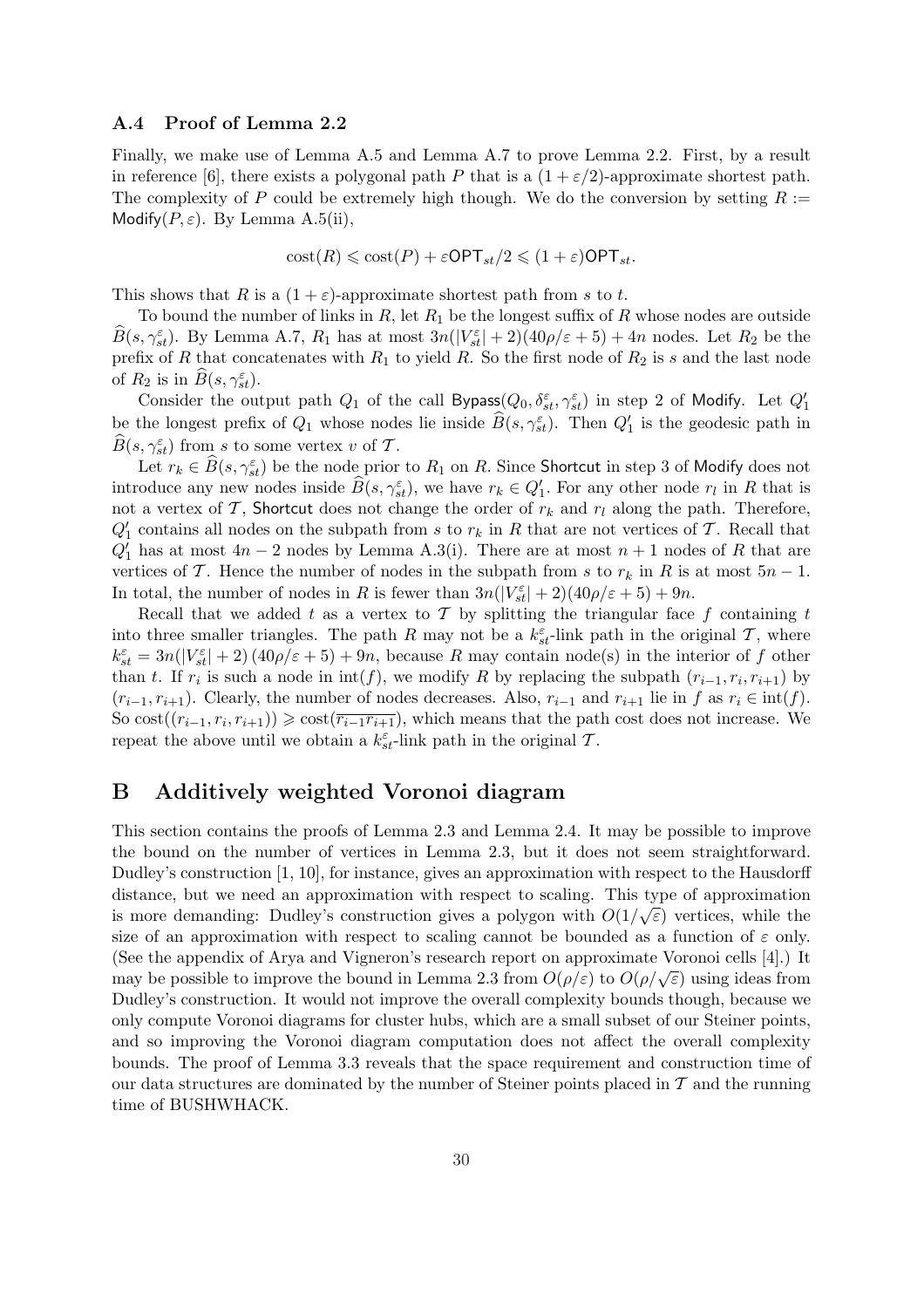### B.1 Proof of Lemma 2.3

Let f be a face of T. Let o denote the origin at which the "unit disk"  $B_f$  of the convex distance function  $d_f$  is centered. By our assumption  $B_f$  is contained in a concentric unit Euclidean disk and  $B_f$  contains a concentric Euclidean disk with radius  $1/\rho$ .

We shoot rays from the origin  $o$  to  $\text{bd}(B_f)$  at angles  $\varepsilon/(4\rho)$  apart. Given a point t such that  $\|ot\|=1$ , the point t' on the ray from o to t that lies on  $\text{bd}(B_f)$  is given by  $ot'=\frac{1}{\text{det}(B_f)}$  $\frac{1}{d_f(o,t)} \cdot ot.$ Thus, we can compute the intersections between the rays and  $\text{bd}(B_f)$  using the black-box model in which the distance between two given points under  $d_f$  can be returned in constant time.

Given a point t such that  $||ot|| = 1$ , the point t' on the ray from o to t that lies on  $\text{bd}(B_f)$ is given by  $ot' = \frac{1}{d\sigma}$  $\frac{1}{d_f(o,t)} \cdot ot.$ 

Let  $\{x_1, x_2, \ldots\}$  denote the intersection points between these rays and  $\text{bd}(B_f)$  in counterclockwise order. We claim that the convex hull of  $\{x_1, x_2, \ldots\}$  is the desired convex polygon  $C_f^{\varepsilon}$ . Clearly,  $C_f^{\varepsilon}$  lies inside  $B_f$  and  $C_f^{\varepsilon}$  has  $O(\rho/\varepsilon)$  vertices. It remains to show that for any points  $x, y \in \mathbb{R}^2$ , we have  $d_f(x, y) \leqslant d_f^{\varepsilon}(x, y) \leqslant (1 + \varepsilon) d_f(x, y)$ , where  $d_f^{\varepsilon}$  is the distance function induced by  $C_f^{\varepsilon}$ .

As  $C_f^{\varepsilon} \subset B_f$ , the inequality  $d_f(x, y) \leq d_f^{\varepsilon}(x, y)$  follows directly from the definition of convex distance functions. To prove that  $d_f^{\varepsilon}(x, y) \leq (1 + \varepsilon) d_f(x, y)$ , it suffices to show that  $d_f^{\varepsilon}(o, y) \leq$  $(1+\varepsilon)d_f(o,y)$  for any point  $y \in \text{bd}(B_f)$ . Without loss of generality, assume that y lies in the cone bounded by rays from o through  $x_i$  and  $x_{i+1}$ . Let z be the intersection point  $\overline{oy} \cap \overline{x_i x_{i+1}}$ . Refer to Figure 11.



Figure 11: Illustration for the proof of  $d_f^{\varepsilon}(0, y) \leq (1 + \varepsilon) d_f(0, y)$  for  $y \in \text{bd}(B_f)$ .

Let  $\alpha = \angle x_i$ oy and  $\beta = \angle x_i$ yo. Since  $\angle x_i$ o $x_{i+1} \leq \frac{\varepsilon}{4\rho} \leq \frac{\varepsilon}{4}$  $\frac{\varepsilon}{4}$ , at least one of the perpendicular projections of  $x_i$  and  $x_{i+1}$ , say  $x_i$ , onto  $\overline{oy}$  lies on the segment  $\overline{oz}$ . Denote this projection by  $z'$ . Then we have

$$
\frac{\|yz\|}{\|oz\|} \le \frac{\|yz'\|}{\|oz'\|} = \frac{\|ox_i\| \sin \alpha / \tan \beta}{\|ox_i\| \cos \alpha} = \frac{\tan \alpha}{\tan \beta}.
$$
 (3)

By the assumption on  $B_f$  and  $C_f^{\varepsilon}$ , the distance  $||oy||$  is at most 1 and the distance from o to  $\overline{x_i y}$  is at least  $\frac{1}{\rho} \cos(\alpha/2)$ . So we get  $\sin \beta \geqslant \frac{\cos(\alpha/2)}{\rho}$  $\frac{\alpha}{\rho}$ , which implies that  $\frac{1}{\tan \beta} \leqslant \frac{1}{\sin \beta} \leqslant \frac{\rho}{\cos(\alpha/2)}$ . Since  $\alpha \leq \frac{\varepsilon}{4\rho} < \pi/3$ , we have  $\cos(\alpha/2) \geq \cos \alpha > 1/2$  and thus that  $\frac{1}{\tan \beta} \leq 2\rho$ . Substituting the inequalities  $\frac{1}{\tan \beta} \leq 2\rho$  and  $\cos \alpha > 1/2$  into (3), we get

$$
\frac{\|yz\|}{\|oz\|} \leq 2\rho \tan \alpha \leq 4\rho \sin \alpha \leq 4\rho \alpha \leq \varepsilon.
$$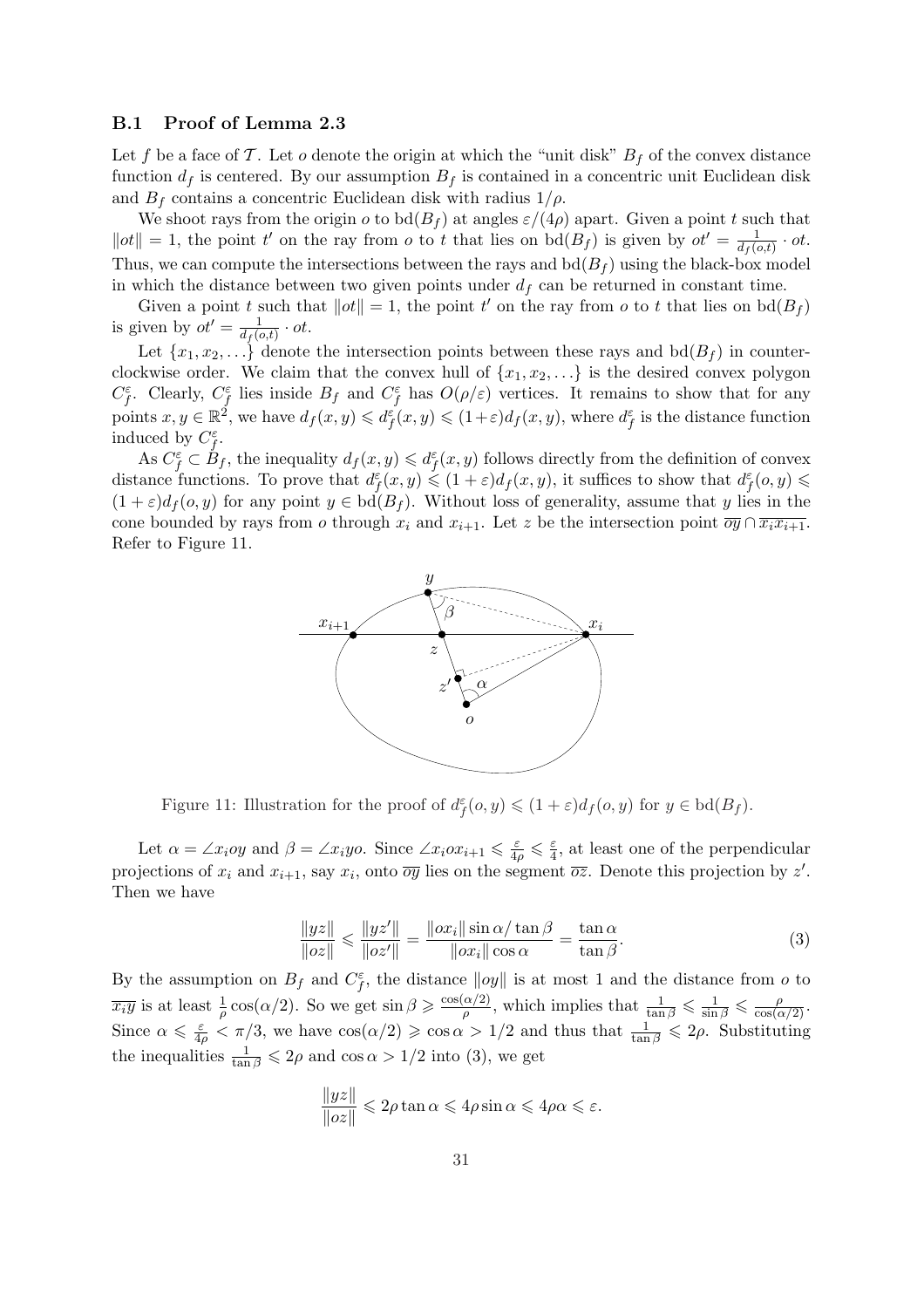Hence

$$
\frac{d^{\varepsilon}_{f}(o,y)}{d_{f}(o,y)} = \frac{\|oy\|}{\|oz\|} = 1 + \frac{\|yz\|}{\|oz\|} \leq 1 + \varepsilon.
$$

### B.2 Proof of Lemma 2.4

Voronoi diagrams under convex distance functions have been studied before [7, 15]. Ma [15] proved several geometric properties of such a Voronoi diagram in the unweighted case, including the connectedness of each Voronoi cell and the complexity of the bisectors. On the other hand, we are not aware of any published version of Lemma 2.4 in the literature.

We prove more general versions of Lemma 2.4(i) and (ii) for a convex distance function induced by a convex polygon. We first give a formal definition of the additively weighted Voronoi diagram. Notice that there is a tie-breaking rule based on the indices assigned to the sites.

**Definition 10** Let K be a positive integer. Let  $d$  be the convex distance function induced by a convex polygon C with K sides. Let S be a set of point sites  $\{s_1, s_2, ...\}$  in  $\mathbb{R}^2$ . Each site  $s_i \in S$  is associated with a weight  $w_i \geq 0$  such that  $w_i \leq w_j$  for any  $i < j$ .

- For any  $i < j$ , define  $R_{ij} = \{x \in \mathbb{R}^2 : d(s_i, x) + w_i \leq d(s_j, x) + w_j\}$  and  $R_{ji} = \mathbb{R}^2 \setminus R_{ij}$ .
- For each site  $s_i$ , define the Voronoi cell of  $s_i$  to be  $V_i = \bigcap_{j\neq i} R_{ij}$ . Notice that bd( $V_i$ ) may not be a subset of  $V_i$  as  $V_i$  may not be a closed set.
- The additively weighted Voronoi diagram  $\text{Vor}(S, d)$  is the collection of the Voronoi cells and their boundary edges and vertices.

The following result implies Lemma 2.4(i).

**Lemma B.1** For any Voronoi cell  $V_i$  in  $\text{Vor}(S, d)$ ,  $s_i \in \text{int}(V_i)$  and  $V_i$  is star-shaped.

*Proof.* We first show that  $s_i \in V_i$ . If not, there must exist  $j \neq i$  such that  $w_j + d(s_j, s_i) \leq w_i$ , where the inequality is strict when  $j > i$ . Take a point  $x \in V_i$ . We have  $w_i + d(s_i, x) \geq$  $w_j + d(s_j, s_i) + d(s_i, x) \geq w_j + d(s_j, x)$ , where the inequality is strict when  $j > i$ . But then x cannot belong to  $V_i$  by the tie-breaking rule, a contradiction.

Assume to the contrary that  $s_i \in \text{bd}(V_i)$ . There must exist  $j \neq i$  such that  $w_i = w_j + d(s_j, s_i)$ , which is greater than  $w_j$ . If  $i < j$ , we get a contradiction because  $w_i \leq w_j$  by definition. If  $i > j$ , then for any point  $x \in V_i$ , we have  $w_i + d(s_i, x) = w_j + d(s_j, s_i) + d(s_i, x) \geq w_j + d(s_j, x)$ , which implies that x cannot belong to  $V_i$ , a contradiction. This shows that  $s_i \in \text{int}(V_i)$ .

The cell  $V_i$  is star-shaped if  $V_i$  contains  $\overline{s_i x}$  for any point  $x \in V_i$ . Assume to the contrary that there exists a point  $y \in \overline{s_i x}$  such that  $y \in V_j$  for some  $j \neq i$ . It follows from the definition of  $x \in V_i$  that  $w_i + d(s_i, x) \leqslant w_j + d(s_j, x)$ , where the inequality is strict when  $j < i$ . We have  $w_i + d(s_i, y) = w_i + d(s_i, x) - d(y, x) \leq w_j + d(s_j, x) - d(y, x)$ , which is at most  $w_j + d(s_j, y)$  by the triangle inequality. So  $w_i + d(s_i, y) \leq w_j + d(s_j, y)$  and the inequality is strict when  $j < i$ . But then y cannot belong to  $V_j$  by the tie-breaking rule, a contradiction. 口

It follows from Lemma B.1 that there are at most |S| Voronoi cells in  $\text{Vor}(S, d)$  and each Voronoi cell is connected. So the dual graph of  $\text{Vor}(S, d)$  is a planar graph with at most  $|S|$ graph vertices. By Euler's relation, there are  $O(|S|)$  faces in any planar embedding of this graph, which implies that there are  $O(|S|)$  Voronoi vertices in Vor $(S, d)$ . It remains to analyze the complexity of the Voronoi edges in  $\text{Vor}(S, d)$  to fully determine the complexity of  $\text{Vor}(S, d)$ .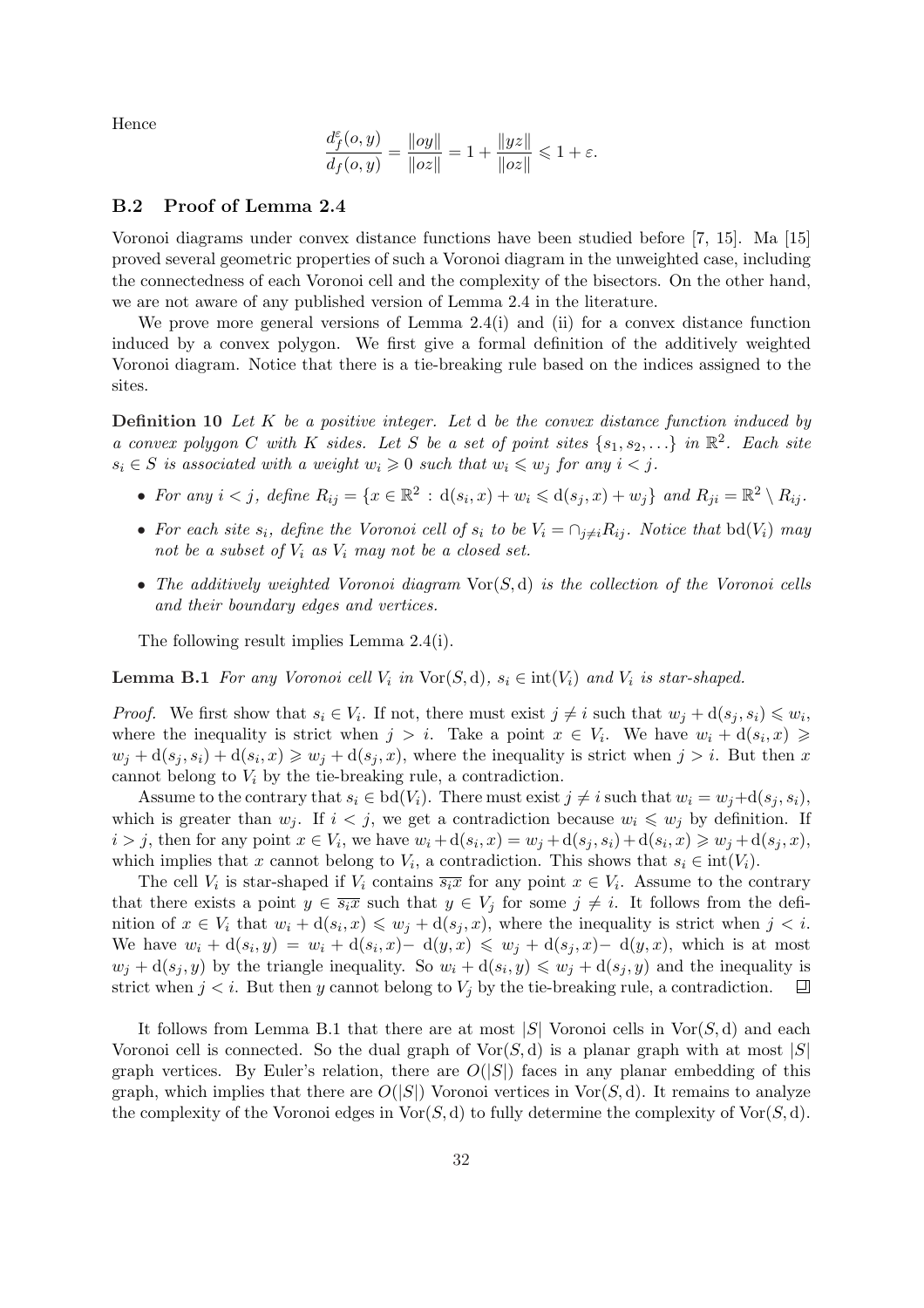**Lemma B.2** Let  $s_i$  and  $s_j$  be two points in S such that  $i < j$ . The additively weighted bisector  $\text{bd}(R_{ij})$  of  $s_i$  and  $s_j$  under the distance function d is a polygonal chain with at most 2K vertices.

*Proof.* We go to  $\mathbb{R}^3$  and apply a lifting argument. Let the plane containing S be the horizontal plane H through the origin. Let  $E_i$  be the vertical convex cone with apex  $s_i$  above the plane of S such that for any point  $x \in H$ , the vertical distance from x to  $E_i$  is equal to  $d(s_i, x)$ . This implies that any horizontal cross-section of  $E_i$  is a homothetic copy of the convex polygon  $C$ . So  $E_i$  has exactly K unbounded triangular faces.

We translate  $E_i$  vertically upward by a distance  $w_i$ . Denote the translated cone by  $F_i$ . Now, for any point  $x \in H$ , the vertical distance from x to  $F_i$  is equal to  $w_i + d(s_i, x)$ . We similarly define  $F_j$  for  $s_j$ . Any point x in  $\text{bd}(R_{ij})$  has the same vertical distance from  $F_i$  and  $F_j$ . It follows that x lifts vertically to an intersection point z between a face  $\sigma_i$  of  $F_i$  and a face  $\tau_j$  of  $F_i$ .

Conversely, take a face  $\sigma_i$  of  $F_i$ . If  $\sigma_i$  avoids  $F_j$ , then the lifting of any point  $x \in H$  below  $\sigma_i$ hits  $\sigma_i$  before  $F_j$ . So  $x \in \text{int}(R_{ij})$ . In other words,  $\sigma_i$  does not contribute any point to bd $(R_{ij})$ . If  $\sigma_i$  intersects a face  $\tau_j$  and  $\sigma_i$  is coplanar with  $\tau_j$ , then  $\sigma_i$  does not contribute any point to bd $(R_{ij})$  due to the tie-breaking rule. The remaining case is that  $\sigma_i$  intersects  $F_j$  and  $\sigma_i$  is not coplanar with any face of  $F_j$  that it intersects. In this case,  $\sigma_i \cap F_j$  is a polygonal chain in  $\mathbb{R}^3$  and the projection of this chain is part of bd( $R_{ij}$ ). So a vertex of  $\sigma_i \cap F_j$  corresponds to a vertex of  $\text{bd}(R_{ij})$ . Therefore, to bound the complexity of  $\text{bd}(R_{ij})$ , it suffices to bound the total complexity of  $\sigma_i \cap F_j$  over all faces  $\sigma_i$  of  $F_i$ .

Each vertex of  $\sigma_i \cap F_j$  is the isolated intersection point between an edge  $e_j$  of  $F_j$  and  $\sigma_i$ . Since  $F_i$  is convex, the edge  $e_j$  can produce at most two isolated intersection points with the faces of  $F_i$ . This implies that  $\text{bd}(R_{ij})$  has at most  $2K$  vertices. ▣

Lemma B.2 allows us to conclude that  $\text{Vor}(S, d)$  has linear complexity which proves the Voronoi diagram complexity in Lemma 2.4(ii).

**Corollary 3** The complexity of  $\text{Vor}(S, d)$  is  $O(K|S|)$ .

It remains to show how to construct  $\text{Vor}(S, d)$  efficiently. Chew and Drysdale [7] proposed a divide-and-conquer algorithm for constructing additively weighted Voronoi diagrams. The running time of this algorithm is  $O(K|S|\log|S|)$ , which is exactly what we needed. However, the conquer step of this divide-and-conquer algorithm requires an assumption, which we explain below.

Divide S into two equal subsets  $S_L$  and  $S_R$  using the median x-coordinate. Let  $B(S_L, S_R, d)$ denote the set of Voronoi edges of  $\text{Vor}(S, d)$  such that, among the two cells incident on each edge in  $B(S_L, S_R, d)$ , one is owned by some point in  $S_L$  and the other is owned by some point in  $S_R$ . The divide step is to recursively compute  $\text{Vor}(S_L, d)$  and  $\text{Vor}(S_R, d)$  and then merge them by tracing  $B(S_L, S_R, d)$ . For the tracing to work properly, it is essential that  $B(S_L, S_R, d)$  does not contain any loop. This is the assumption needed for the algorithm of Chew and Drysdale to work correctly.

If the point sites in S are in arbitrary positions, it is possible that  $B(S_L, S_R, d)$  contains loops. However, we show below that if the sites in S are collinear,  $B(S_L, S_R, d)$  is loop-free.

**Lemma B.3** Assume that the sites in S are collinear. Let  $(S_L, S_R)$  be a partition of S such that the points in  $S_L$  and  $S_R$  are contiguous. Then,  $B(S_L, S_R, d)$  does not contain any loop.

*Proof.* Assume that S lies on a horizontal line  $\ell$  and that  $S_L$  is to the left of  $S_R$  along  $\ell$ . Assume to the contrary that there is a loop in  $B(S_L, S_R, d)$ . Without loss of generality, we can